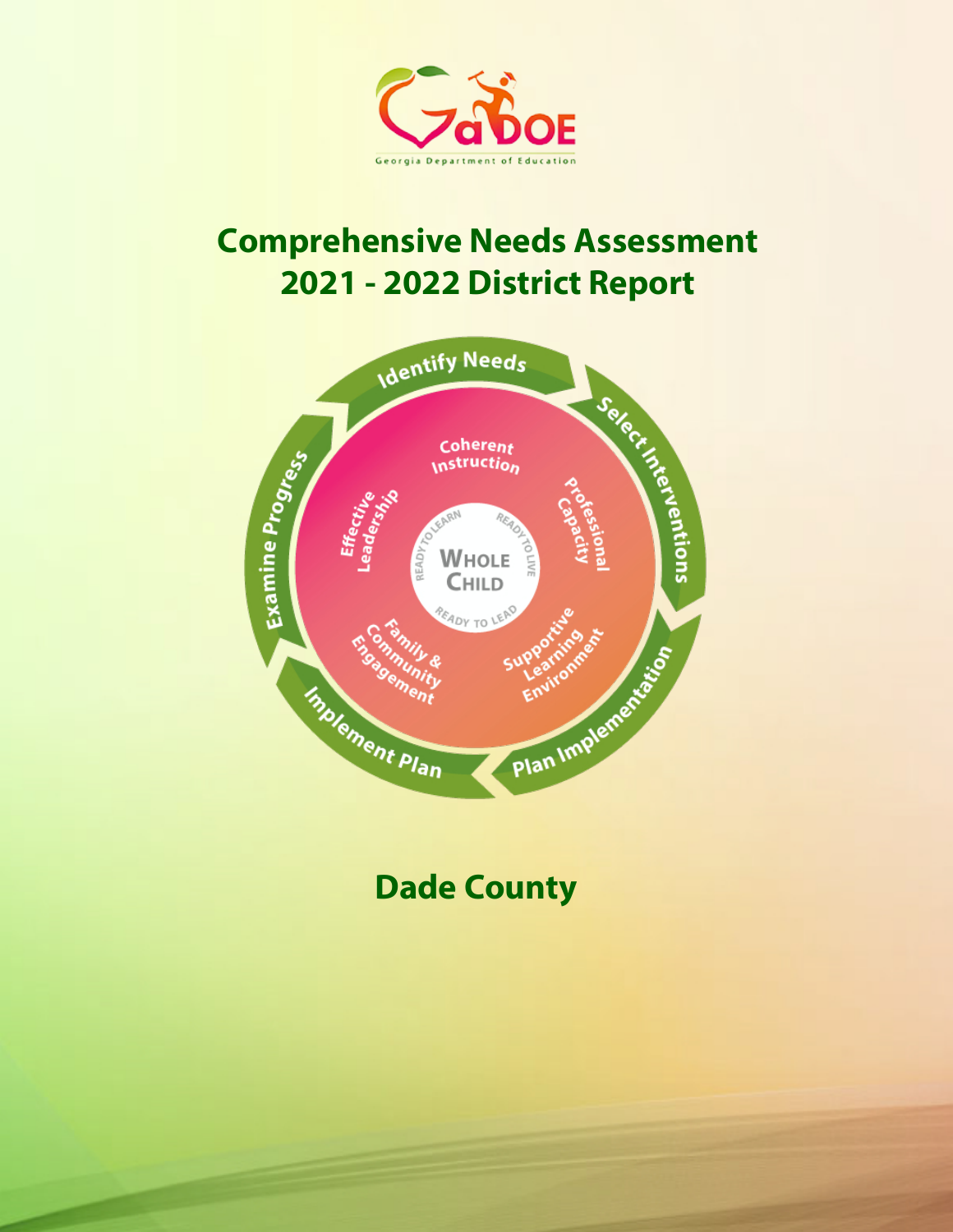# **1. PLANNING AND PREPARATION**

# **1.1 Identification of Team**

The comprehensive needs assessment team consists of people who are responsible for working collaboratively throughout the needs assessment process. Ideal team members possess knowledge of programs, the capacity to plan and implement the needs assessment, and the ability to ensure stakeholder involvement. A required team member's name may be duplicated when multiple roles are performed by the same person. Documentation of team member involvement must be maintained by the LEA. Watch the [Planning and Preparation webinar](https://www.gadoe.org/School-Improvement/School-Improvement-Services/Pages/Georgia%E2%80%99s-Systems-of-Continuous-Improvement.aspx) for additional information and guidance.

#### Required Team Members

| Program                       | Position/Role                           | Name                                  |
|-------------------------------|-----------------------------------------|---------------------------------------|
| Multiple Program(s)           | Superintendent/Assistant Superintendent | Josh Ingle                            |
| Multiple Program(s)           | Federal Programs Director               | Cynthia Daniels                       |
| Multiple Program(s)           | Curriculum Director                     | Patti Johnson                         |
| Multiple Program(s)           | School Leader (#1)                      | Michelle Beeler                       |
| Multiple Program(s)           | School Leader (#2)                      | <b>Tracy Blevins</b>                  |
| Multiple Program(s)           | Teacher Representative (#1)             | Darlene Rogers                        |
| Multiple Program(s)           | Teacher Representative (#2)             | Lisa Bell                             |
| McKinney-Vento Homeless       | Homeless Liaison                        | Kristin Barrett                       |
| Neglected and Delinquent      | N&D Coordinator                         | Cynthia Daniels                       |
| Rural                         | <b>REAP Coordinator</b>                 | Cynthia Daniels - No Title V Funds    |
| Special Education             | Special Education Director              | Susan Reyes                           |
| Title I, Part A               | Title I, Part A Director                | Cynthia Daniels                       |
| Title I, Part A               | Family Engagement Coordinator           | Kristin Barrett and/or Deidre Stewart |
| Title I, Part A - Foster Care | Foster Care Point of Contact            | Kristin Barrett                       |
| Title II, Part A              | Title II, Part A Coordinator            | Cynthia Daniels                       |
| Title III                     | Title III Director                      | Cynthia Daniels                       |
| Title IV, Part A              | Title IV, Part A Director               | Cynthia Daniels                       |
| Title I, Part C               | Migrant Coordinator                     | Cynthia Daniels                       |

#### Recommended and Additional Team Members

| Program             | <b>Position/Role</b>                | Name            |
|---------------------|-------------------------------------|-----------------|
| Multiple Program(s) | Assistant superintendent            | N/A             |
| Multiple Program(s) | Testing director                    | Patti Johnson   |
| Multiple Program(s) | Finance director                    | Paula Stallings |
| Multiple Program(s) | Other federal programs coordinators | Susan Reyes     |
| Multiple Program(s) | CTAE coordinator                    | Pam Barton      |
| Multiple Program(s) | Student support personnel           | Lamerle Howard  |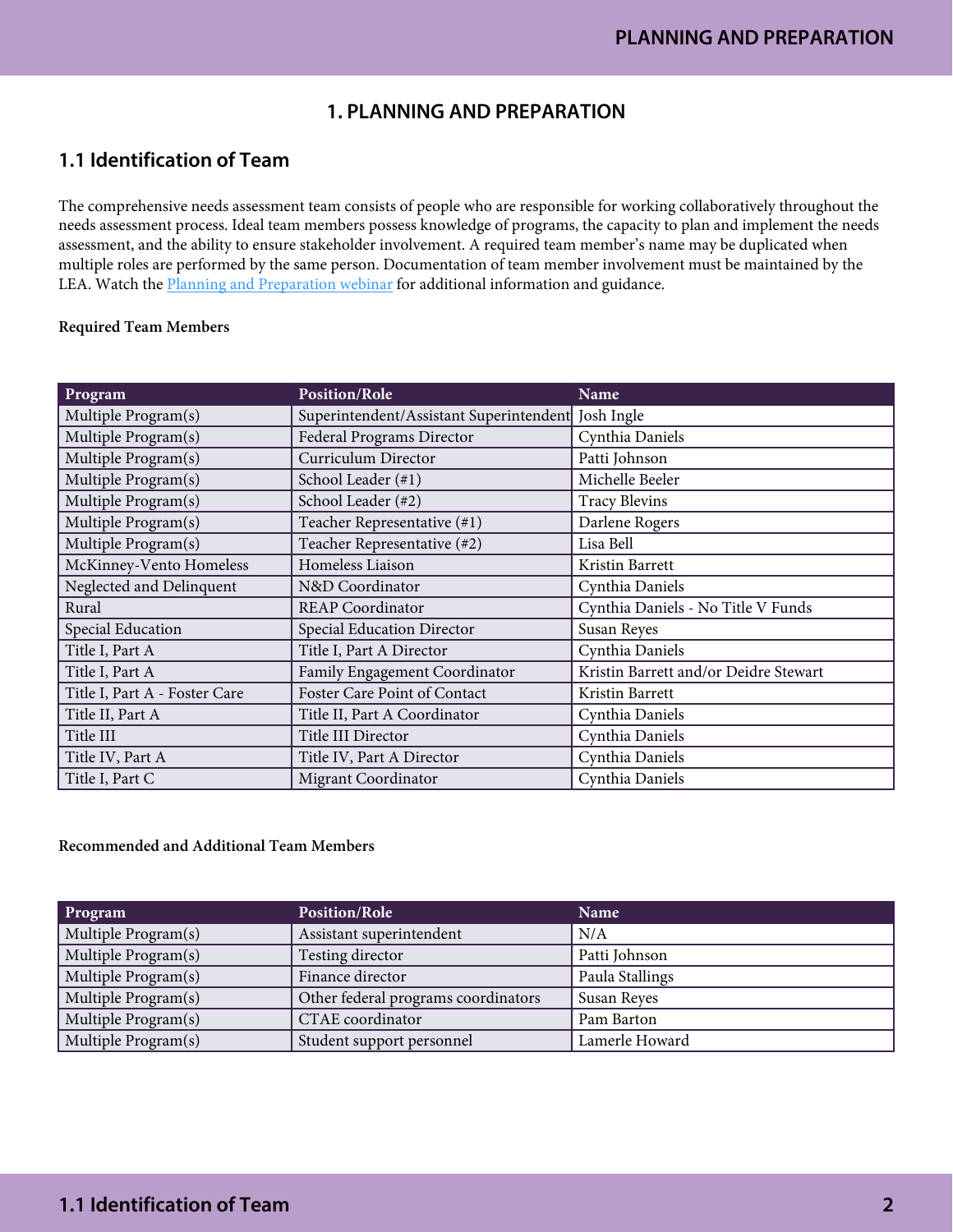## Recommended and Additional Team Members

| Program             | <b>Position/Role</b>                                                  | <b>Name</b>                                                                              |
|---------------------|-----------------------------------------------------------------------|------------------------------------------------------------------------------------------|
| Multiple Program(s) | Principal representatives                                             | James Fahrney, Tracy Blevins, Charity Barton,<br>Michelle Doane-Beeler                   |
| Multiple Program(s) | High school counselor / academic<br>counselor                         | James Emmett                                                                             |
| Multiple Program(s) | Early childhood or Head Start<br>coordinator                          | Lisa Rice                                                                                |
| Multiple Program(s) | Teacher representatives                                               | N/A                                                                                      |
| Multiple Program(s) | <b>ESOL</b> teacher                                                   | N/A                                                                                      |
| Multiple Program(s) | Local school governance team<br>representative (charter systems only) | N/A                                                                                      |
| 21st CCLC           | 21st CCLC program director                                            | N/A                                                                                      |
| 21st CCLC           | 21st CCLC site coordinator or data<br>specialist                      | N/A                                                                                      |
| Migrant             | Preschool teacher                                                     | N/A                                                                                      |
| Special Education   | Student success coach (SSIP)                                          | Susan Reyes                                                                              |
| Title II, Part A    | Human resources director                                              | Judy Walden                                                                              |
| Title II, Part A    | Principal supervisors                                                 | Josh Ingle                                                                               |
| Title II, Part A    | Professional learning coordinators                                    | Patti Johnson                                                                            |
| Title II, Part A    | Bilingual parent liaisons                                             | Phillip Bell                                                                             |
| Title II, Part A    | Professional organizations                                            | Leigh Ann Beesley                                                                        |
| Title II, Part A    | Civil rights organizations                                            | N/A                                                                                      |
| Title II, Part A    | Board of education members                                            | Carolyn Bradford, Chair, Johnny Warren;<br>Jennifer Hartline; Jayne Griffin; Daniel Case |
| Title II, Part A    | Local elected/government officials                                    | Ted Rumley, County Executive; Robert Goff,<br>Commissioner; Alex Case, Mayor             |
| Title II, Part A    | The general public                                                    | Member(s) of Media / Local Agencies or<br>Organizations                                  |
| Title III           | Refugee support service staff                                         | N/A                                                                                      |
| Title III           | Community adult ESOL providers                                        | N/A                                                                                      |
| Title III           | Representatives from businesses<br>employing non-English speakers     | N/A                                                                                      |
| Title IV, Part A    | Media specialists/librarians                                          | Stephanie Durham                                                                         |
| Title IV, Part A    | Technology experts                                                    | Chris Greene, Bill Bankson, Tanner Bradford                                              |
| Title IV, Part A    | Faith-based community leaders                                         | Hutch Garmany, Eddie Cantrell, Randy Tinker                                              |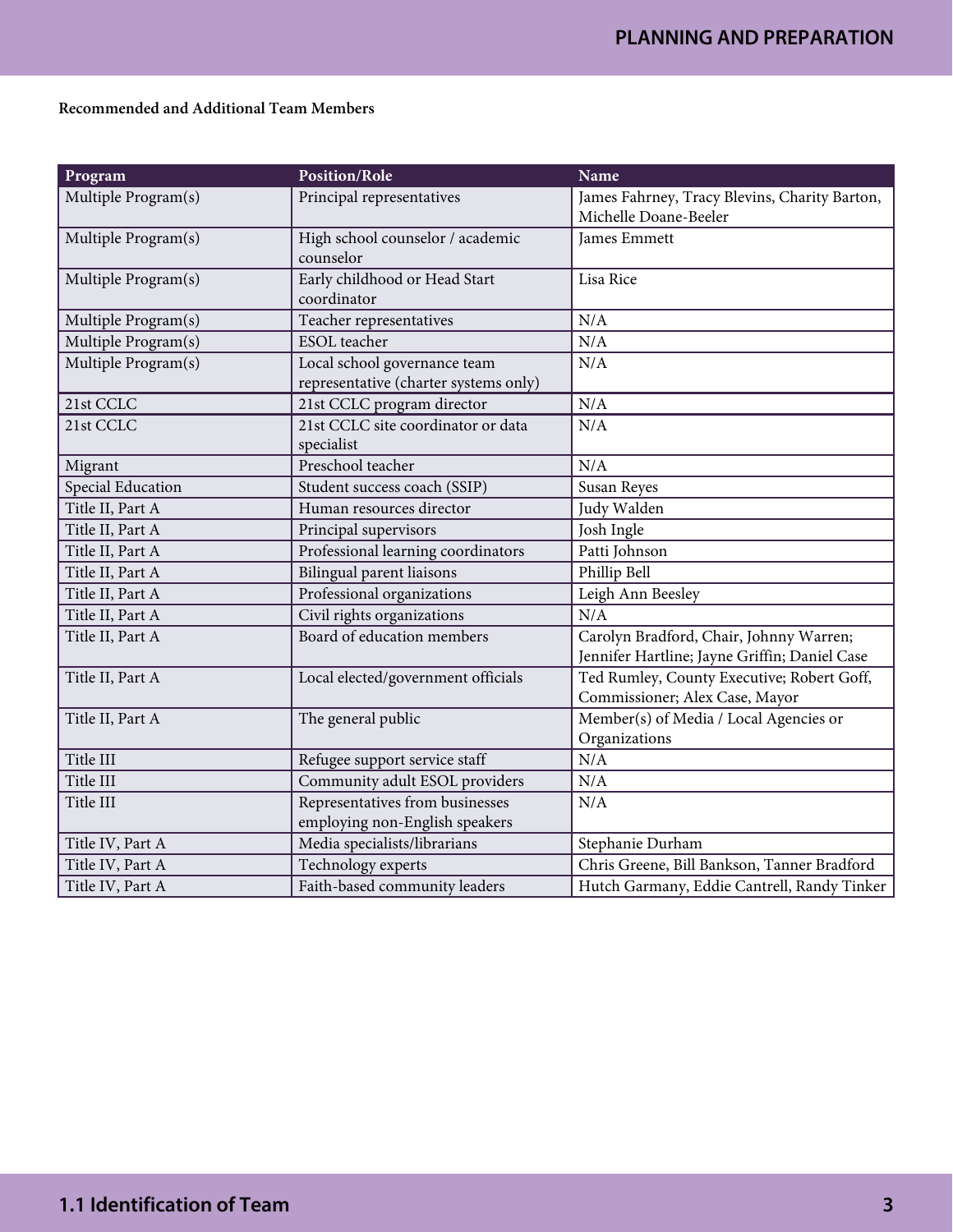# **1. PLANNING AND PREPARATION**

# **1.2 Identification of Stakeholders**

Stakeholders are those individuals with valuable experiences and perspective who will provide the team with important input, feedback, and guidance. Required stakeholders must be engaged in the process to meet the requirements of participating federal programs. Documentation of stakeholder involvement must be maintained by the LEA. Watch the [Planning and Preparation](https://www.gadoe.org/School-Improvement/School-Improvement-Services/Pages/Georgia%E2%80%99s-Systems-of-Continuous-Improvement.aspx)  [webinar](https://www.gadoe.org/School-Improvement/School-Improvement-Services/Pages/Georgia%E2%80%99s-Systems-of-Continuous-Improvement.aspx) for additional information and guidance.

#### Required Stakeholders

| Program                       | <b>Position/Role</b>                                    | Name                                   |
|-------------------------------|---------------------------------------------------------|----------------------------------------|
| Multiple Program(s)           | Students (8th - 12th grade)                             | Student Government / Class Officers or |
|                               |                                                         | <b>Advisory Leaders</b>                |
| Multiple Program(s)           | Private School Officials                                | No Participation                       |
| Migrant                       | Out-of-School Youth and/or Drop-outs                    | N/A                                    |
| Title I, Part A               | Parent Representatives of Title I Students Martha Baker |                                        |
| Title I, Part A - Foster Care | <b>Local DFCS Contacts</b>                              | Kathy Johnson                          |
| Title II, Part A              | Principals                                              | Michelle Beeler                        |
| Title II, Part A              | Teachers                                                | Jeff Scott                             |
| Title II, Part A              | Paraprofessionals                                       | Lisa Reid or Karen Johnson             |
| Title II, Part A              | Specialized Instructional Support                       | Lisa Bell                              |
|                               | Personnel                                               |                                        |
| Title II, Part A              | Other Organizations or Partners with                    | Don Marlett - Learning Focused Schools |
|                               | relevant and demonstrated expertise                     |                                        |
| Title I, Part A               | Parents of English Learners                             | Kay Johnson                            |

## Recommended and Additional Stakeholders

| Program             | <b>Position/Role</b>                      | Name                                     |
|---------------------|-------------------------------------------|------------------------------------------|
| Multiple Program(s) | RESA personnel                            | <b>Brian Otott</b>                       |
| Multiple Program(s) | Technical, college, or university         | Stuart Phillips, Elaine Tinholt, Allison |
|                     | personnel                                 | Henderson                                |
| Multiple Program(s) | Parent advisory council members, school   | School Council Representatives or PTO    |
|                     | council parents, Parent-Teacher           | Officers                                 |
|                     | Association or Parent-Teacher             |                                          |
|                     | Organization members                      |                                          |
| $21st$ CCLC         | 21st CCLC advisory council members        | N/A                                      |
| Migrant             | Local Head Start representatives (regular | Lisa Rice                                |
|                     | and/or migrant Head Start agencies)       |                                          |
| Migrant             | Migrant PAC Members                       | N/A                                      |
| Migrant             | Local farmer, grower, or employer         | Andy MacDonald                           |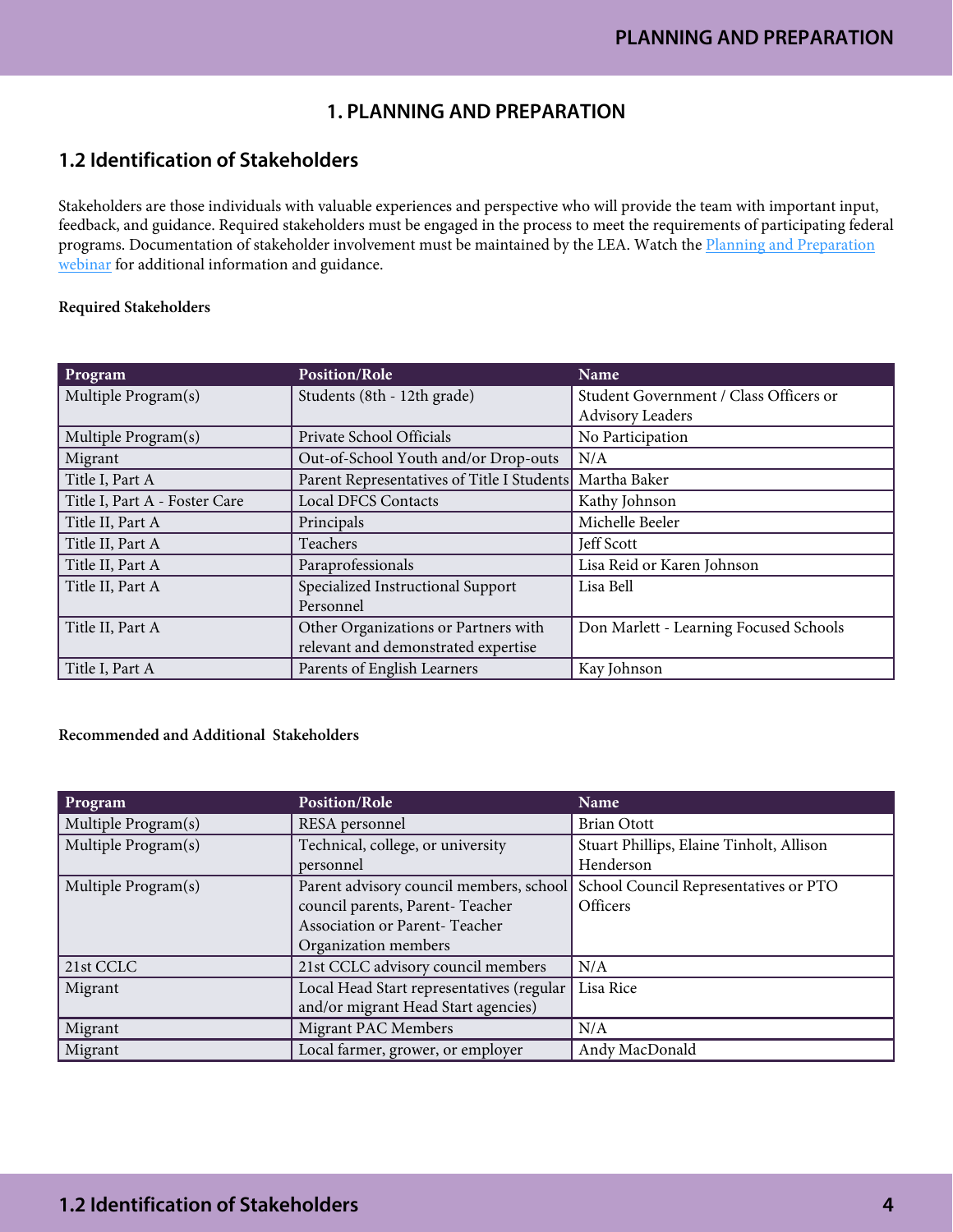| <b>Program</b>           | <b>Position/Role</b>                                             | Name                       |
|--------------------------|------------------------------------------------------------------|----------------------------|
| Migrant                  | Family connection representatives                                | Martha Baker               |
| Migrant                  | Local migrant workers or migrant<br>community leaders            | Georgina TInker            |
| Migrant                  | Farm worker health personnel                                     | N/A                        |
| Migrant                  | Food bank representatives                                        | School Counselors          |
| Migrant                  | Boys and Girls Club representatives                              | N/A                        |
| Migrant                  | Local health department representatives                          | Tammy Franklin             |
| Migrant                  | ABAC MEP consortium staff                                        | N/A                        |
| Migrant                  | Migrant high school equivalence<br>program / GED representatives | James Fahrney              |
| Migrant                  | College assistance migrant programs                              | N/A                        |
| Neglected and Delinquent | Residential facility(ies) director(s)                            | N/A                        |
| Special Education        | Parents of a student with disabilities                           | Deidre Stewart             |
| Special Education        | <b>Parent Mentors</b>                                            | N/A                        |
| Title II, Part A         | School council members                                           | Local School Council Reps. |

Recommended and Additional Stakeholders

| How did the team ensure that the selection | Communication with our community is one of the top priorities for Dade            |  |
|--------------------------------------------|-----------------------------------------------------------------------------------|--|
| of stakeholders created an inclusive group | County Schools (DCS). In order to ensure that all aspects of our community        |  |
| with varied perspectives?                  | were represented, our administrative team worked with their leadership teams      |  |
|                                            | to identify the different groups that make up our community and who play a        |  |
|                                            | role in the lives of our students and families in any way. Stakeholders are       |  |
|                                            | representative of existing and newly established partnerships. While our          |  |
|                                            | community is not extremely diverse in its ethnic demographic (94% white),         |  |
|                                            | DCS works collaboratively with all stakeholders/partners in an effort to meet     |  |
|                                            | the academic, social, emotional, and health needs of our students. Members of     |  |
|                                            | our support groups are from varied backgrounds all with a focus on student        |  |
|                                            | achievement and community improvement. The areas of support selected for          |  |
|                                            | input included teachers, parents, students, administrative staff, instructional   |  |
|                                            | staff, school council members, instructional support staff, and members from      |  |
|                                            | the greater community that include, but not limited to: health officials, DFCS    |  |
|                                            | (Department of Family and Children Services) representatives, criminal justice    |  |
|                                            | officials, local elected officials, local pastors, business owners/professionals, |  |
|                                            | higher education officials, PTO officers, parent and family engagement            |  |
|                                            | coordinator, the Dade County Chamber of Commerce                                  |  |
|                                            | representatives(Alliance For Dade), Family Connection director, school board      |  |
|                                            | members, civic club members, and others. This group is representative of          |  |
|                                            | those serving or living in our small, rural community and the different           |  |
|                                            | perspectives they provide in planning.                                            |  |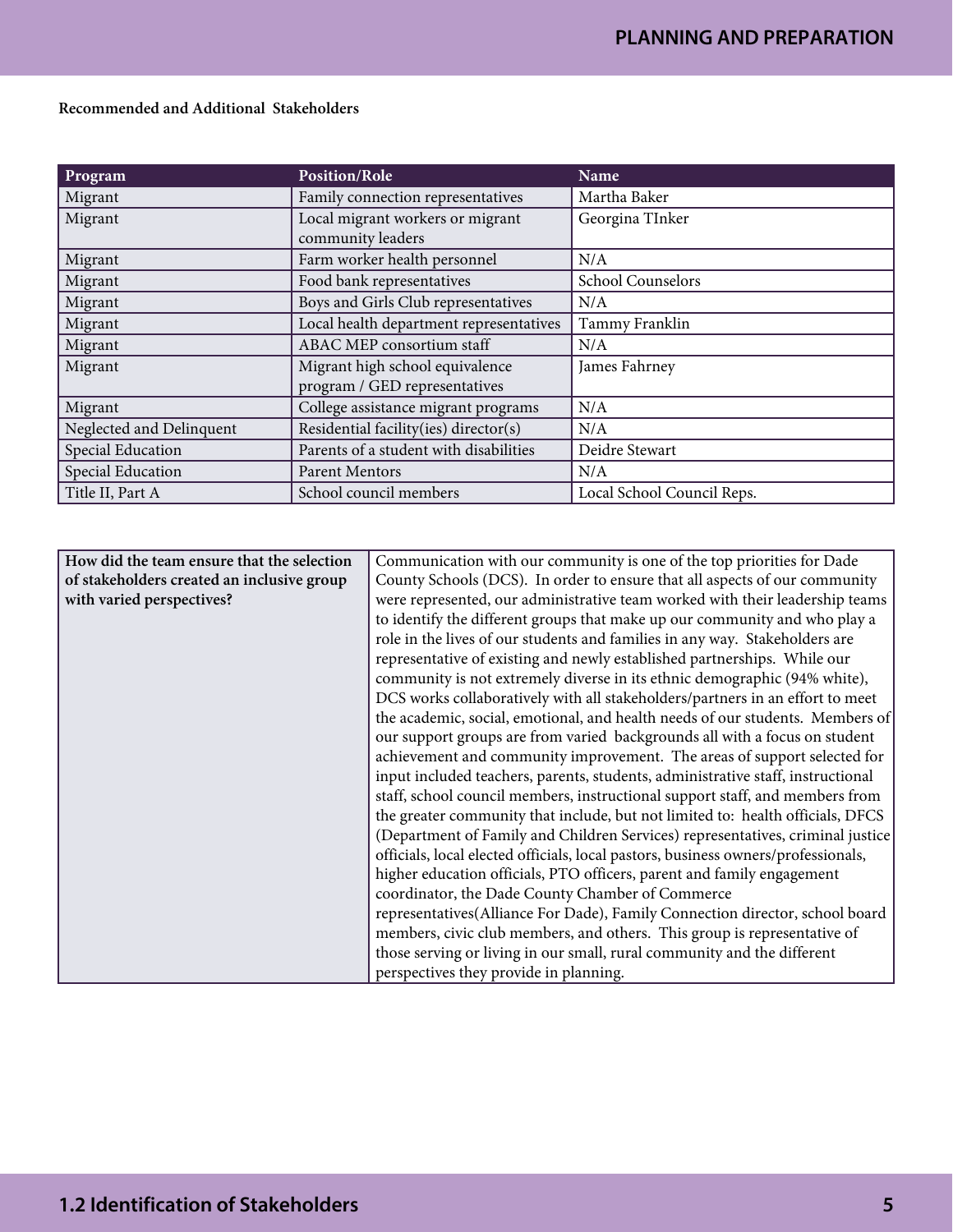|                                           | How will the team ensure that stakeholders,   All stakeholders were given copies of the partially completed CNA to review |
|-------------------------------------------|---------------------------------------------------------------------------------------------------------------------------|
| and in particar parents and/or guardians, | prior to team meetings. During the team meetings all stakeholders were                                                    |
|                                           | were able to provide meaningf input into the encouraged to provide feedback and suggest revisions to the CNA. Feedback    |
| needs assessment process?                 | will be solicited from all stakeholders throughout the CNA completion                                                     |
|                                           | process.                                                                                                                  |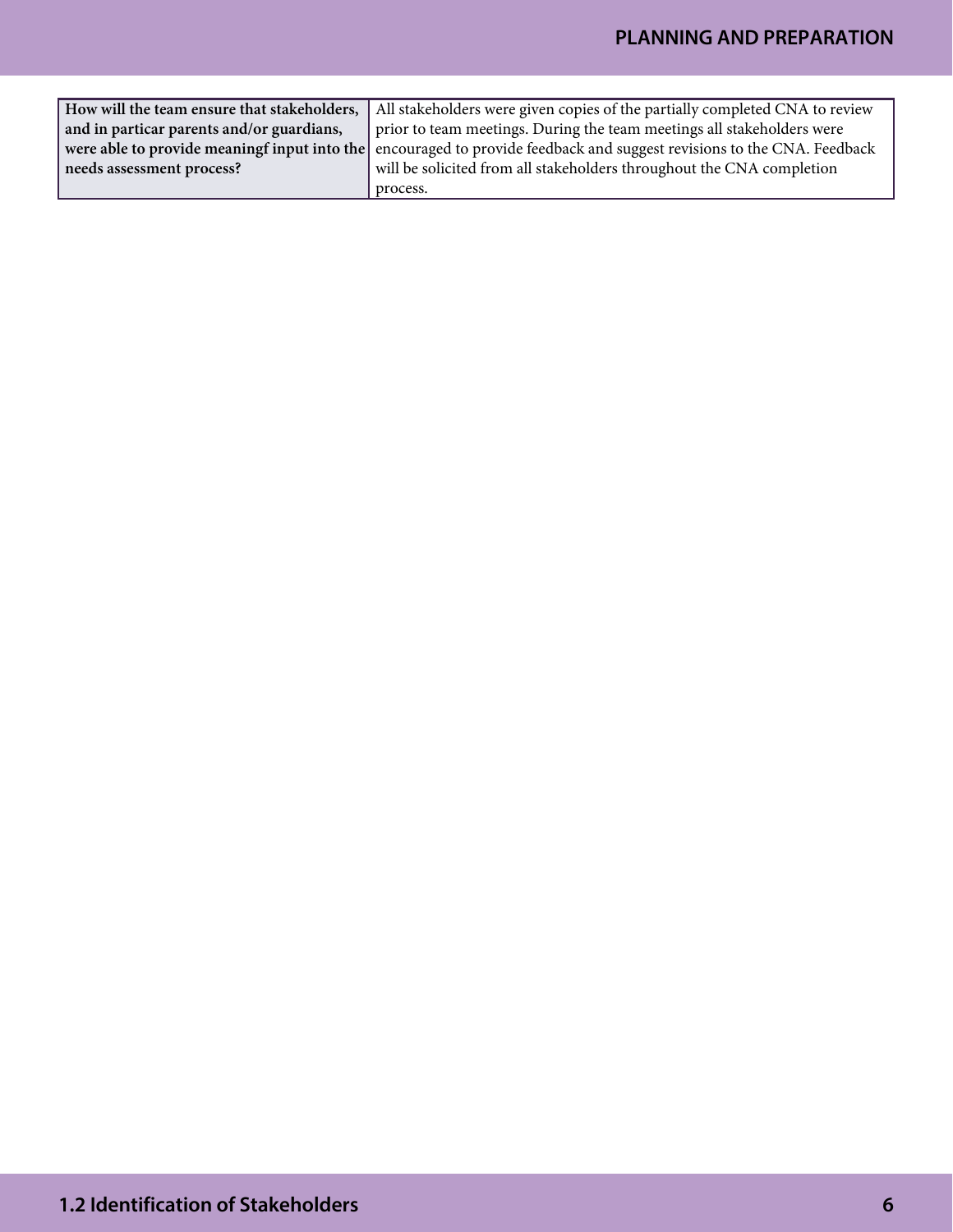# **2. DATA COLLECTION ANALYSIS**

# **2.1 Coherent Instructional System**

Analyze the LEA's data (including sections 2.6) and answer the guiding questions to determine existing trends and patterns that support the identification of instructional needs. Complete a data-informed self-rating for each Georgia District Performance Standard (GDPS). See the *Coherent Instructional System webinar* for additional information and guidance.

## Coherent Instruction Data

| GDPS - Learning and Teaching (Standard 1): Engages and supports all schools in systematic processes for curriculum design<br>to align instruction and assessments with the required standards |                                                                                                                                                                   |  |
|-----------------------------------------------------------------------------------------------------------------------------------------------------------------------------------------------|-------------------------------------------------------------------------------------------------------------------------------------------------------------------|--|
| Exemplary                                                                                                                                                                                     | The district continuously engages and supports all schools in systematic processes for<br>curriculum design to align instruction and assessment with the required |  |
|                                                                                                                                                                                               | standards. District staff work to build the capcity of school staff to lead curriculum                                                                            |  |
|                                                                                                                                                                                               | design efforts.                                                                                                                                                   |  |
| Operational                                                                                                                                                                                   | The district engages and supports all schools in systematic processes for curriculum                                                                              |  |
|                                                                                                                                                                                               | design to align instruction and assessments with the required standards.                                                                                          |  |
| Emerging                                                                                                                                                                                      | The district processes for engaging and supporting schools in curriculum design                                                                                   |  |
|                                                                                                                                                                                               | without district process or support.                                                                                                                              |  |
| <b>Not Evident</b>                                                                                                                                                                            | District schools are left to work in isolation on curriculum design without district                                                                              |  |
|                                                                                                                                                                                               | processes or support.                                                                                                                                             |  |

| GDPS - Learning and Teaching (Standard 2): Develops and communicates common expectations for implementing<br>curriculum, instruction, and assessment practices across all schools. |                                                                                      |  |
|------------------------------------------------------------------------------------------------------------------------------------------------------------------------------------|--------------------------------------------------------------------------------------|--|
| 1. Exemplary                                                                                                                                                                       | 1. A clear understanding of common expectation fosters a culture of results-based    |  |
|                                                                                                                                                                                    | practices in curriculum, instruction, and assessment throughout the district with    |  |
|                                                                                                                                                                                    | appropriate flexibility for schools to address specific needs as they arise.         |  |
| 2. Operational                                                                                                                                                                     | 2. The district develops and communicates common expectations for implementing       |  |
|                                                                                                                                                                                    | curriculum, instruction, and assessment practices across all schools.                |  |
| 3. Emerging                                                                                                                                                                        | 3. The district expectations for implementing curriculum, instruction, or assessment |  |
|                                                                                                                                                                                    | practices are not fully developed or are not clearly communicated to all schools.    |  |
| 4. Not Evident                                                                                                                                                                     | 4. The district has not developed or communicated expectations for implementing      |  |
|                                                                                                                                                                                    | curriculum, instruction, or assessment practices.                                    |  |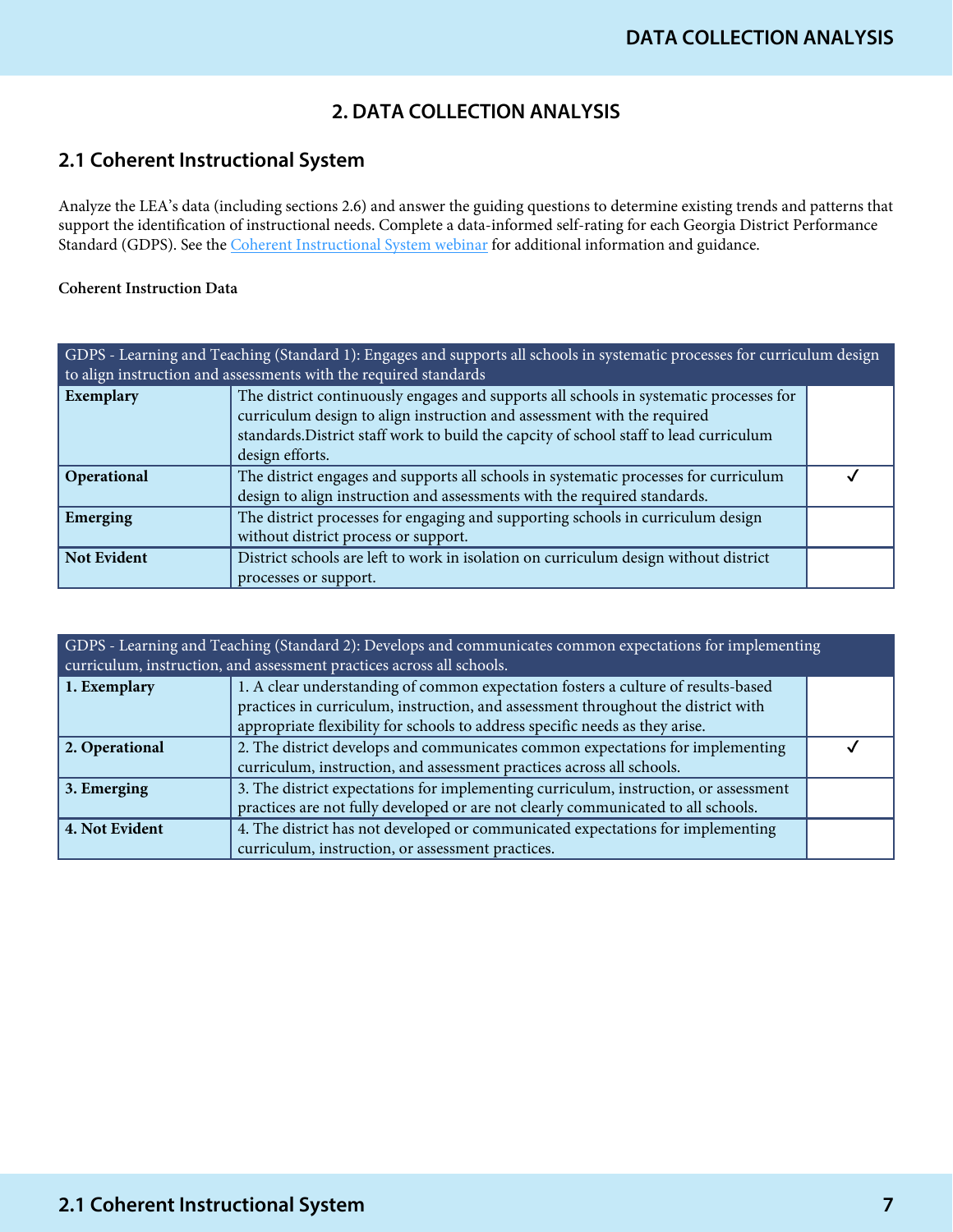## Coherent Instruction Data

| GDPS - Learning and Teaching (Standard 3): Guides, supports, and evaluates the implementation of curriculum, instruction,<br>and assessments |                                                                                                                                                                                                                                                                                                                      |  |
|----------------------------------------------------------------------------------------------------------------------------------------------|----------------------------------------------------------------------------------------------------------------------------------------------------------------------------------------------------------------------------------------------------------------------------------------------------------------------|--|
| 1. Exemplary                                                                                                                                 | 1. The district provides a collaborative and systematic approach for guiding,<br>supporting and evaluating the implementation of curriculum, instruction, and<br>assessments. District staff build the capacity of school level staff to evaluate the<br>implementation of curriculum, instruction, and assessments. |  |
| 2. Operational                                                                                                                               | 2. The district effectively guides, supports, and evaluates the implementation of<br>curriculum, instruction, and assessments.                                                                                                                                                                                       |  |
| 3. Emerging                                                                                                                                  | 3. The district provides limited guidance and support for evaluating the<br>implementation of curriculum, instruction, and assessments.                                                                                                                                                                              |  |
| 4. Not Evident                                                                                                                               | 4. The district does not take an effective role in guiding, supporting, or evaluating the<br>implementation of curriculum, instruction, or assessments.                                                                                                                                                              |  |

| GDPS - Learning and Teaching (Standard 6): Guides and supports schools in the selection and implementation of effective<br>strategies, programs, and interventions to improve student learning |                                                                                        |  |
|------------------------------------------------------------------------------------------------------------------------------------------------------------------------------------------------|----------------------------------------------------------------------------------------|--|
| 1. Exemplary                                                                                                                                                                                   | 1. The district systematically provides guidance and ongoing support to schools in the |  |
|                                                                                                                                                                                                | selection and implementation of effective strategies, programs, and interventions to   |  |
|                                                                                                                                                                                                | improve student learning.                                                              |  |
| 2. Operational                                                                                                                                                                                 | 2. The district guides and supports schools in the selection and implementation of     |  |
|                                                                                                                                                                                                | effective strategies, programs, and interventions to improve student learning.         |  |
| $\vert$ 3. Emerging                                                                                                                                                                            | 3. The district provides some limited guidance and support in the selection or         |  |
|                                                                                                                                                                                                | implementation of effective strategies, programs, and interventions to improve student |  |
|                                                                                                                                                                                                | learning.                                                                              |  |
| 4. Not Evident                                                                                                                                                                                 | 4. The district provides little or no support or guidance in the selection or          |  |
|                                                                                                                                                                                                | implementation of effective strategies, programs, and interventions. The district may  |  |
|                                                                                                                                                                                                | require or allow some inappropriate strategies, programs, or interventions.            |  |

Leader Keys Effectiveness System- Standard

| Standard                                                                                                                       | <b>Score</b> |
|--------------------------------------------------------------------------------------------------------------------------------|--------------|
| 1. Instructional Leadership: The leader fosters the success of all students by facilitating the development,                   | 2.5          |
| communication, implementation, and evaluation of a shared vision of teaching and learning that leads to school<br>improvement. |              |
| 3. Planning and Assessment: The leader effectively gathers, analyzes, and uses a variety of data to inform                     | 2.25         |
| planning and decision-making consistent with established guidelines, policies, and procedures.                                 |              |
| 4. Organizational Management: The leader fosters the success of all students by supporting, managing, and                      |              |
| overseeing the school's organization, operation, and use of resources.                                                         |              |
| Note: Visit GaDOE Teacher and Leader Effectiveness webpage for the Leader Keys Effectiveness System rubric. Source: TLE        |              |
| Electronic Platform (FY19)                                                                                                     |              |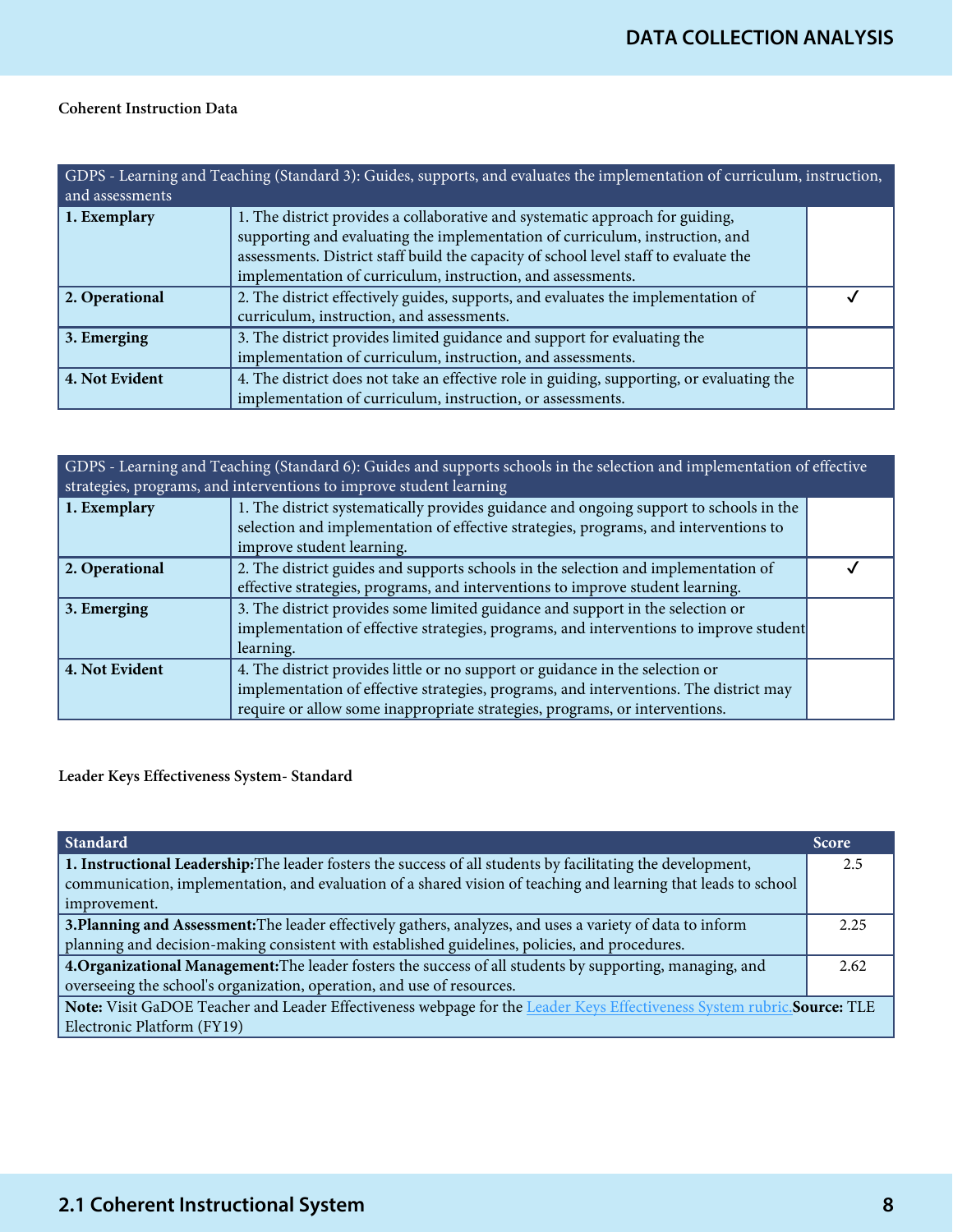Teacher Keys Effectiveness System- Standard

| <b>Standard</b>                                                                                                          | <b>Score</b> |
|--------------------------------------------------------------------------------------------------------------------------|--------------|
| 2. Instructional Planning: The teacher plans using state and local school district curricula and standards,              | 2.23         |
| effective strategies, resources, and data to address the differentiated needs of all students.                           |              |
| 3. Instructional Strategies: The teacher promotes student learning by using research-based instructional                 | 2.39         |
| strategies relevant to the content area to engage students in active learning and to facilitate the students'            |              |
| acquisition of key knowledge and skills.                                                                                 |              |
| Note: Visit GaDOE Teacher and Leader Effectiveness webpage for the Leader Keys Effectiveness System rubric.Source: TLE   |              |
| Electronic Platform (FY19)                                                                                               |              |
| 4. Differentiated Instruction: The teacher challenges and supports each student's learning by providing                  | 2.29         |
| appropriate content and developing skills which address individual learning differences.                                 |              |
| 5. Assessment Strategies: The teacher systematically chooses a variety of diagnostic, formative, and summative           | 2.24         |
| assessment strategies and instruments that are valid and appropriate for the content and student population.             |              |
| 6. Assessment Uses: The teacher systematically gathers, analyzes, and uses relevant data to measure student              | 2.21         |
| progress, to inform instruction content and delivery methods, and to provide timely and constructive feedback            |              |
| to both students and parents.                                                                                            |              |
| 8. Academically Challenging Environment: The teacher creates a student-centered, academic environment in                 | 2.31         |
| which teaching and learning occur at high levels and students are self-directed learners.                                |              |
| Note: Visit GaDOE Teacher and Leader Effectiveness webpage for the Teacher Keys Effectiveness System rubric. Source: TLE |              |
| Electronic Platform (FY19)                                                                                               |              |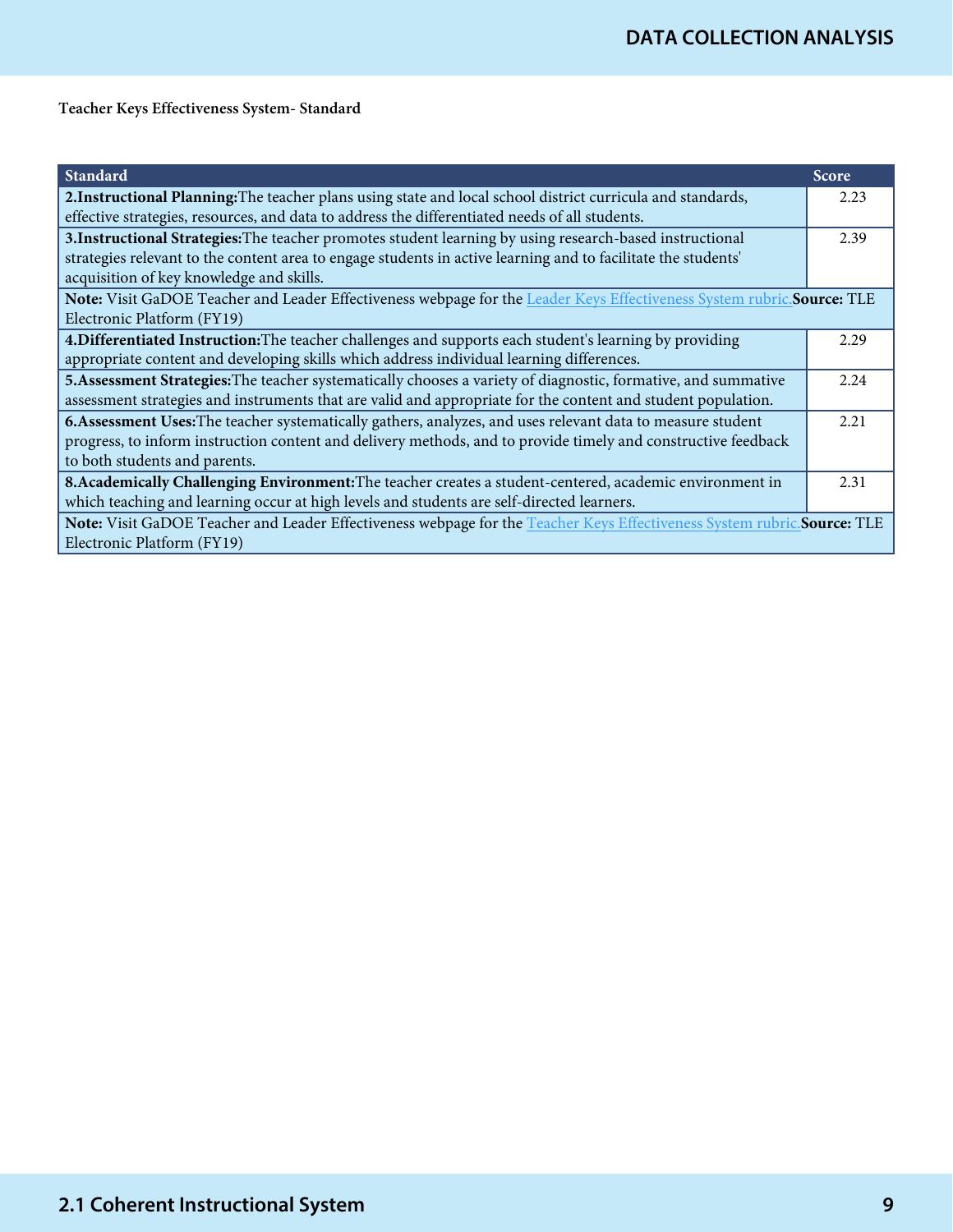# **2. DATA COLLECTION ANALYSIS**

# **2.2 Effective Leadership**

Analyze the LEA's data (including sections 2.6) and answer the guiding questions to determine existing trends and patterns that support the identification of leadership needs. Complete a data-informed self-rating for each Georgia District Performance Standard (GDPS). See the *Effective Leadership webinar* for additional information and guidance.

## Effective Leadership Data

| GDPS - Allocation and Management of Resources (Standard 1): Administers a clearly defined, collaborative, data-driven<br>budget process that ensures the equitable, efficient, and transparent distribution of resources to support learning and teaching |                                                                                                                                                                                                                                                                                           |  |
|-----------------------------------------------------------------------------------------------------------------------------------------------------------------------------------------------------------------------------------------------------------|-------------------------------------------------------------------------------------------------------------------------------------------------------------------------------------------------------------------------------------------------------------------------------------------|--|
| 1. Exemplary                                                                                                                                                                                                                                              | The well-established budget process allows input from departments and programs and<br>is driven by the needs of the schools and district. Various funding sources are                                                                                                                     |  |
|                                                                                                                                                                                                                                                           | efficiently maximized at the district and school levels.                                                                                                                                                                                                                                  |  |
| 2. Operational                                                                                                                                                                                                                                            | The budget process is clearly defined, collaborative, and data-driven, resulting in the<br>equitable, efficient, and transparent distribution of resources to support learning and<br>teaching.                                                                                           |  |
| $\vert$ 3. Emerging                                                                                                                                                                                                                                       | A budget process is in place, but it does not consistently include collaborative, data-<br>driven decisions. In some instances, resource distribution in the district lacks<br>efficiency, equity, or transparency.                                                                       |  |
| 4. Not Evident                                                                                                                                                                                                                                            | Across the district, individual departments and programs develop budgets in isolation<br>resulting in gaps, duplication, or poor cost effectiveness. District staff serve primarily<br>as controllers of funds and provide little or no assistance to schools on the funding of<br>plans. |  |

GDPS - Allocation and Management of Resources (Standard 2): Allocates and monitors the use of time, materials, equipment, and fiscal resources to support learning and teaching

| 1. Exemplary   | The district allocates and continually monitors the use of time, materials, equipment,   |  |
|----------------|------------------------------------------------------------------------------------------|--|
|                | and fiscal resources to address both immediate and long-term goals to ensure             |  |
|                | resources are maximized to support learning and teaching.                                |  |
| 2. Operational | The district allocates and regularly monitors the effective use of time, materials,      |  |
|                | equipment, and fiscal resources to ensure that they are utilized to support learning and |  |
|                | teaching.                                                                                |  |
| 3. Emerging    | The district inconsistently allocates and monitors the use of time, materials,           |  |
|                | equipment, and fiscal resources to support learning and teaching.                        |  |
| 4. Not Evident | The district does little to allocate or monitor effectively the use of time, materials,  |  |
|                | equipment, or fiscal resources to support learning and teaching.                         |  |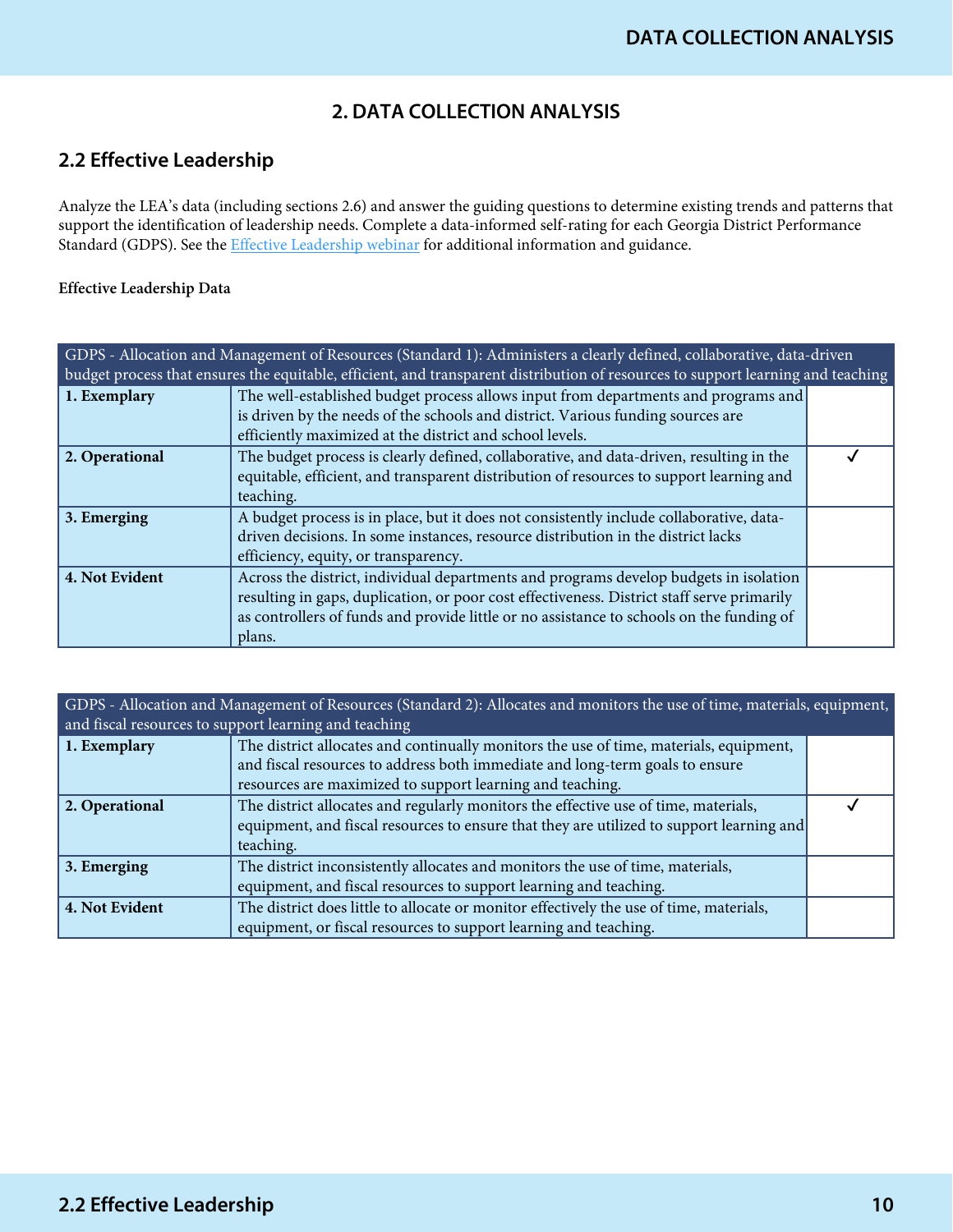# Effective Leadership Data

| GDPS - Governance (Standard 1): Builds support for district and school goals and initiatives by engaging stakeholders,<br>including school board members, to improve learning and teaching |                                                                                                                                                                                |  |
|--------------------------------------------------------------------------------------------------------------------------------------------------------------------------------------------|--------------------------------------------------------------------------------------------------------------------------------------------------------------------------------|--|
| 1. Exemplary                                                                                                                                                                               | Stakeholders, including school board members, take leadership roles in advancing<br>district and school goals and initiatives that improve learning and teaching.              |  |
| 2. Operational                                                                                                                                                                             | The district consistently engages stakeholders, including school board members, in<br>supporting district and school goals and initiatives that improve learning and teaching. |  |
| $\vert$ 3. Emerging                                                                                                                                                                        | The district provides some opportunities for a range of stakeholders to be engaged in<br>supporting goals and initiatives that will improve learning and teaching.             |  |
| 4. Not Evident                                                                                                                                                                             | Engagement of stakeholders is limited or nonexistent, or the engagement occurs with<br>issues that do not impact learning and teaching.                                        |  |

| GDPS - Governance (Standard 2): Uses an established process to align policies, procedures, and practices with laws and<br>regulations |                                                                                         |  |
|---------------------------------------------------------------------------------------------------------------------------------------|-----------------------------------------------------------------------------------------|--|
| 1. Exemplary                                                                                                                          | A systematic and collaborative process is used for ongoing development, revision, and   |  |
|                                                                                                                                       | alignment of policies, procedures, and practices with laws and regulations.             |  |
| 2. Operational                                                                                                                        | The district regularly uses an established process to align policies, procedures, and   |  |
|                                                                                                                                       | practices with laws and regulations.                                                    |  |
| 3. Emerging                                                                                                                           | A process to align policies, procedures, and practices with laws and regulations is not |  |
|                                                                                                                                       | comprehensive or is not used on a regular basis.                                        |  |
| 4. Not Evident                                                                                                                        | A process is not in use to align policies, procedures, and practices with laws and      |  |
|                                                                                                                                       | regulations.                                                                            |  |

| GDPS - Governance (Standard 4): Grants defined flexibility, based on results, to school leaders to address individual school<br>needs to improve learning and teaching |                                                                                                 |  |
|------------------------------------------------------------------------------------------------------------------------------------------------------------------------|-------------------------------------------------------------------------------------------------|--|
| 1. Exemplary                                                                                                                                                           | Flexibility granted to school leaders, based upon sustained high performance, is well           |  |
|                                                                                                                                                                        | defined, reviewed periodically, and fully supports the improvement of learning and<br>teaching. |  |
|                                                                                                                                                                        |                                                                                                 |  |
| 2. Operational                                                                                                                                                         | The district grants defined flexibility, based on results, to school leaders to address         |  |
|                                                                                                                                                                        | individual school needs to improve learning and teaching.                                       |  |
| 3. Emerging                                                                                                                                                            | The district grants limited flexibility, or the flexibility that is given does not allow        |  |
|                                                                                                                                                                        | leaders to improve learning and teaching sufficiently                                           |  |
| 4. Not Evident                                                                                                                                                         | The district grants little or no flexibility or inappropriate flexibility to school leaders to  |  |
|                                                                                                                                                                        | improve learning and teaching.                                                                  |  |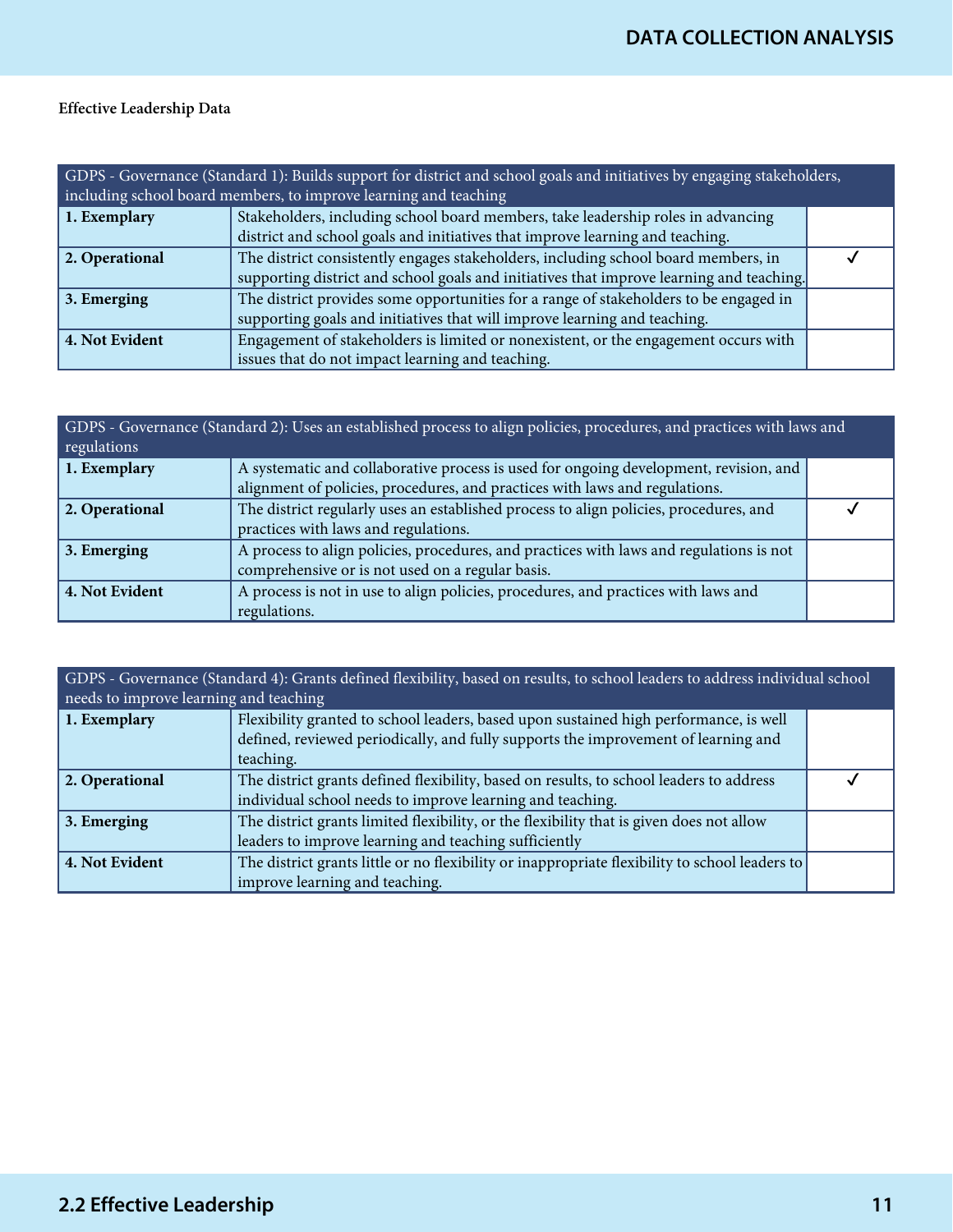# Effective Leadership Data

| GDPS - Leader, Teacher, and Staff Effectiveness (Standard 5): Organizes and provides personnel, expertise, and services to<br>achieve district and individual school goals |                                                                                                                                                                                                                                                                                                     |  |
|----------------------------------------------------------------------------------------------------------------------------------------------------------------------------|-----------------------------------------------------------------------------------------------------------------------------------------------------------------------------------------------------------------------------------------------------------------------------------------------------|--|
| 1. Exemplary                                                                                                                                                               | The organization and strategic allocation of personnel, expertise, and services lead to<br>the achievement of district and individual school goals. The district is focused on<br>building the capacity and expertise of school and district staff to solve problems and<br>perform at high levels. |  |
| 2. Operational                                                                                                                                                             | The organization and allocation of personnel, expertise, and services are sufficient to<br>achieve district and individual school goals.                                                                                                                                                            |  |
| 3. Emerging                                                                                                                                                                | The organization or allocation of personnel, expertise, and services is provided<br>intermittently or on a short-term basis as a solution for immediate, pressing needs.                                                                                                                            |  |
| 4. Not Evident                                                                                                                                                             | The organization or allocation of personnel, expertise, and services does not effectively<br>support the needs of the district and schools.                                                                                                                                                         |  |

| GDPS - Planning, Organizing, and Monitoring (Standard 1): Uses a collaborative, data-driven planning process at the district<br>and school levels for improving student learning |                                                                                           |  |
|----------------------------------------------------------------------------------------------------------------------------------------------------------------------------------|-------------------------------------------------------------------------------------------|--|
| 1. Exemplary                                                                                                                                                                     | A collaborative, data-driven planning process results in aligned, comprehensive plans     |  |
|                                                                                                                                                                                  | at the district and school levels for improving student learning.                         |  |
| 2. Operational                                                                                                                                                                   | At the district and school levels, staffs engage in a collaborative, data-driven planning |  |
|                                                                                                                                                                                  | process to improve student learning.                                                      |  |
| $\vert$ 3. Emerging                                                                                                                                                              | At the district and school levels, staffs engage in a planning process to improve student |  |
|                                                                                                                                                                                  | learning, but limitations exist with data analysis, collaboration, or other issues.       |  |
| 4. Not Evident                                                                                                                                                                   | A collaborative, data-driven planning process for improving student learning is not in    |  |
|                                                                                                                                                                                  | place at the district or school levels.                                                   |  |

| GDPS - Planning, Organizing, and Monitoring (Standard 2): Uses protocols and processes for problem solving, |                                                                                        |  |
|-------------------------------------------------------------------------------------------------------------|----------------------------------------------------------------------------------------|--|
| decision-making, and removing barriers                                                                      |                                                                                        |  |
| 1. Exemplary                                                                                                | The district uses and reviews established protocols and processes for problem solving, |  |
|                                                                                                             | decision-making, and removing barriers on a regular basis. Contingency plans are       |  |
|                                                                                                             | developed for unlikely occurrences.                                                    |  |
| 2. Operational                                                                                              | The district uses protocols and processes for problem solving, decision-making, and    |  |
|                                                                                                             | removing barriers.                                                                     |  |
| 3. Emerging                                                                                                 | District use of protocols and processes for problem solving, decision-making, or       |  |
|                                                                                                             | removing barriers is limited or inconsistent.                                          |  |
| 4. Not Evident                                                                                              | The district does not use protocols or processes for problem solving, decision-making  |  |
|                                                                                                             | or removing barriers.                                                                  |  |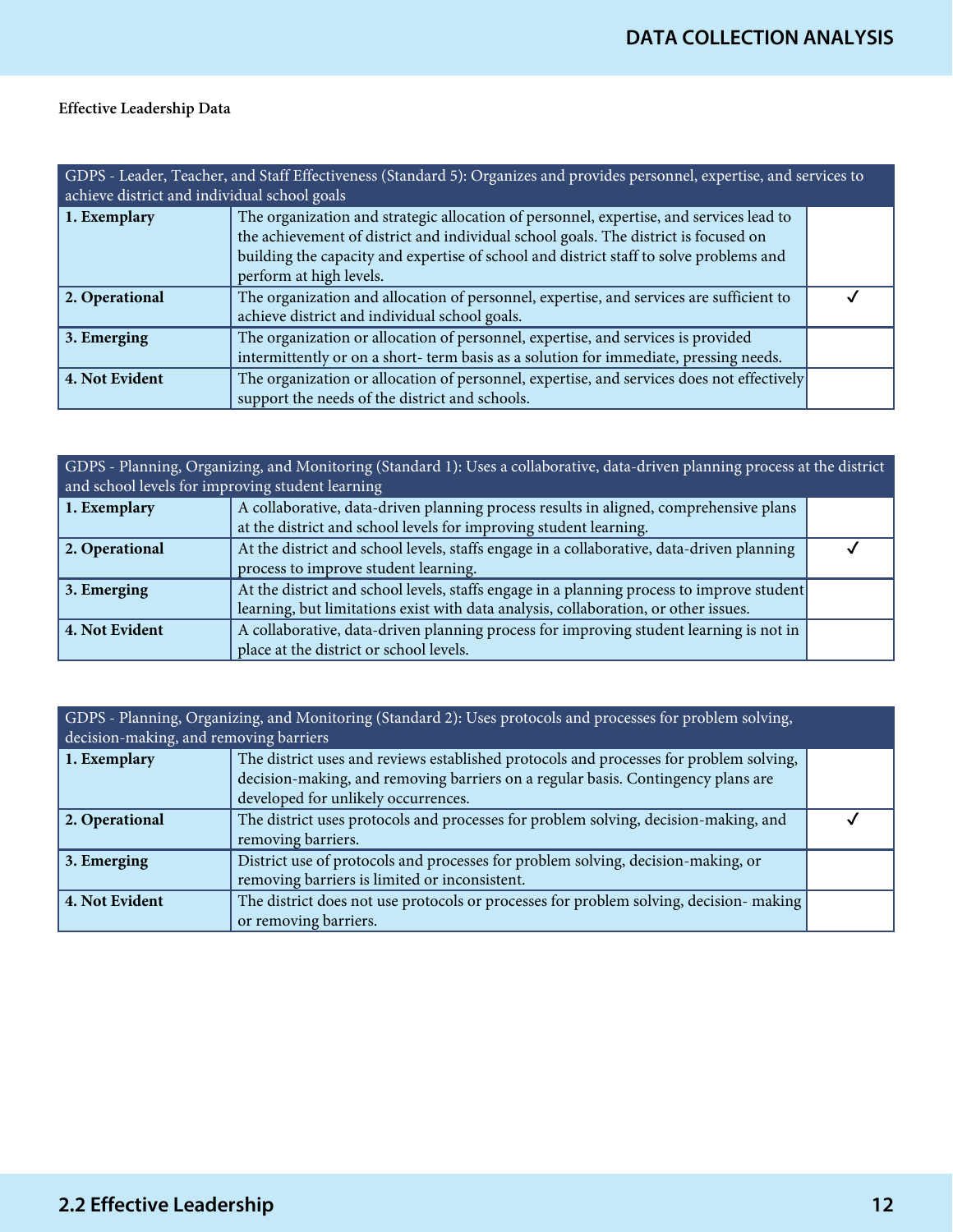# Effective Leadership Data

| GDPS - Planning, Organizing, and Monitoring (Standard 3): Uses processes to monitor and provide timely guidance, support,<br>and feedback to individual schools as they implement improvement plans and initiatives |                                                                                                                                                                                                                                                                                                                                                                          |  |
|---------------------------------------------------------------------------------------------------------------------------------------------------------------------------------------------------------------------|--------------------------------------------------------------------------------------------------------------------------------------------------------------------------------------------------------------------------------------------------------------------------------------------------------------------------------------------------------------------------|--|
| 1. Exemplary                                                                                                                                                                                                        | The district has ongoing, comprehensive processes in place to monitor and provide<br>guidance, support and feedback to individual schools as they implement improvement<br>plans, programs or initiatives. The district builds the capacity of school level staff to<br>monitor the implementation and effectiveness of improvement plans, programs, and<br>initiatives. |  |
| 2. Operational                                                                                                                                                                                                      | The district uses processes to monitor and provide timely guidance, support, and<br>feedback to individual schools as they implement improvement plans and initiatives.                                                                                                                                                                                                  |  |
| 3. Emerging                                                                                                                                                                                                         | The district has some limited processes in place to monitor and provide guidance,<br>support, and feedback to schools as they implement improvement plans and<br>initiatives.                                                                                                                                                                                            |  |
| 4. Not Evident                                                                                                                                                                                                      | The district does not use structured processes for monitoring or providing guidance,<br>support, or feedback to individual schools as they implement improvement plans or<br>initiatives.                                                                                                                                                                                |  |

| GDPS - Vision and Mission (Standard 1): Creates and communicates a collaboratively-developed district vision, mission, and<br>core beliefs that focus on preparing all students for college and career readiness |                                                                                                                                                                                                                                                                                   |  |
|------------------------------------------------------------------------------------------------------------------------------------------------------------------------------------------------------------------|-----------------------------------------------------------------------------------------------------------------------------------------------------------------------------------------------------------------------------------------------------------------------------------|--|
| 1. Exemplary                                                                                                                                                                                                     | The collaboratively-developed vision, mission, and core beliefs that emphasize<br>preparing all students for college and career readiness are continuously and clearly<br>communicated to all stakeholders and are pervasive in the culture and daily actions of<br>the district. |  |
| 2. Operational                                                                                                                                                                                                   | The collaboratively-developed vision, mission, and core beliefs that emphasize<br>preparing all students for college and career readiness have been created and<br>communicated to stakeholders and are evident in most across the district.                                      |  |
| 3. Emerging                                                                                                                                                                                                      | The vision, mission, and core beliefs have been developed with some emphasis on<br>preparing students for college and career readiness, buy may have weakness due to<br>insufficient collaboration with stakeholders, poor communication, or other limitations                    |  |
| 4. Not Evident                                                                                                                                                                                                   | The vision, mission, and core beliefs may not exist or may not focus on preparing<br>students for college and career readiness.                                                                                                                                                   |  |

Leader Keys Effectiveness System- Standard

| Standard                                                                                                        | <b>Score</b> |
|-----------------------------------------------------------------------------------------------------------------|--------------|
| 1. Instructional Leadership: The leader fosters the success of all students by facilitating the development,    |              |
| communication, implementation, and evaluation of a shared vision of teaching and learning that leads to school  |              |
| improvement.                                                                                                    |              |
| 2. School Climate: The leader promotes the success of all students by developing, advocating, and sustaining an |              |
| academically rigorous, positive, and safe school climate for all stakeholders.                                  |              |
| 3. Planning and Assessment: The leader effectively gathers, analyzes, and uses a variety of data to inform      |              |
| planning and decision-making consistent with established guidelines, policies, and procedures.                  |              |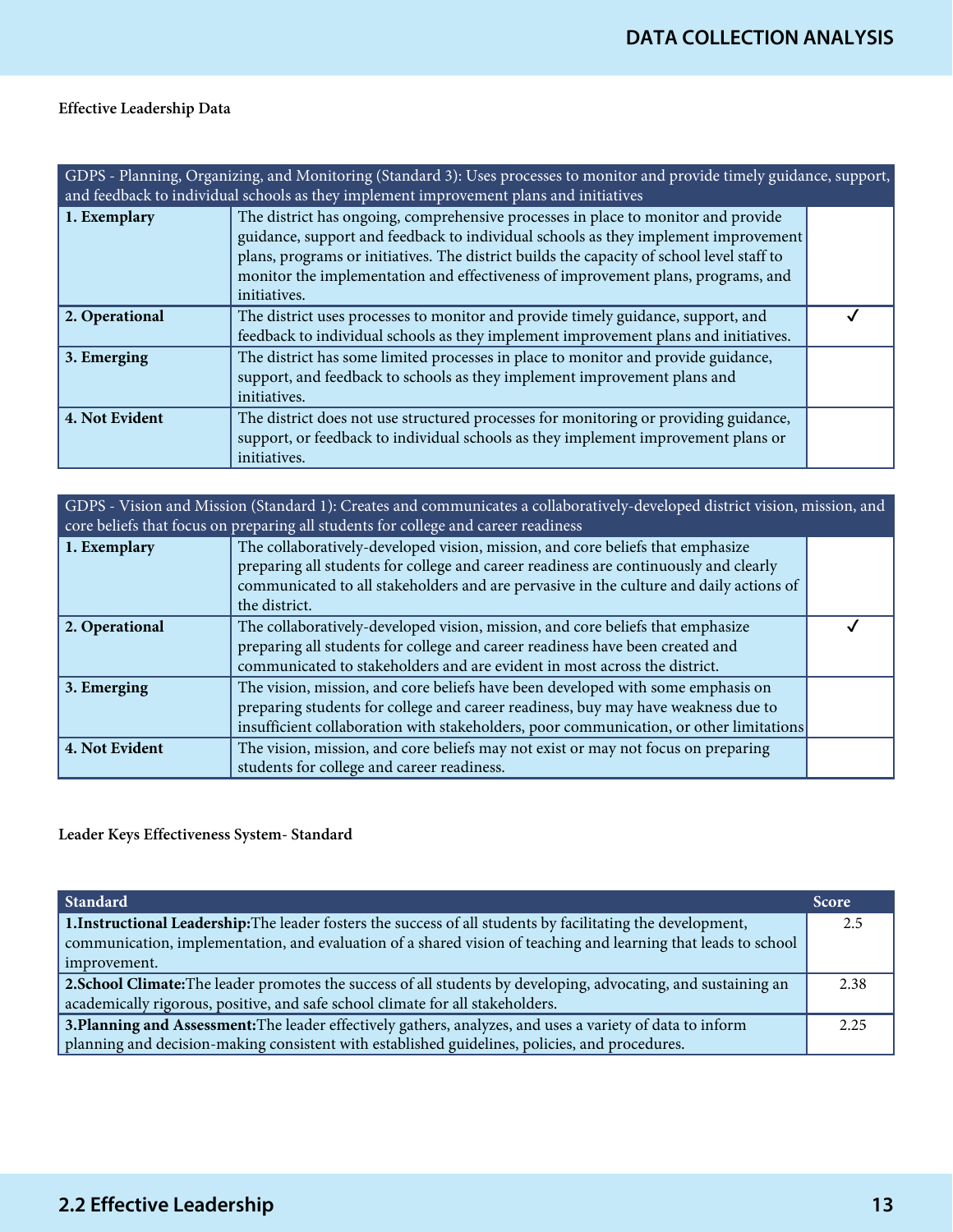Leader Keys Effectiveness System- Standard

| <b>Standard</b>                                                                                                          | <b>Score</b> |
|--------------------------------------------------------------------------------------------------------------------------|--------------|
| 4. Organizational Management: The leader fosters the success of all students by supporting, managing, and                | 2.62         |
| overseeing the school's organization, operation, and use of resources.                                                   |              |
| 5. Human Resources Management: The leader fosters effective human resources management through the                       | 2.5          |
| selection, induction, support, and retention of quality instructional and support personnel.                             |              |
| 6. Teacher/Staff Evaluation: The leader fairly and consistently evaluates school personnel in accordance with            |              |
| state and district guidelines and provides them with timely and constructive feedback focused on improved                |              |
| student learning.                                                                                                        |              |
| 7. Professionalism: The leader fosters the success of students by demonstrating professional standards and ethics,       |              |
| engaging in continuous professional development, and contributing to the profession.                                     |              |
| 8. Communication and Community Relations: The leader fosters the success of all students by communicating                |              |
| and collaborating effectively with stakeholders.                                                                         |              |
| Note: Visit GaDOE Teacher and Leader Effectiveness webpage for the Teacher Keys Effectiveness System rubric. Source: TLE |              |
| Electronic Platform (FY19)                                                                                               |              |

Teacher Keys Effectiveness System- Standard

| Standard                                                                                                                | <b>Score</b> |
|-------------------------------------------------------------------------------------------------------------------------|--------------|
| 9. Professionalism: The teacher exhibits a commitment to professional ethics and the school's mission,                  | 2.57         |
| participates in professional growth opportunities to support student learning, and contributes to the profession.       |              |
| Note: Visit GaDOE Teacher and Leader Effectiveness webpage for the Teacher Keys Effectiveness System rubric.Source: TLE |              |
| Electronic Platform (FY19)                                                                                              |              |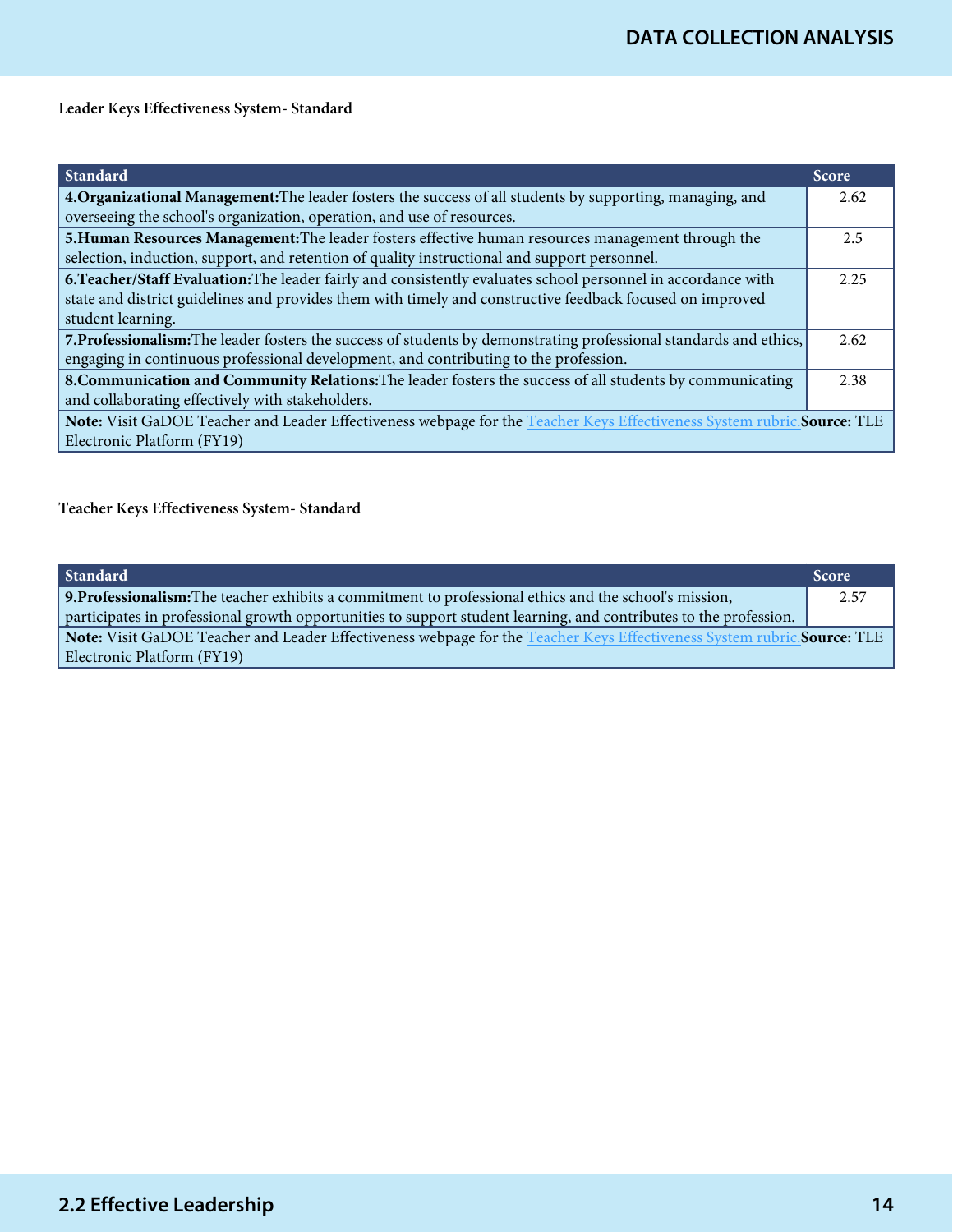# **2. DATA COLLECTION ANALYSIS**

# **2.3 Professional Capacity**

Analyze the LEA's data (including sections 2.6) and answer the guiding questions to determine existing trends and patterns that support the identification of professional capacity needs. Complete a data-informed self-rating for each Georgia District Performance Standard (GDPS). See the **[Professional Capacity webinar](https://www.gadoe.org/School-Improvement/School-Improvement-Services/Pages/Georgia%E2%80%99s-Systems-of-Continuous-Improvement.aspx)** for additional information and guidance.

## Professional Capacity Data

| GDPS - Leader, Teacher, and Staff Effectiveness (Standard 2): Establishes and implements processes that increase the<br>effectiveness of teachers, leaders, and staff |                                                                                           |  |
|-----------------------------------------------------------------------------------------------------------------------------------------------------------------------|-------------------------------------------------------------------------------------------|--|
|                                                                                                                                                                       |                                                                                           |  |
| 1. Exemplary                                                                                                                                                          | Comprehensive data-driven processes that increase the effectiveness of leaders,           |  |
|                                                                                                                                                                       | teachers, and other staff are pervasive in the district and result in a culture of        |  |
|                                                                                                                                                                       | measurable, continuous improvement.                                                       |  |
| 2. Operational                                                                                                                                                        | Processes that increase the effectiveness of leaders, teachers, and staff have been       |  |
|                                                                                                                                                                       | established and consistently implemented throughout the district.                         |  |
| $\vert$ 3. Emerging                                                                                                                                                   | Processes that increase the effectiveness of leaders, teachers, and staff are not fully   |  |
|                                                                                                                                                                       | developed or are implemented unevenly or inconsistently across the district.              |  |
| 4. Not Evident                                                                                                                                                        | Few, if any, processes to increase the effectiveness of leaders, teachers, and staff have |  |
|                                                                                                                                                                       | been developed or successfully implemented in the district.                               |  |

| GDPS - Leader, Teacher, and Staff Effectiveness (Standard 3): Guides and monitors the use of a state approved evaluation<br>system to ensure fidelity of implementation and to evaluate accurately the effectiveness of district and school leaders, teachers,<br>and staff |                                                                                        |  |
|-----------------------------------------------------------------------------------------------------------------------------------------------------------------------------------------------------------------------------------------------------------------------------|----------------------------------------------------------------------------------------|--|
| 1. Exemplary                                                                                                                                                                                                                                                                | The district collects and analyzes comprehensive data from the state-approved          |  |
|                                                                                                                                                                                                                                                                             | evaluation system to inform staff retention, salaries, and professional learning       |  |
|                                                                                                                                                                                                                                                                             | throughout the district.                                                               |  |
| 2. Operational                                                                                                                                                                                                                                                              | The district guides and monitors a state-approved evaluation system to ensure fidelity |  |
|                                                                                                                                                                                                                                                                             | of implementation and to evaluate accurately the effectiveness of district and school  |  |
|                                                                                                                                                                                                                                                                             | leaders, teachers, and staff.                                                          |  |
| $\vert$ 3. Emerging                                                                                                                                                                                                                                                         | The district offers some guidance for the implementation of a state- approved          |  |
|                                                                                                                                                                                                                                                                             | evaluation system, but some parts of the system are not implemented with fidelity or   |  |
|                                                                                                                                                                                                                                                                             | could benefit from more support or monitoring.                                         |  |
| 4. Not Evident                                                                                                                                                                                                                                                              | The district does little to guide or monitor the implementation of a state-approved    |  |
|                                                                                                                                                                                                                                                                             | evaluation system.                                                                     |  |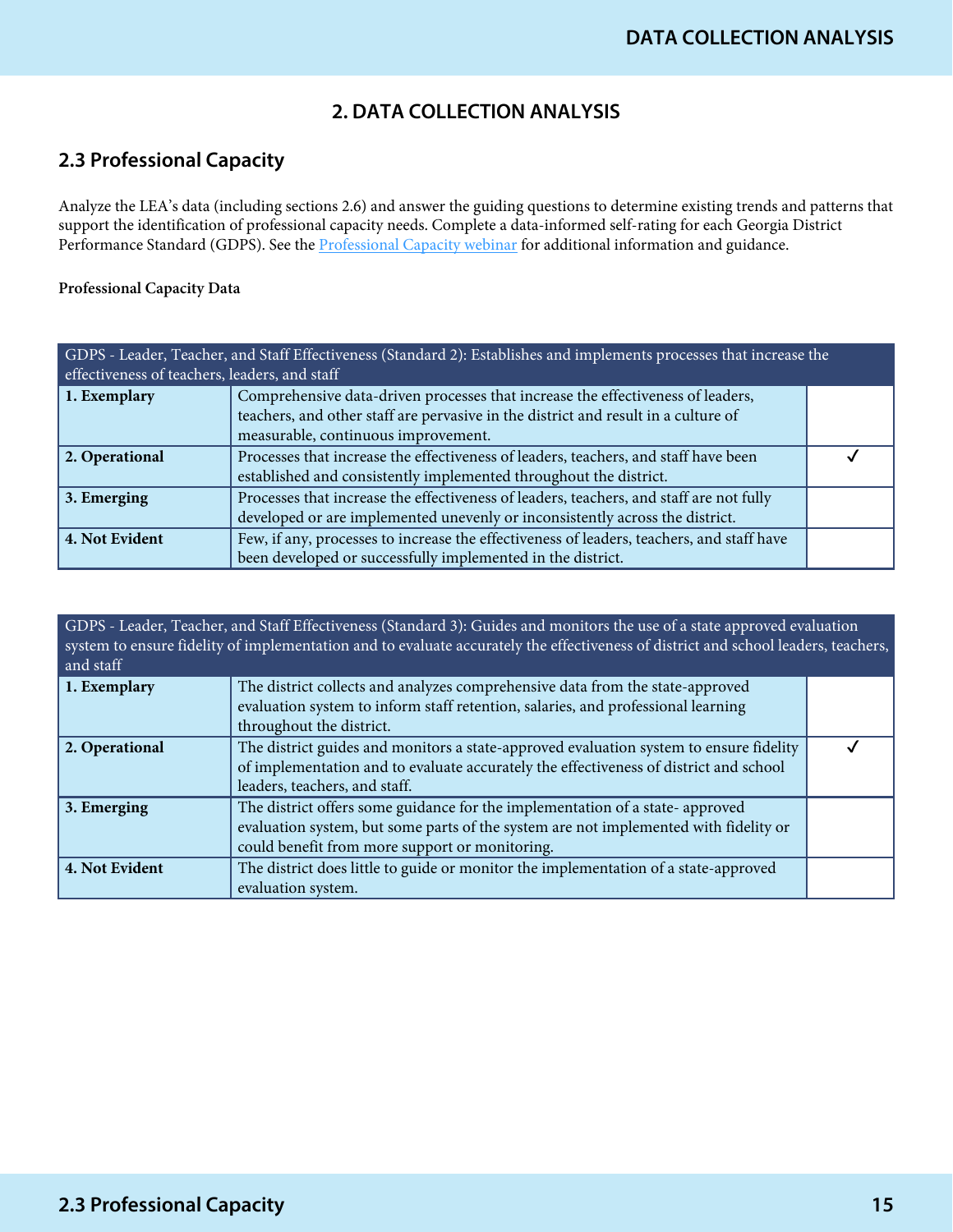# Professional Capacity Data

| GDPS - Learning and Teaching (Standard 4): Ensures that professional learning is relevant and addresses adult and student<br>needs |                                                                                                                                                                    |  |
|------------------------------------------------------------------------------------------------------------------------------------|--------------------------------------------------------------------------------------------------------------------------------------------------------------------|--|
| 1. Exemplary                                                                                                                       | The district fosters a culture of systematic, quality, and relevant professional learning<br>that consistently addresses the needs of its adults and its students. |  |
| 2. Operational                                                                                                                     | The district ensures that professional learning at the school and district levels is<br>relevant and addresses adult and student needs.                            |  |
| $\vert$ 3. Emerging                                                                                                                | The professional learning at the school and district levels is not consistently relevant or<br>is not consistently linked to adult or student needs.               |  |
| 4. Not Evident                                                                                                                     | The professional learning at the school and district levels is not relevant and does not<br>address adult or student needs.                                        |  |

| GDPS - Learning and Teaching (Standard 5): Assesses the impact of professional learning on staff practices and student<br>learning and makes adjustments as needed |                                                                                                                                                                       |  |
|--------------------------------------------------------------------------------------------------------------------------------------------------------------------|-----------------------------------------------------------------------------------------------------------------------------------------------------------------------|--|
| 1. Exemplary                                                                                                                                                       | The impact of professional learning on staff practices and student learning is<br>systematically monitored at the district and school levels by examining performance |  |
|                                                                                                                                                                    | data throughout the year and timely, appropriate adjustments are made as needed.                                                                                      |  |
| 2. Operational                                                                                                                                                     | The impact of professional learning on staff practices and student learning is assessed                                                                               |  |
|                                                                                                                                                                    | and adjustments are made as needed.                                                                                                                                   |  |
| $\vert$ 3. Emerging                                                                                                                                                | The impact of professional learning on staff practices or student learning is assessed                                                                                |  |
|                                                                                                                                                                    | on a limited or inconsistent basis, or appropriate adjustments are not always made.                                                                                   |  |
| 4. Not Evident                                                                                                                                                     | The impact of professional learning on staff practices or student learning is not                                                                                     |  |
|                                                                                                                                                                    | assessed by district or school staff.                                                                                                                                 |  |

# Leader Keys Effectiveness System- Standard

| <b>Standard</b>                                                                                                         | <b>Score</b> |
|-------------------------------------------------------------------------------------------------------------------------|--------------|
| 4. Organizational Management: The leader fosters the success of all students by supporting, managing, and               | 2.62         |
| overseeing the school's organization, operation, and use of resources.                                                  |              |
| 5. Human Resources Management: The leader fosters effective human resources management through the                      | 2.5          |
| selection, induction, support, and retention of quality instructional and support personnel.                            |              |
| 6. Teacher/Staff Evaluation: The leader fairly and consistently evaluates school personnel in accordance with           |              |
| state and district guidelines and provides them with timely and constructive feedback focused on improved               |              |
| student learning.                                                                                                       |              |
| 7. Professionalism: The leader fosters the success of students by demonstrating professional standards and ethics,      |              |
| engaging in continuous professional development, and contributing to the profession.                                    |              |
| 8. Communication and Community Relations: The leader fosters the success of all students by communicating               |              |
| and collaborating effectively with stakeholders.                                                                        |              |
| Note: Visit GaDOE Teacher and Leader Effectiveness webpage for the Leader Keys Effectiveness System rubric. Source: TLE |              |
| Electronic Platform (FY19)                                                                                              |              |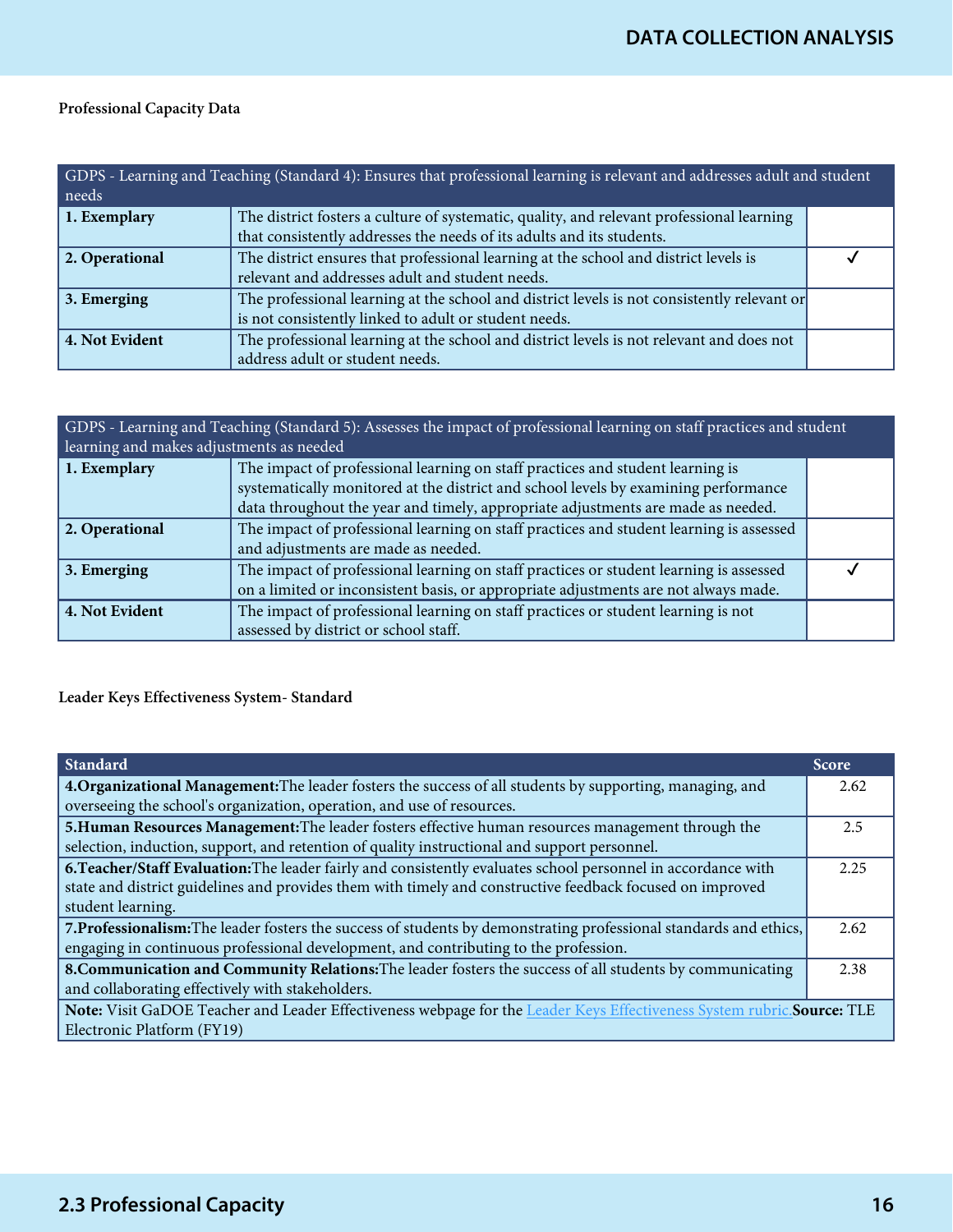Teacher Keys Effectiveness System- Standard

| Standard                                                                                                                | <b>Score</b> |
|-------------------------------------------------------------------------------------------------------------------------|--------------|
| 1. Professional Knowledge: The teacher demonstrates an understanding of the curriculum, subject content,                | 2.53         |
| pedagogical knowledge, and the needs of students by providing relevant learning experiences.                            |              |
| 9. Professionalism: The teacher exhibits a commitment to professional ethics and the school's mission,                  |              |
| participates in professional growth opportunities to support student learning, and contributes to the profession.       |              |
| 10. Communication: The teacher communicates effectively with students, parents or guardians, district and               |              |
| school personnel, and other stakeholders in ways that enhance student learning.                                         |              |
| Note: Visit GaDOE Teacher and Leader Effectiveness webpage for the Leader Keys Effectiveness System rubric. Source: TLE |              |
| Electronic Platform (FY19)                                                                                              |              |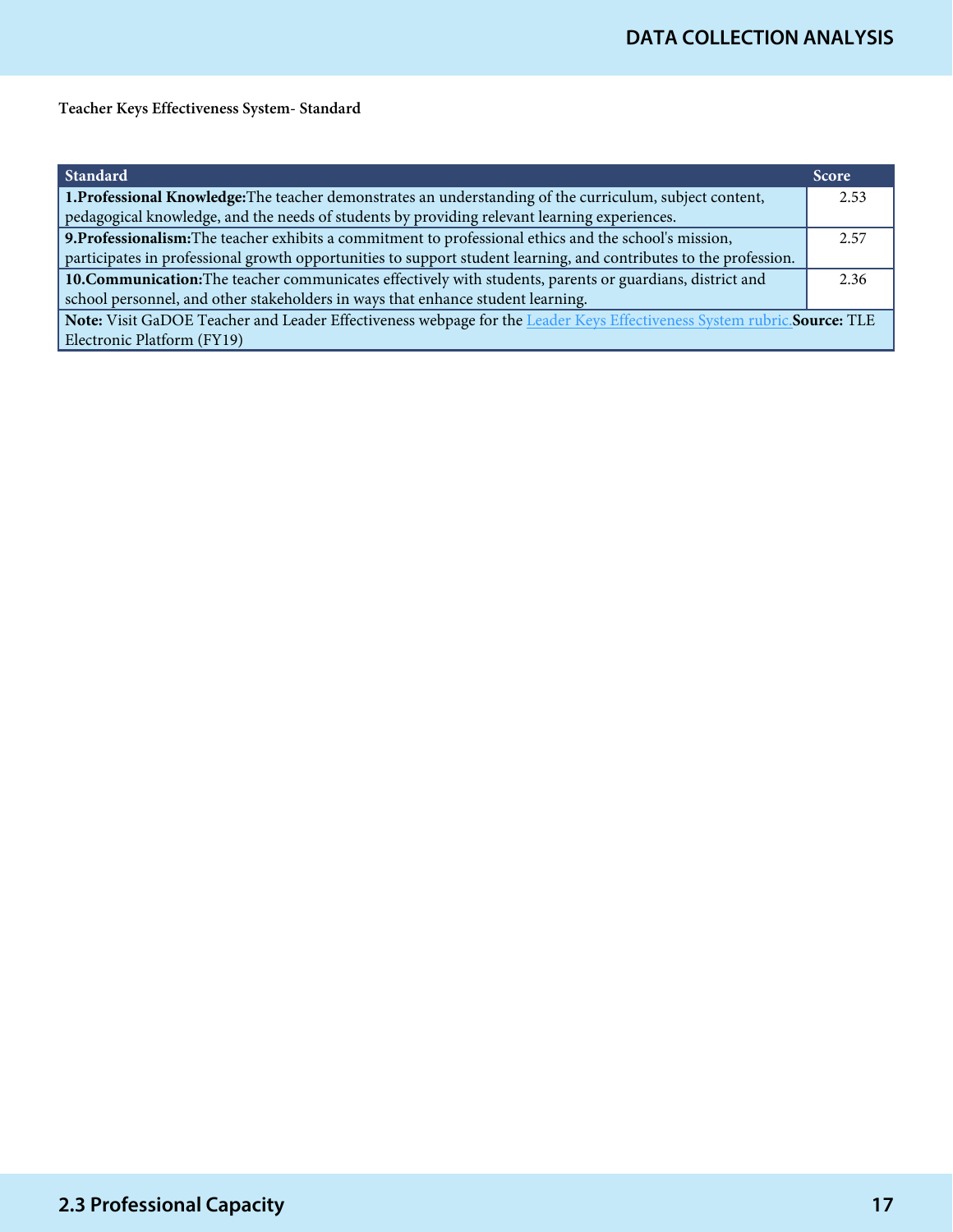# **2. DATA COLLECTION ANALYSIS**

# **2.4 Family and Community Engagement**

Analyze the LEA's data (including sections 2.6) and answer the guiding questions to determine existing trends and patterns that support the identification of needs related to family and community engagement. Complete a data-informed self-rating for each Georgia District Performance Standard (GDPS). See the [Family and Community Engagement webinar](https://www.gadoe.org/School-Improvement/School-Improvement-Services/Pages/Georgia%E2%80%99s-Systems-of-Continuous-Improvement.aspx) for additional information and guidance. Visit Georgia's Family Connection Partnership's [KIDS COUNT](http://gafcp.org/kids-count/) for additional data.

## Family and Community Engagement Data

| GDPS - Family and Community Engagement (Standard 1): Establishes and communicates district-wide expectations for<br>schools to engage families and the community to support learning and teaching |                                                                                    |  |
|---------------------------------------------------------------------------------------------------------------------------------------------------------------------------------------------------|------------------------------------------------------------------------------------|--|
| 1. Exemplary                                                                                                                                                                                      | Expectations for family and community engagement are embedded in the culture and   |  |
|                                                                                                                                                                                                   | result in family and community members being active supporters of student learning |  |
|                                                                                                                                                                                                   | and teaching throughout the district.                                              |  |
| 2. Operational                                                                                                                                                                                    | Expectations for schools to engage families and the community to support learning  |  |
|                                                                                                                                                                                                   | and teaching are established and communicated throughout the district.             |  |
| 3. Emerging                                                                                                                                                                                       | Expectations for family and community engagement are inconsistent, varying from    |  |
|                                                                                                                                                                                                   | school to school, or are unevenly communicated across the district.                |  |
| 4. Not Evident                                                                                                                                                                                    | Expectations for family and community engagement have not been established across  |  |
|                                                                                                                                                                                                   | the district.                                                                      |  |

| GDPS - Family and Community Engagement (Standard 2): Establishes structures which promote clear and open<br>communication between schools and stakeholders |                                                                                                                                                            |  |
|------------------------------------------------------------------------------------------------------------------------------------------------------------|------------------------------------------------------------------------------------------------------------------------------------------------------------|--|
| 1. Exemplary                                                                                                                                               | The district implements and continuously monitors structures for reliable, ongoing,<br>and interactive communication between the schools and stakeholders. |  |
| 2. Operational                                                                                                                                             | Structures which promote clear and open communication between schools and<br>stakeholders have been effectively established.                               |  |
| 3. Emerging                                                                                                                                                | The district structures between schools and stakeholders result in communication that<br>sometimes may not be consistent, clear, or timely.                |  |
| 4. Not Evident                                                                                                                                             | Structures which promote clear and open communication between schools and<br>stakeholders have not been effectively established or implemented.            |  |

GDPS - Family and Community Engagement (Standard 3): Ensures that families and community members have feedback and problem-solving opportunities throughout the district **1. Exemplary** The district engages family and community members to take leadership roles in feedback and problem- solving activities throughout the district. **2. Operational** The district ensures that family and community members routinely have feedback and problem-solving opportunities throughout the district.  $\checkmark$ **3. Emerging** Opportunities for family and community members to be involved in feedback and problem-solving are limited or inconsistently provided across the district. **4. Not Evident** Opportunities for family and community feedback and involvement in problem-solving seldom occur in the district.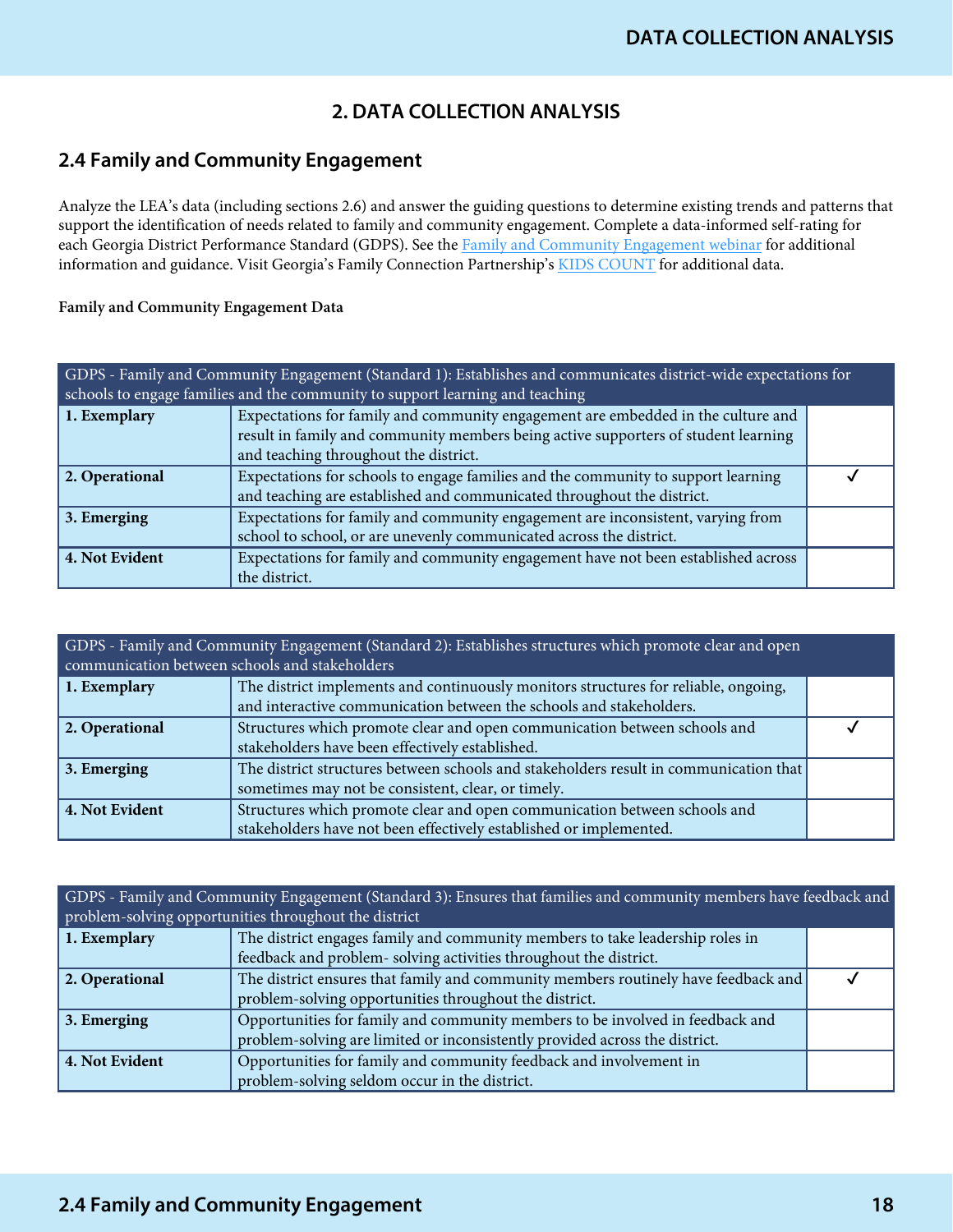# Family and Community Engagement Data

| GDPS - Governance (Standard 3): Communicates district policies and procedures in a timely manner to relevant audiences |                                                                                                                                                                                |  |
|------------------------------------------------------------------------------------------------------------------------|--------------------------------------------------------------------------------------------------------------------------------------------------------------------------------|--|
| 1. Exemplary                                                                                                           | Strategic, comprehensive processes and protocols are in place for clearly and<br>continuously communicating policies and procedures in a timely manner to all<br>stakeholders. |  |
| 2. Operational                                                                                                         | The district consistently communicates policies and procedures in a timely manner to<br>relevant audiences.                                                                    |  |
| 3. Emerging                                                                                                            | Communication of policies and procedures to relevant audiences is sometimes<br>inadequate or inconsistent.                                                                     |  |
| 4. Not Evident                                                                                                         | Communication of district policies and procedures to relevant audiences is very<br>limited or ineffective.                                                                     |  |

| GDPS - Vision and Mission (Standard 2): Fosters, within the district and broader community, a culture of trust, collaboration,<br>and joint responsibility for improving learning and teaching |                                                                                                                                                                                                                                                                                            |  |
|------------------------------------------------------------------------------------------------------------------------------------------------------------------------------------------------|--------------------------------------------------------------------------------------------------------------------------------------------------------------------------------------------------------------------------------------------------------------------------------------------|--|
| 1. Exemplary                                                                                                                                                                                   | The actions of the district are well established and have created a strong culture of<br>trust, collaboration, and shared responsibility for improving learning and teaching<br>within the district and in the broader community. Processes and procedures are                             |  |
|                                                                                                                                                                                                | pervasive in the district and schools to support the district's vision and mission.                                                                                                                                                                                                        |  |
| 2. Operational                                                                                                                                                                                 | The actions of the district effectively foster a culture of trust, collaboration, and shared<br>responsibility for improving learning and teaching within the district and broader<br>community. Processes and procedures are implemented to support the district's vision<br>and mission. |  |
| 3. Emerging                                                                                                                                                                                    | The actions of the district are inconsistent in fostering a culture of trust, collaboration,<br>and shared responsibility for improving learning and teaching. Some effective<br>processes and procedures are used to support the district's vision and mission.                           |  |
| 4. Not Evident                                                                                                                                                                                 | The actions of the district do not foster a culture of trust, collaboration, and shared<br>responsibility for improving learning and teaching. Few, if any, effective processes and<br>procedures are used to support the district's vision and mission.                                   |  |

## Leader Keys Effectiveness System- Standard

| Standard                                                                                                                | <b>Score</b> |  |
|-------------------------------------------------------------------------------------------------------------------------|--------------|--|
| 2. School Climate: The leader promotes the success of all students by developing, advocating, and sustaining an         |              |  |
| academically rigorous, positive, and safe school climate for all stakeholders.                                          |              |  |
| 8. Communication and Community Relations: The leader fosters the success of all students by communicating               |              |  |
| and collaborating effectively with stakeholders.                                                                        |              |  |
| Note: Visit GaDOE Teacher and Leader Effectiveness webpage for the Leader Keys Effectiveness System rubric. Source: TLE |              |  |
| Electronic Platform (FY19)                                                                                              |              |  |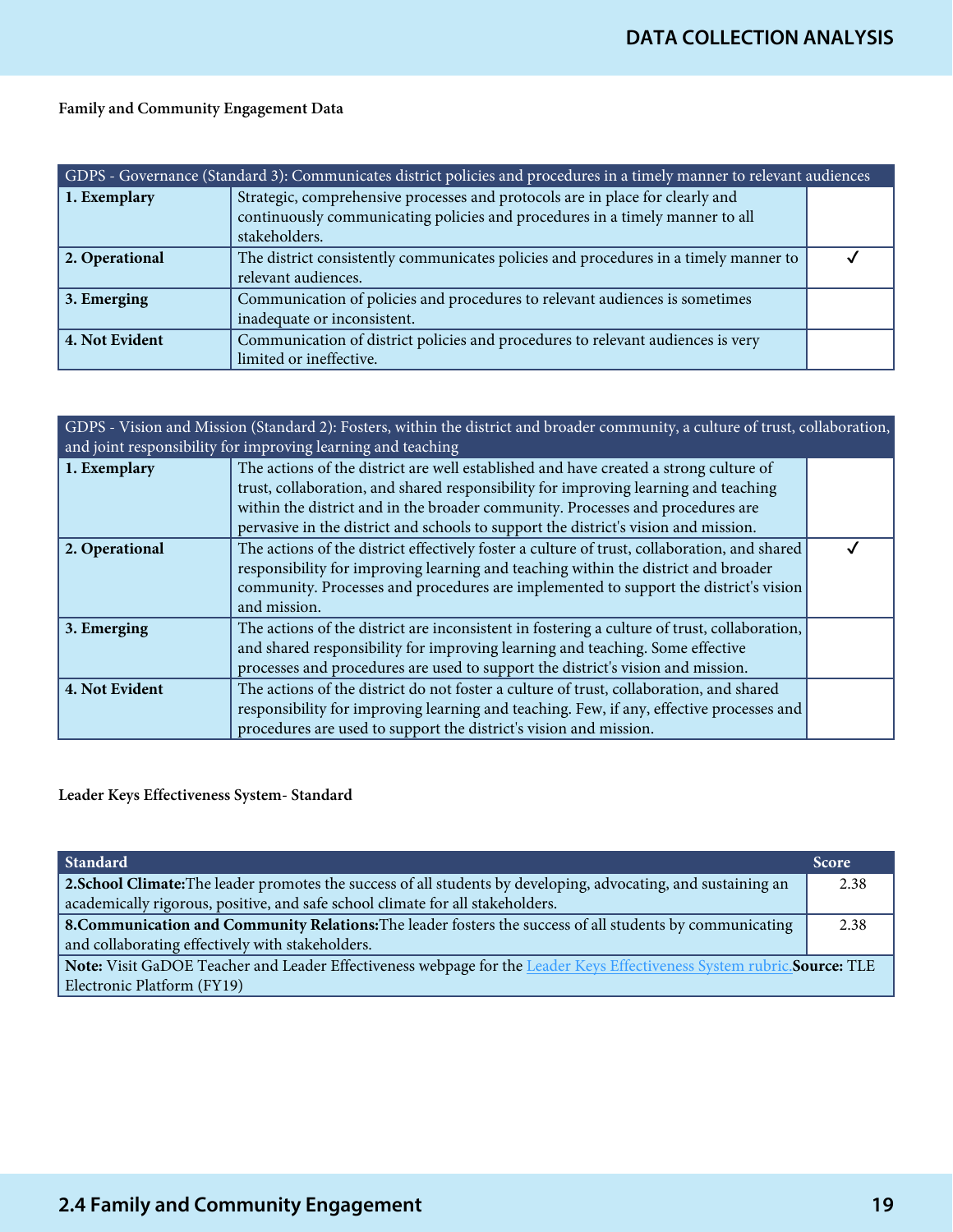Teacher Keys Effectiveness System- Standard

| Standard                                                                                                                | <b>Score</b> |  |
|-------------------------------------------------------------------------------------------------------------------------|--------------|--|
| 10. Communication: The teacher communicates effectively with students, parents or guardians, district and               |              |  |
| school personnel, and other stakeholders in ways that enhance student learning.                                         |              |  |
| Note: Visit GaDOE Teacher and Leader Effectiveness webpage for the Leader Keys Effectiveness System rubric. Source: TLE |              |  |
| Electronic Platform (FY19)                                                                                              |              |  |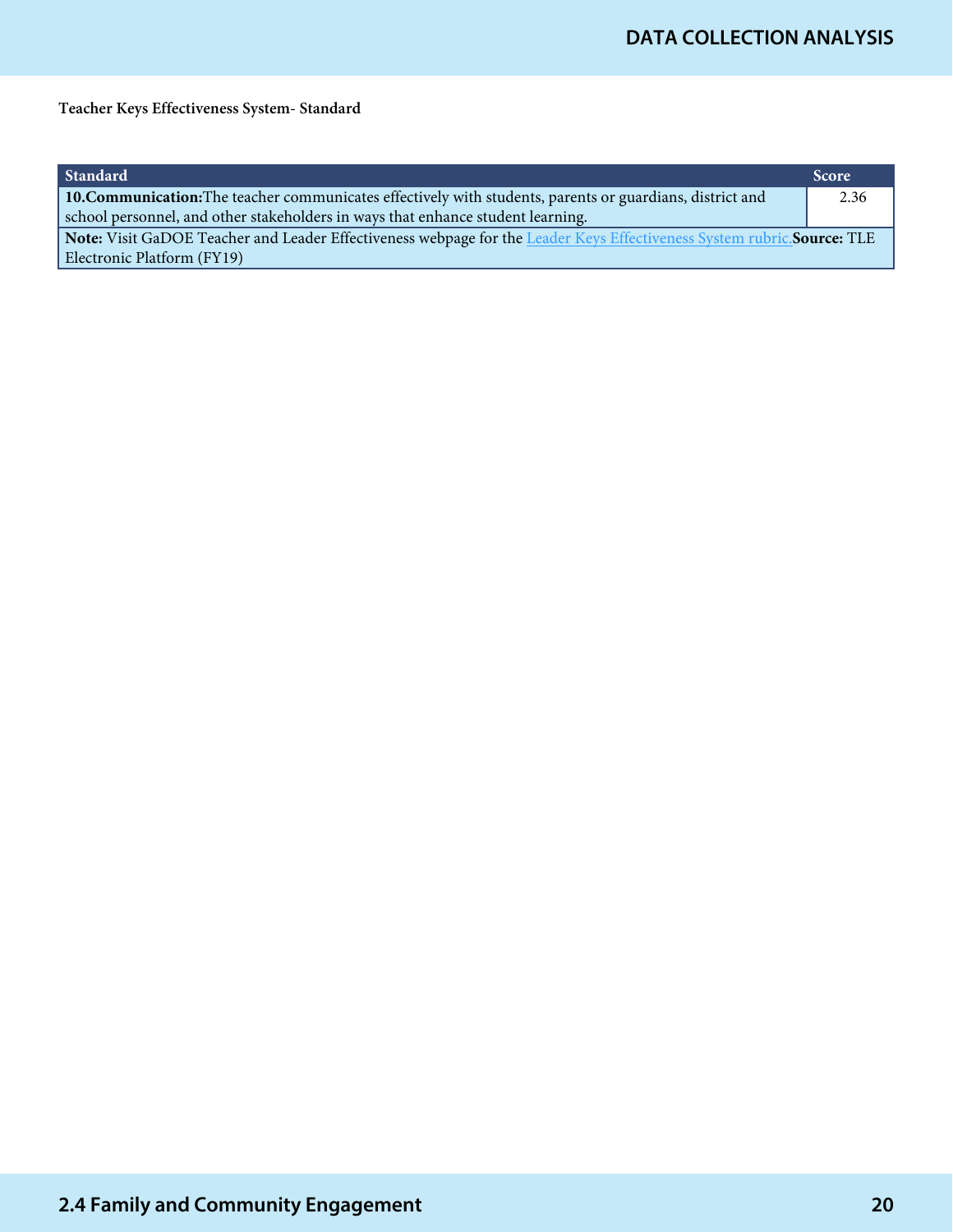# **2. DATA COLLECTION ANALYSIS**

# **2.5 Supportive Learning Environment**

Analyze the LEA's data (including sections 2.6) and answer the guiding questions to determine existing trends and patterns that support the identification of needs related to a supportive learning environment. Complete a data-informed self-rating for each Georgia District Performance Standard (GDPS). Student subgroups with a count of less than 15 are denoted by "TFS" (too few students). See the **Supportive Learning Environment webinar** for additional information and guidance.

#### Supportive Learning Environment Data

| GDPS - Allocation and Management of Resources (Standard 3): Develops and implements processes to maintain facilities and<br>equipment to ensure an environment, which is safe and conducive to learning |                                                                                          |  |
|---------------------------------------------------------------------------------------------------------------------------------------------------------------------------------------------------------|------------------------------------------------------------------------------------------|--|
| 1. Exemplary                                                                                                                                                                                            | The district has a comprehensive schedule for ongoing, proactive maintenance of          |  |
|                                                                                                                                                                                                         | facilities and equipment. Repairs and services are provided in a timely manner and do    |  |
|                                                                                                                                                                                                         | not disrupt the learning environment.                                                    |  |
| 2. Operational                                                                                                                                                                                          | The district develops and implements effective processes to maintain facilities and      |  |
|                                                                                                                                                                                                         | equipment to ensure an environment which is safe and conducive to learning.              |  |
| 3. Emerging                                                                                                                                                                                             | Irregular or insufficient processes are in place to maintain facilities and equipment to |  |
|                                                                                                                                                                                                         | ensure an environment which is safe and conducive to learning.                           |  |
| 4. Not Evident                                                                                                                                                                                          | The district has done little to develop or implement processes to maintain facilities    |  |
|                                                                                                                                                                                                         | and equipment to ensure an environment which is safe and conducive to learning.          |  |

| GDPS - Allocation and Management of Resources (Standard 4): Provides, coordinates, and monitors student support systems<br>and services |                                                                                                                |  |
|-----------------------------------------------------------------------------------------------------------------------------------------|----------------------------------------------------------------------------------------------------------------|--|
| 1. Exemplary                                                                                                                            | The district provides, coordinates, and systematically monitors a comprehensive,                               |  |
|                                                                                                                                         | accessible array of services to meet the educational, physical, social and emotional<br>needs of its students. |  |
| 2. Operational                                                                                                                          | The district provides, coordinates, and monitors student support systems and services.                         |  |
| 3. Emerging                                                                                                                             | The district provides some student services, but improvements are needed in some                               |  |
|                                                                                                                                         | areas such as program coordination and monitoring.                                                             |  |
| 4. Not Evident                                                                                                                          | The district has systemic problems with providing, coordinating, or monitoring                                 |  |
|                                                                                                                                         | student support systems or services.                                                                           |  |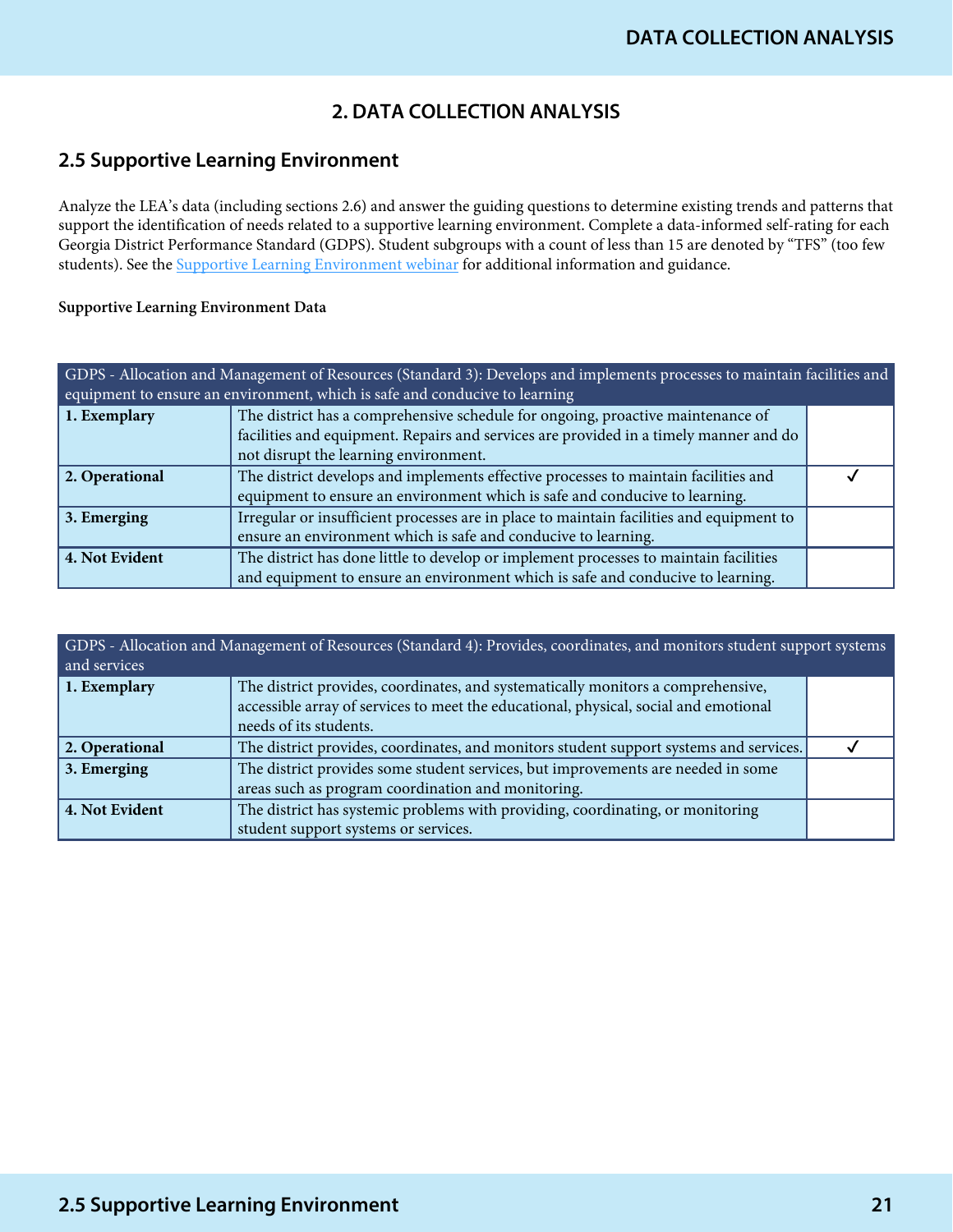## Supportive Learning Environment Data

| GDPS - Leader, Teacher, and Staff Effectiveness (Standard 4): Defines the roles, responsibilities, skill sets, and expectations of<br>leaders at all levels of the district to improve student learning and staff performance |                                                                                              |  |
|-------------------------------------------------------------------------------------------------------------------------------------------------------------------------------------------------------------------------------|----------------------------------------------------------------------------------------------|--|
| 1. Exemplary                                                                                                                                                                                                                  | Actions of leaders throughout the district reflect a deep understanding of their             |  |
|                                                                                                                                                                                                                               | leadership roles, responsibilities, and expectations. Leaders demonstrate the                |  |
|                                                                                                                                                                                                                               | appropriate skill sets necessary to improve student learning and staff performance.          |  |
| 2. Operational                                                                                                                                                                                                                | The district defines the roles, responsibilities, skill sets, and expectations of leaders at |  |
|                                                                                                                                                                                                                               | all levels to increase student learning and staff performance.                               |  |
| 3. Emerging                                                                                                                                                                                                                   | The general roles, responsibilities, skill sets, or expectations for leaders are not fully   |  |
|                                                                                                                                                                                                                               | developed by the district.                                                                   |  |
| 4. Not Evident                                                                                                                                                                                                                | Leader roles, responsibilities, skill sets, and expectations are not defined or are not      |  |
|                                                                                                                                                                                                                               | up-to-date at the school or district levels.                                                 |  |

## Leader Keys Effectiveness System- Standard

| <b>Standard</b>                                                                                                         | <b>Score</b> |  |
|-------------------------------------------------------------------------------------------------------------------------|--------------|--|
| 1. Instructional Leadership: The leader fosters the success of all students by facilitating the development,            | 2.5          |  |
| communication, implementation, and evaluation of a shared vision of teaching and learning that leads to school          |              |  |
| improvement.                                                                                                            |              |  |
| 2. School Climate: The leader promotes the success of all students by developing, advocating, and sustaining an         | 2.38         |  |
| academically rigorous, positive, and safe school climate for all stakeholders.                                          |              |  |
| 3. Planning and Assessment: The leader effectively gathers, analyzes, and uses a variety of data to inform              |              |  |
| planning and decision-making consistent with established guidelines, policies, and procedures.                          |              |  |
| 4. Organizational Management: The leader fosters the success of all students by supporting, managing, and               |              |  |
| overseeing the school's organization, operation, and use of resources.                                                  |              |  |
| 5. Human Resources Management: The leader fosters effective human resources management through the                      |              |  |
| selection, induction, support, and retention of quality instructional and support personnel.                            |              |  |
| 6. Teacher/Staff Evaluation: The leader fairly and consistently evaluates school personnel in accordance with           |              |  |
| state and district guidelines and provides them with timely and constructive feedback focused on improved               |              |  |
| student learning.                                                                                                       |              |  |
| 7. Professionalism: The leader fosters the success of students by demonstrating professional standards and ethics,      |              |  |
| engaging in continuous professional development, and contributing to the profession.                                    |              |  |
| 8. Communication and Community Relations: The leader fosters the success of all students by communicating               |              |  |
| and collaborating effectively with stakeholders.                                                                        |              |  |
| Note: Visit GaDOE Teacher and Leader Effectiveness webpage for the Leader Keys Effectiveness System rubric. Source: TLE |              |  |
| Electronic Platform (FY19)                                                                                              |              |  |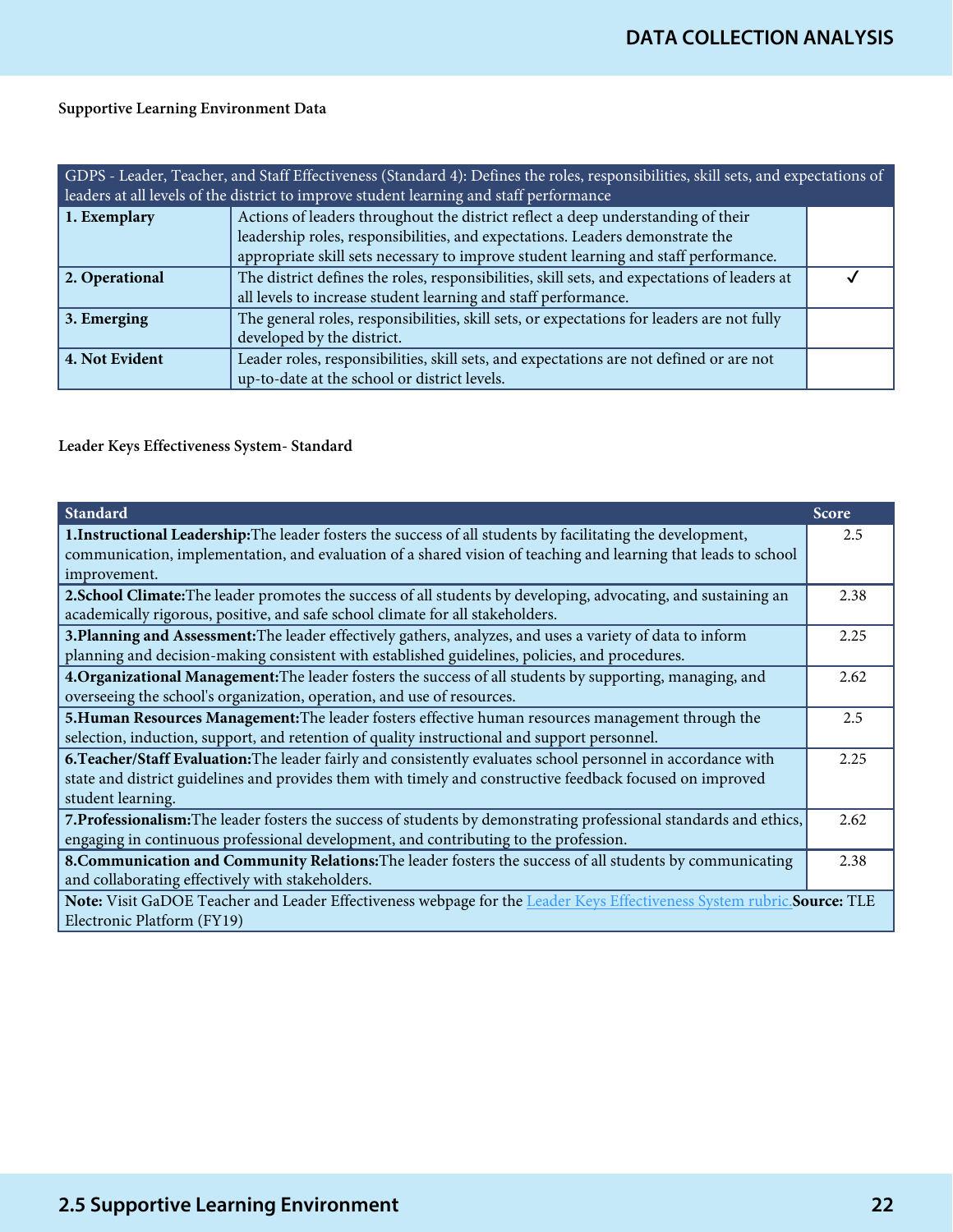Teacher Keys Effectiveness System- Standard

| <b>Standard</b>                                                                                                          | Score |
|--------------------------------------------------------------------------------------------------------------------------|-------|
| 1. Professional Knowledge: The teacher demonstrates an understanding of the curriculum, subject content,                 |       |
| pedagogical knowledge, and the needs of students by providing relevant learning experiences.                             |       |
| 2. Instructional Planning: The teacher plans using state and local school district curricula and standards,              | 2.23  |
| effective strategies, resources, and data to address the differentiated needs of all students.                           |       |
| 3. Instructional Strategies: The teacher promotes student learning by using research-based instructional                 | 2.39  |
| strategies relevant to the content area to engage students in active learning and to facilitate the students'            |       |
| acquisition of key knowledge and skills.                                                                                 |       |
| 4. Differentiated Instruction: The teacher challenges and supports each student's learning by providing                  | 2.29  |
| appropriate content and developing skills which address individual learning differences.                                 |       |
| 5. Assessment Strategies: The teacher systematically chooses a variety of diagnostic, formative, and summative           |       |
| assessment strategies and instruments that are valid and appropriate for the content and student population.             |       |
| 6. Assessment Uses: The teacher systematically gathers, analyzes, and uses relevant data to measure student              |       |
| progress, to inform instruction content and delivery methods, and to provide timely and constructive feedback            |       |
| to both students and parents.                                                                                            |       |
| 7. Positive Learning Environment: The teacher provides a well-managed, safe, and orderly environment that is             |       |
| conducive to learning and encourages respect for all.                                                                    |       |
| 8. Academically Challenging Environment: The teacher creates a student-centered, academic environment in                 |       |
| which teaching and learning occur at high levels and students are self-directed learners.                                |       |
| 9. Professionalism: The teacher exhibits a commitment to professional ethics and the school's mission,                   |       |
| participates in professional growth opportunities to support student learning, and contributes to the profession.        |       |
| 10. Communication: The teacher communicates effectively with students, parents or guardians, district and                |       |
| school personnel, and other stakeholders in ways that enhance student learning.                                          |       |
| Note: Visit GaDOE Teacher and Leader Effectiveness webpage for the Teacher Keys Effectiveness System rubric. Source: TLE |       |
| Electronic Platform (FY19)                                                                                               |       |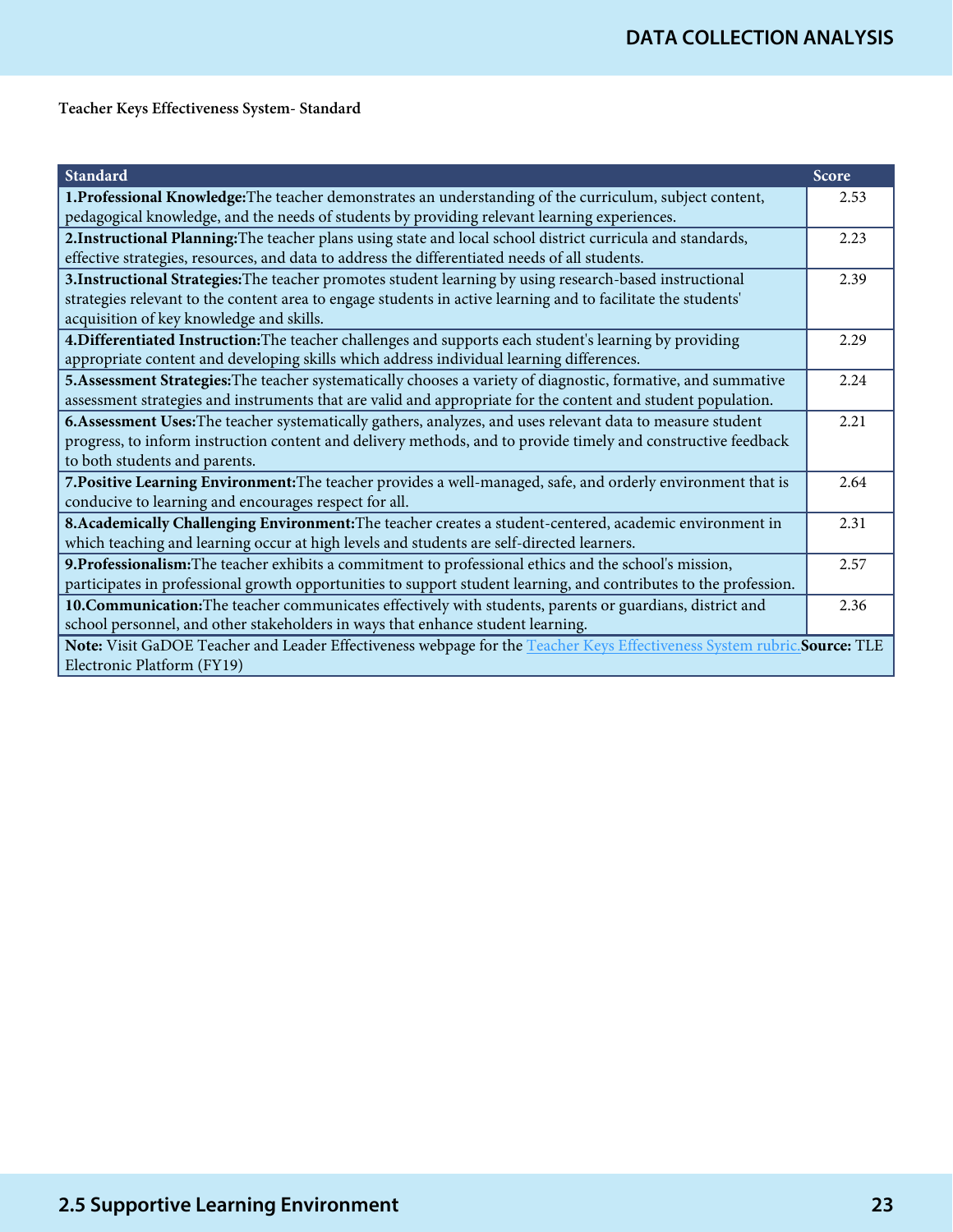# **2. DATA COLLECTION ANALYSIS**

# **2.6 Data Analysis Questions**

Analyze the LEA's data and answer the guiding questions to determine existing trends and patterns that support the identification of demographic and financial needs. Student subgroups with a count of less than 15 are denoted by "TFS" (too few students).

| What perception data did you use?           | The most recent School Climate Star Rating results were used to analyze the     |
|---------------------------------------------|---------------------------------------------------------------------------------|
| [examples: student perceptions about school | student, teacher, and parent perceptions of each school's climate. The School   |
| climate issues (health survey, violence,    | Climate Star Rating utilized data from the Georgia Student Health Survey 2.0    |
| prejudice, blying, etc.); student/parent    | (2019), the Georgia School Personnel Survey, and the Georgia Parent Survey,     |
| perceptions about the effectiveness of      | as well as, student discipline data and attendance records for students,        |
| programs or interventions; student          | teachers, staff, and administrators. To further analyze parent perception data, |
| understanding of relationship of school to  | Title I Surveys were completed by parents, community members, teachers,         |
| career or has an academic plan]             | paraprofessionals, administrators, and students throughout the year on various  |
|                                             | aspects of district and school performance. These surveys were utilized to      |
|                                             | identify strengths and weaknesses of the school's climate and educational plan. |
|                                             | Professional Development surveys of educators within the Dade County            |
|                                             | School District were also used to analyze teachers' perceptions of the          |
|                                             | effectiveness and relative nature of professional learning opportunities        |
|                                             | provided, as well as, addressing Professional Learning Goals and plans for      |
|                                             | teachers, leaders, and contributing professionals. In addition, new educators   |
|                                             | and their mentors were surveyed in order to evaluate the effectiveness of the   |
|                                             | current Dade County Mentoring Program.                                          |

| What does the perception data tell you?     | Results from Climate Surveys regarding Communication between                      |
|---------------------------------------------|-----------------------------------------------------------------------------------|
| (perception data can describe people's      | District/School and Stakeholders show that 39.18% strongly agree that the         |
| knowledge, attitudes, beliefs, perceptions, | District and Schools are doing all they can to communicate with all               |
| competencies; perception data can also      | stakeholders, 41.03% somewhat agree that the District and Schools are doing       |
| answer the question "What do people think   | all they can to communicate with all stakeholders. 15.57% somewhat disagree       |
| they know, believe, or can do?")            | that the District and Schools are doing all they can to communicate with all      |
|                                             | stakeholders. 4.21% strongly disagree that the District and Schools are doing     |
|                                             | all they can to communicate with all stakeholders. If both categories of agree    |
|                                             | are combined, they do exceed the disagree 80.21% to 19.78%. By comments           |
|                                             | shared by some respondents to the surveys, it appears that there are still some   |
|                                             | concerns with individual teachers communicating with parents.                     |
|                                             | Results of surveys regarding the Culture of Dade County Schools being             |
|                                             | productive to student achievement show that at Dade Elementary School 48%         |
|                                             | of those responding strongly agree that the culture is one that is productive for |
|                                             | student achievement, 46% somewhat agree, and 6% somewhat disagree. At             |
|                                             | Davis Elementary School 80.5% of those responding strongly agree that the         |
|                                             | culture is one that is productive for student achievement, 6.5% somewhat          |
|                                             | agree, and 13% somewhat disagree. t Dade Middle School 11.1% of those             |
|                                             | responding strongly agree that the culture is one that is productive for student  |
|                                             | achievement, 72.2% somewhat agree, and 16.6% somewhat disagree. t Dade            |
|                                             | County High School 14% of those responding strongly agree that the culture is     |
|                                             | one that is productive for student achievement, 70% somewhat agree, and 16%       |
|                                             | somewhat disagree. In all schools, when the two categories of agree are           |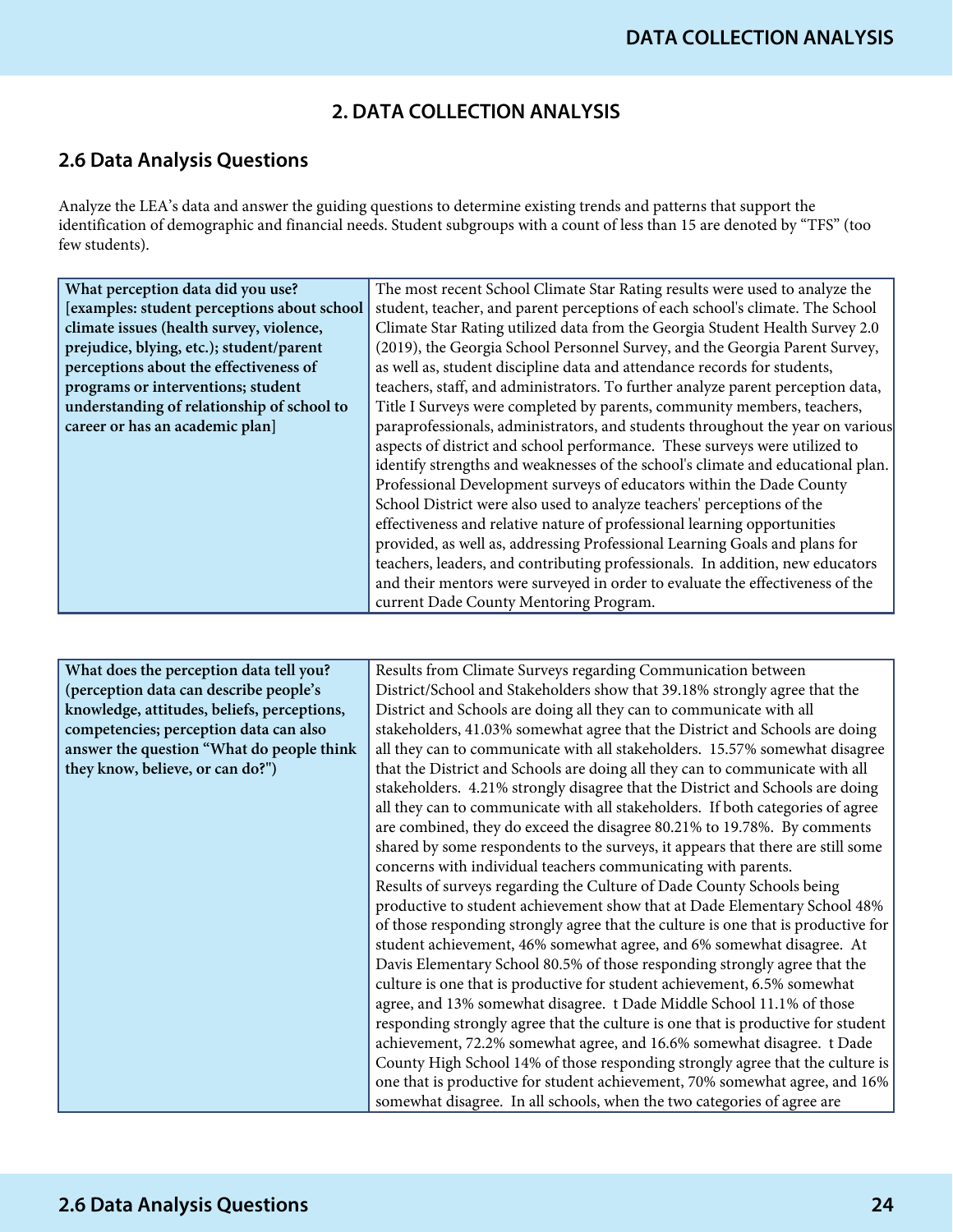# **DATA COLLECTION ANALYSIS**

combined they do exceed the disagree. Student surveys that accompanied the Child Safety, Teen Safety and Child Help Speak Up Curriculum that was used with all students K-9th grade in Dade County Schools showed that our students grew in their knowledge of strategies they can use to prevent, recognize and respond appropriately to bullying, cyberbullying, and all types of abuse and digital abuse dangers. In our Elementary Schools our kindergarten students showed a 40% growth in their knowledge, first graders showed 48.5% growth, second graders showed 47% growth, third graders showed 48.5% growth, fourth graders showed 40% growth, 5th graders showed 40.5% growth. In our Middle School our 6th graders showed 25% growth, seventh graders showed 12% growth and 8th graders showed 25% growth. Our 9th graders at Dade County High School showed 12% growth.

Results of parent surveys regarding questions about how well Dade County Schools prepares students academically showed 75.57% agree that their students are adequately academically prepared, while 25.43% disagree. Parent survey results from questions concerning Parent and Family Engagement (P&FE) show 81.93% they have participated in Parent and Family Engagement functions, activities and planning events, while 18.15% state they are have not participated in any Parent and Family Engagement functions, activities or planning events. Parent and Teacher Conferences was the one activity that showed 100% of respondents attended with planning events for the development of school-parent compacts being the second highest attended. From the responses, it appears that more work needs to be done to get participation on School Title I programs, School Parent Advisory Council, and Development of School and District P&FE plans. Parents responded that family schedule (56.8%) and Time of Events (35.1%) are the two major reasons parents are unable to participate in school functions, activities and planning events. Other responses from the survey show that the majority of respondents would like to see Parent and Family Engagement funds used to fund technology resources at the school to support P&FE (48.7%). The second use would be to provide academic materials for parents and family members to use with their students in the home.

The survey of new educators and their mentors show an overall high benefit for all involved. Mentors gained valuable information throughout the process on how they could lead successfully through communication and organization. Mentors also found that building relationships and being an emotional support for their proté gé were key elements to the success of the program. New educators overwhelmingly felt that their mentor provide sufficient guidance and feedback to assist them through their year. All surveyed felt as though the mentoring program should continue in Dade County Schools.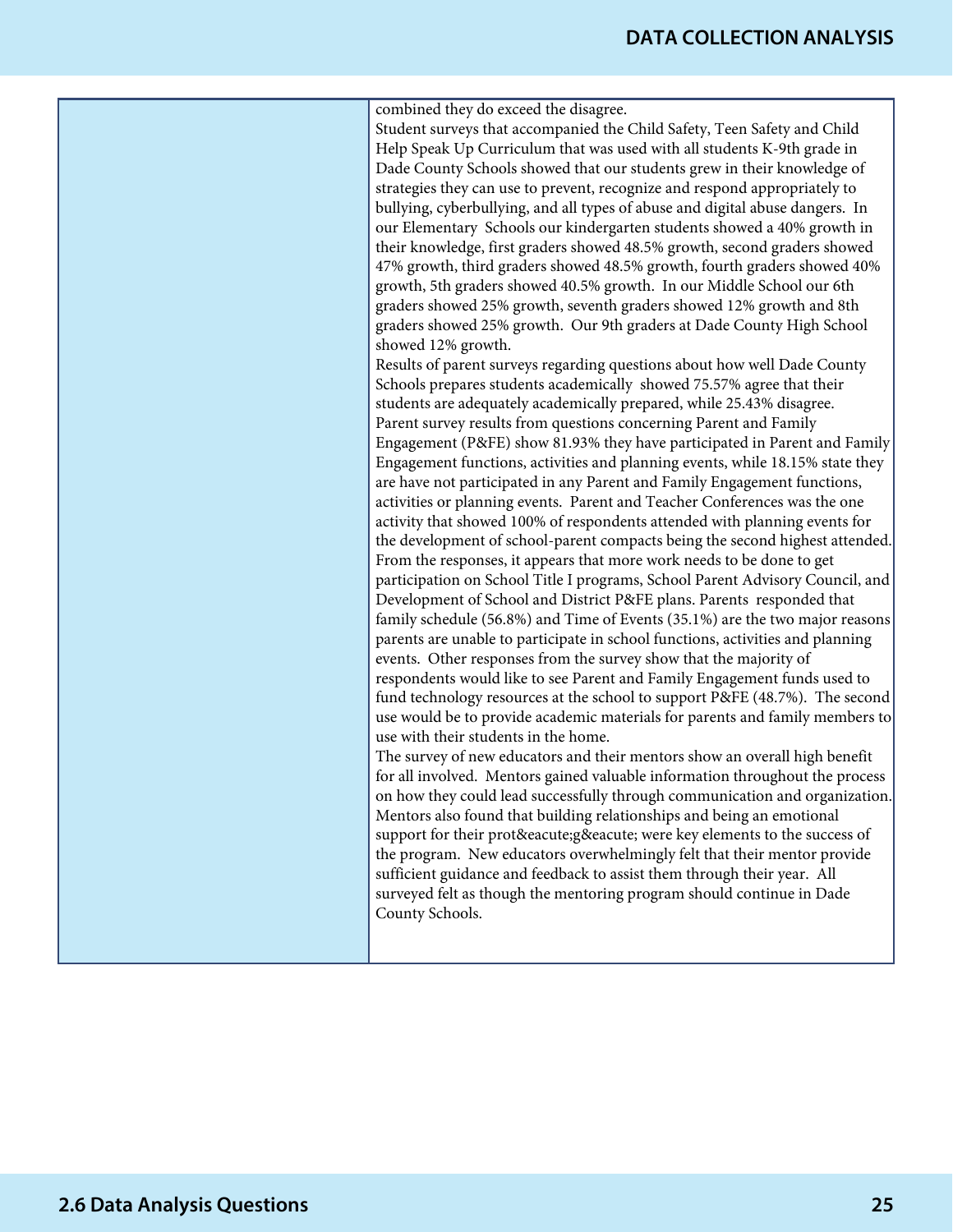| What process data did you use? (examples:     | The process data consists of data gathered from the Comprehensive Needs      |
|-----------------------------------------------|------------------------------------------------------------------------------|
| student participation in school activities,   | Assessment among each school's, curriculum and instructional materials, time |
| sports, clubs, arts; student participation in | and consistency of instructional planning among grade levels, academic       |
| special programs such as peer mediation,      | interventions available to students, and professional learning practices.    |
| counseling, skills conferences;               |                                                                              |
| parent/student participation in events such   |                                                                              |
| as college information meetings and parent    |                                                                              |
| workshops)                                    |                                                                              |

| What does the process data tell you?         | Overall, Dade County Schools is demonstrating academic gains by establishing                                                                                 |
|----------------------------------------------|--------------------------------------------------------------------------------------------------------------------------------------------------------------|
| (process data describes the way programs are | assessment practices that focuses on individualized student learning. These                                                                                  |
| conducted; provides evidence of participant  | diagnostic assessment practices yield student growth data that helps inform                                                                                  |
| involvement in programs; answers the         | curriculum and instructional planning particularly in the areas of English /                                                                                 |
| question "What did you do for whom?")        | Language Arts and Mathematics. The universal screening tools and diagnostic                                                                                  |
|                                              | assessment results allow teachers to develop needs-based interventions to focus                                                                              |
|                                              | on closing achievement gaps. The diagnostic assessments are administered                                                                                     |
|                                              | periodically throughout the year measure academic progress toward                                                                                            |
|                                              | individualized learning goals. Academic interventions in our schools include                                                                                 |
|                                              | Reading Eggs and Sonday System I and II for reading support, GA Numeracy                                                                                     |
|                                              | Project and Math Seeds for mathematical support.                                                                                                             |
|                                              | Vertical data teams have assisted teachers in identifying student learning                                                                                   |
|                                              | needs, targeting instructional strategies to be used, and determining                                                                                        |
|                                              | interventions to be implemented with struggling students. Professional                                                                                       |
|                                              | learning opportunities have also enabled teachers to grow professionally by                                                                                  |
|                                              | establishing goals aligned with the district and school improvement plans in                                                                                 |
|                                              | addition to TKES/LKES. Furthermore, teachers have been offered                                                                                               |
|                                              | opportunities to refine their craft utilizing best teaching practices developed                                                                              |
|                                              | through PLCs.                                                                                                                                                |
|                                              | A district-wide framework (Learning Focused Schools / LFS) serves as the                                                                                     |
|                                              | catalyst of driving continuous improvement efforts. This model promotes                                                                                      |
|                                              | standards-based teaching and learning and will support consistency of                                                                                        |
|                                              | expectations throughout the district by aligning curriculum documents to state                                                                               |
|                                              | standards. Since implementation of the LFS framework, the Dade County                                                                                        |
|                                              | School District has observed preliminary gains in the content areas of                                                                                       |
|                                              | mathematics and science and will continue working on the work in English /                                                                                   |
|                                              | Language Arts and Social Studies.                                                                                                                            |
|                                              | As a part of the MTSS Cohort III, Dade County school teams will incorporate                                                                                  |
|                                              | the processes and framework to improve student academic and behaviors                                                                                        |
|                                              | within our schools. The self-assessment process has indicated specific needs                                                                                 |
|                                              | for each school and a plan for integrating instruction and intervention has                                                                                  |
|                                              | been developed for our students. The system's focus going forward will be on                                                                                 |
|                                              | prevention and using evidence-based practices to make decisions that support                                                                                 |
|                                              | the unique needs of all children in our schools.                                                                                                             |
|                                              | Learning loss, social/emotional issues and increased attendance issues due to<br>the recent pandemic will be high priority over the next few years. Our team |
|                                              | will begin addressing these situations during the summer of 2021 and continue                                                                                |
|                                              | through interventions during the school year. Extended time before and after                                                                                 |
|                                              | school, intervention programs, and summer programs will allow our educators                                                                                  |
|                                              | to focus on student needs.                                                                                                                                   |
|                                              |                                                                                                                                                              |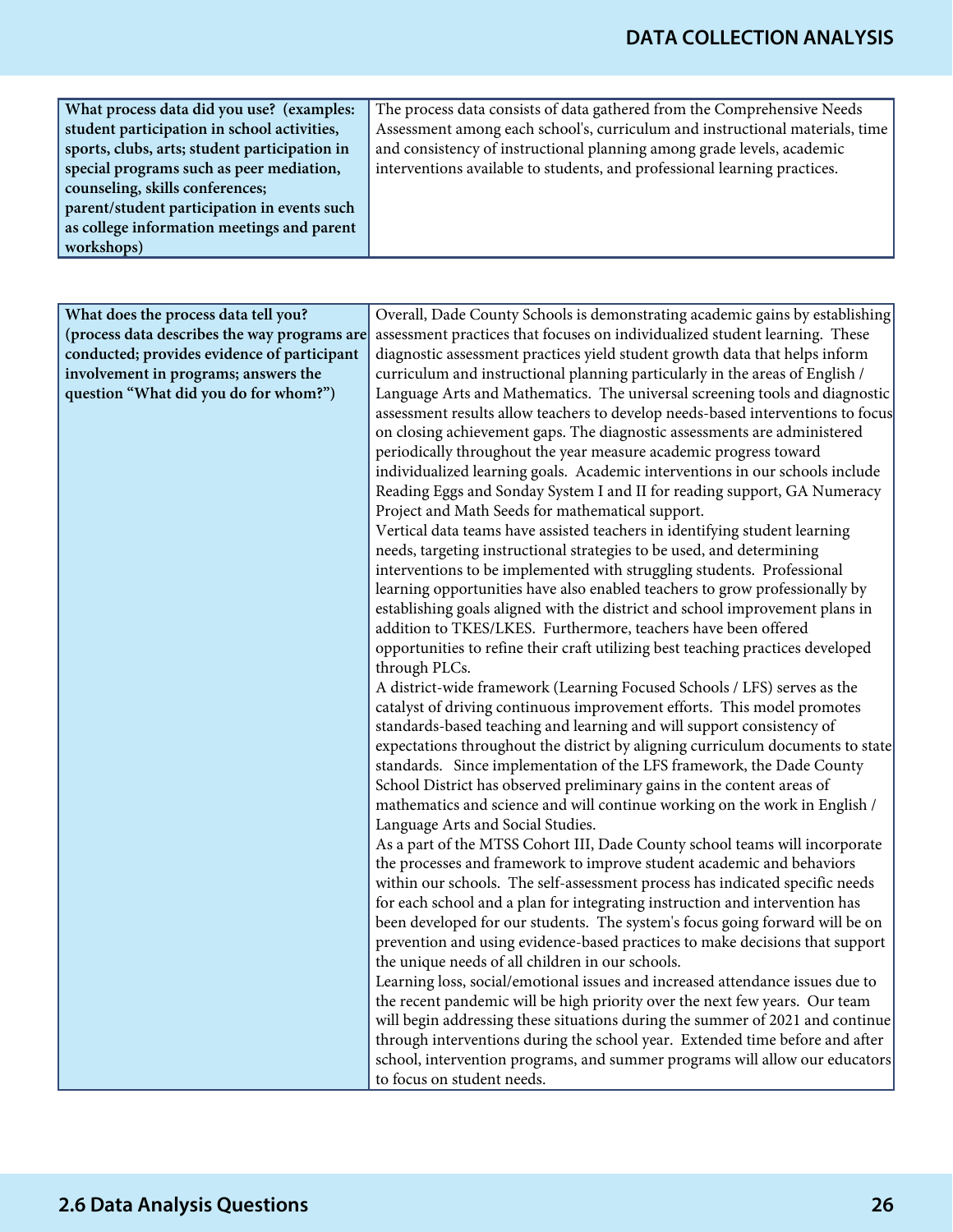| Achievement data used during the collection process was i-Ready data in                                              |
|----------------------------------------------------------------------------------------------------------------------|
| grades K -5 and MAP results for grades 1 and 2. The 2020-21 Milestones<br>results were also used to determine needs. |
|                                                                                                                      |

| What does your achievement data tell you? | With 20% of Dade County students learning through a virtual platform and         |
|-------------------------------------------|----------------------------------------------------------------------------------|
|                                           | not participating in our assessment windows, this year's data is not a complete  |
|                                           | picture. While we were able to assess the majority of our students, the learning |
|                                           | loss due to quarantines and sickness are evident in all data forms.              |
|                                           | In all assessments, the data shows a significant difference in student           |
|                                           | achievement between ELA and mathematics. At all levels, grades 3-11, ELA         |
|                                           | percentiles were lower than previous years and indicate that our district has    |
|                                           | well below 50% of our student population reading under the proficiency           |
|                                           | measure on GA Milestones. In mathematics on GA Milestones, all grade levels      |
|                                           | in the district performed above the 50% percentile with the exception of Alg. I  |
|                                           | at the high school level.                                                        |
|                                           | This trend is further evidenced in grades one and two on the MAP assessment.     |
|                                           | The district average for proficiency in ELA for those grades showed only 25.2%   |
|                                           | of our students reading on grade level or above. However, the MAP                |
|                                           | assessment shows students in these grades levels have more than 57.4%            |
|                                           | proficiency in mathematics.                                                      |
|                                           |                                                                                  |

|  | What demographic data did you use? | Racial/Ethnic Subgroup, Other Subgroups (e.g. ED, EL, Homeless,) Special<br>Education, Economically Disadvantaged, Program Enrollment (e.g. EIP,<br>Remedial, CTAE, Gifted), FTE, Attendance. |
|--|------------------------------------|-----------------------------------------------------------------------------------------------------------------------------------------------------------------------------------------------|
|--|------------------------------------|-----------------------------------------------------------------------------------------------------------------------------------------------------------------------------------------------|

| What does the demographic data tell you? | The Dade County School District has a total student population of 2,100           |
|------------------------------------------|-----------------------------------------------------------------------------------|
|                                          | students. Of the total enrollment, the racial / ethnic subgroup consisted of:     |
|                                          | White - 93.9%, Hispanic 2.3%, Multi-racial 2.0%, Asian / Pacific Islander and     |
|                                          | Black both are 0.7%, and American Indian / Alaskan Native - 0.3%. Of the          |
|                                          | student population district-wide, the following subgroups included:               |
|                                          | Economically Disadvantaged - 59.2%, Students with Disabilities - 18%, and         |
|                                          | English Language Learner - 0.8%.                                                  |
|                                          | Over half of the students attending Dade County Schools live in poverty with      |
|                                          | the largest percentage of students attending Davis Elementary at 67.9%. The       |
|                                          | percentage of Economically Disadvantaged students attending Dade                  |
|                                          | Elementary is 59.6% and Dade Middle School is 60.6%. The school district          |
|                                          | currently has a total of 18% of students identified as Students With Disabilities |
|                                          | which is 5% above the state average $(15%)$ as measured by the 2018 CCRPI         |
|                                          | report. Furthermore, less than 10% of the student population district-wide is     |
|                                          | classified as gifted.                                                             |
|                                          | Our teachers, leaders, and other stakeholders recognize that literacy and         |
|                                          | numeracy are significant areas of deficiency for many of our students,            |
|                                          | especially those classified as economically disadvantaged. The additional         |
|                                          | learning loss can be attributed to absences associated with the pandemic,         |
|                                          | quarantines and sickness. The Dade County School District will continue to        |
|                                          | promote the importance of reading at all levels. We will continue to partner      |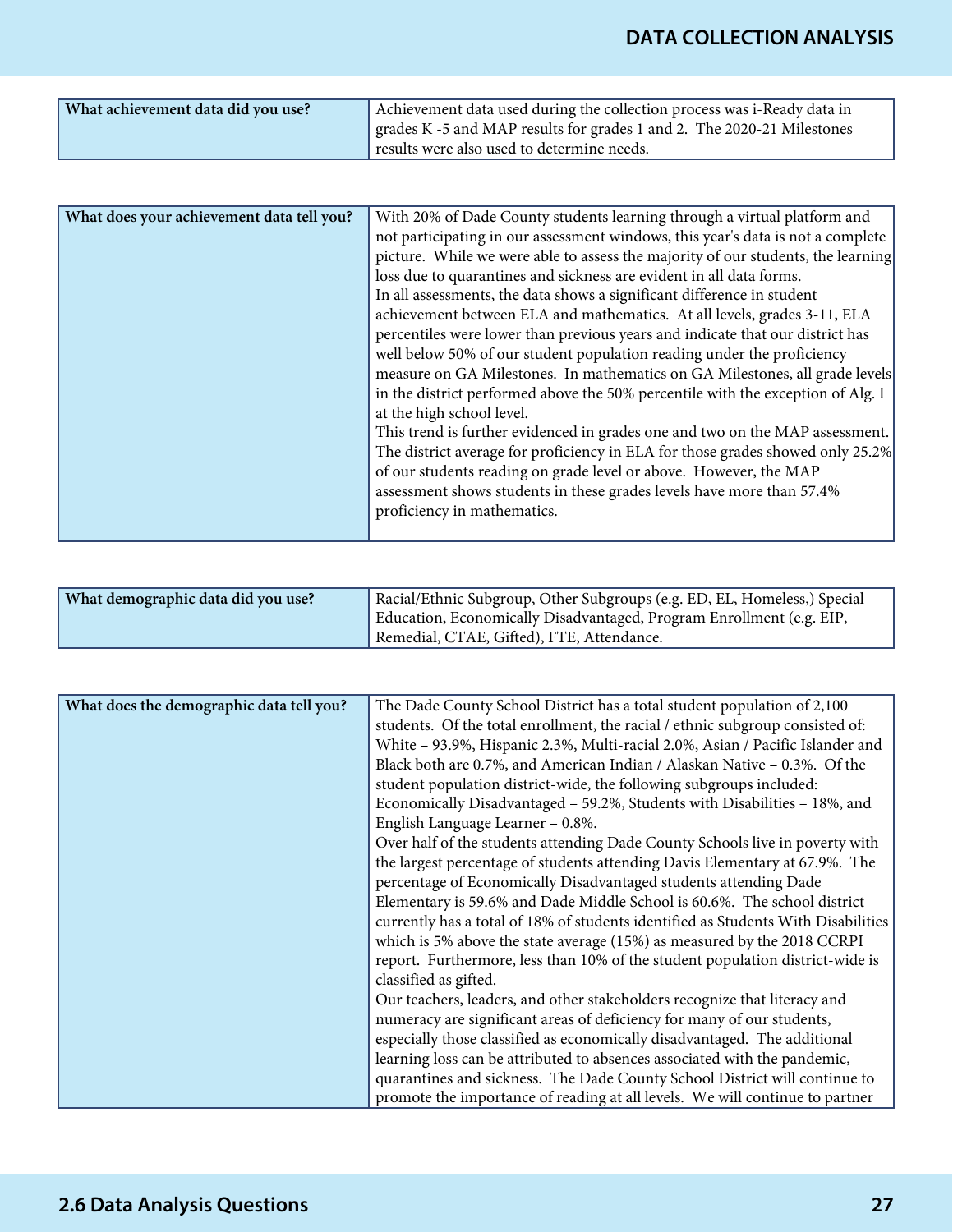| with the Dade County Public Library and other community agencies to             |
|---------------------------------------------------------------------------------|
| encourage reading outside of school to promote literacy skills. In addition, we |
| will continue to support these initiatives through Parent and Family            |
| <sup>I</sup> Engagement Activities.                                             |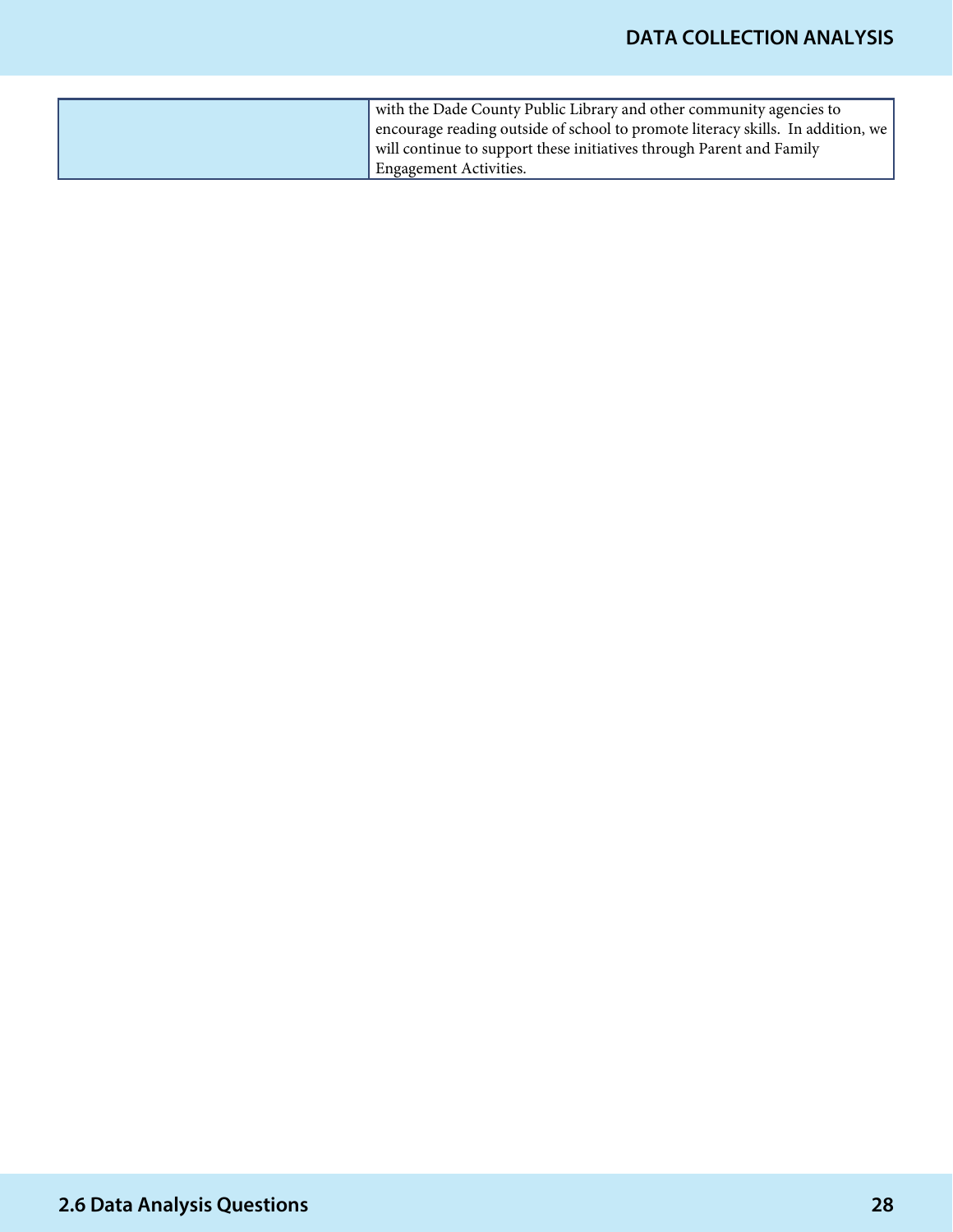# **3. NEEDS IDENTIFICATION AND ROOT CAUSE ANALYSIS**

# **3.1 Strengths and Challenges Based on Trends and Patterns**

Read the trends and patterns summaries from each section of the data analysis process. Use the information in these summaries to complete 3.2 and 3.3. Using the summaries in 3.1 and other local data, describe the strengths and challenges or answer the guiding questions for each program. Include strengths and challenges related to: a) general program implementation, and b) students and adults involved in or affected by the program. Focus on strengths and challenges that will assist in the identification of needs during 3.2. Watch the [Identifying Need webinar](https://www.gadoe.org/School-Improvement/School-Improvement-Services/Pages/Georgia%E2%80%99s-Systems-of-Continuous-Improvement.aspx) for additional information and guidance.

#### Strengths and Challenges Based on Trends and Patterns

| Coherent Instructional: Summarize the       | The overall rating for this area is operational. The district has, and will      |
|---------------------------------------------|----------------------------------------------------------------------------------|
| coherent instructional system trends and    | continue to, support implementation of the LFS framework. The next step in       |
| patterns observed by the team while         | our progression will see additional support for curriculum design elements       |
| completing this section of the report. What | across all schools and at all levels through an intense standard mapping         |
| are the important trends and patterns that  | process. District level focus-walks will resume to establish expectations and    |
| will support the identification of student, | promote a culture where research-based best practices are pervasive              |
| teacher, and leader needs?                  | throughout the district. The district will continue to support vertical          |
|                                             | collaboration between grade levels and schools which will create smoother        |
|                                             | transitions for our students. Additional focus needs to be placed on identifying |
|                                             | and supporting the implementation of the most effective programs and             |
|                                             | strategies from the district level. This focus will begin to take shape in the   |
|                                             | coming years as we establish our MTSS processes with universal screening         |
|                                             | tools and interventions in the areas of reading and math. TKES data indicate     |
|                                             | that there is a relative weakness in assessment uses. The next phase of LFS and  |
|                                             | MTSS training will address this area of need. Furthermore, teachers and          |
|                                             | leaders at the early elementary grade levels will participate in professional    |
|                                             | development designed to increase literacy rates. The Orton Gillingham            |
|                                             | Training will leverage support on the implementation of a reading                |
|                                             | intervention program, The Sonday System. Additional interventionist at the       |
|                                             | elementary level to support reading and mathematics will ensure student          |
|                                             | academic needs are met.                                                          |

| Effective Leadership:Summarize the         | The overall rating for this area is operational. The leadership team has     |
|--------------------------------------------|------------------------------------------------------------------------------|
| effective leadership trends and patterns   | established groundwork for PBIS and the LFS framework over the past few      |
| observed by the team while completing this | years and will continue the momentum in those initiatives. Currently, lead   |
| section of the report. What are the        | teachers and administrators are completing an intense year-long MTSS self    |
| important trends and patterns that will    | evaluation and planning for a new school year. The work until this point has |
| support the identification of student,     | been a comprehensive look at district and school essential components        |
| teacher, and leader needs?                 | including assessments, data-based decisions, multi-level                     |
|                                            | instruction/prevention inTier I, II and III, infrastructure, fidelity and    |
|                                            | evaluation. Teams have reviewed educational practices, sought supporting     |
|                                            | evidence and formulated next steps in order to support the needs of all      |
|                                            | stakeholders.                                                                |
|                                            | Leadership teams are strong at each school and will continue to meet on a    |
|                                            | regular basis. Northwest GA RESA members will be present in our schools      |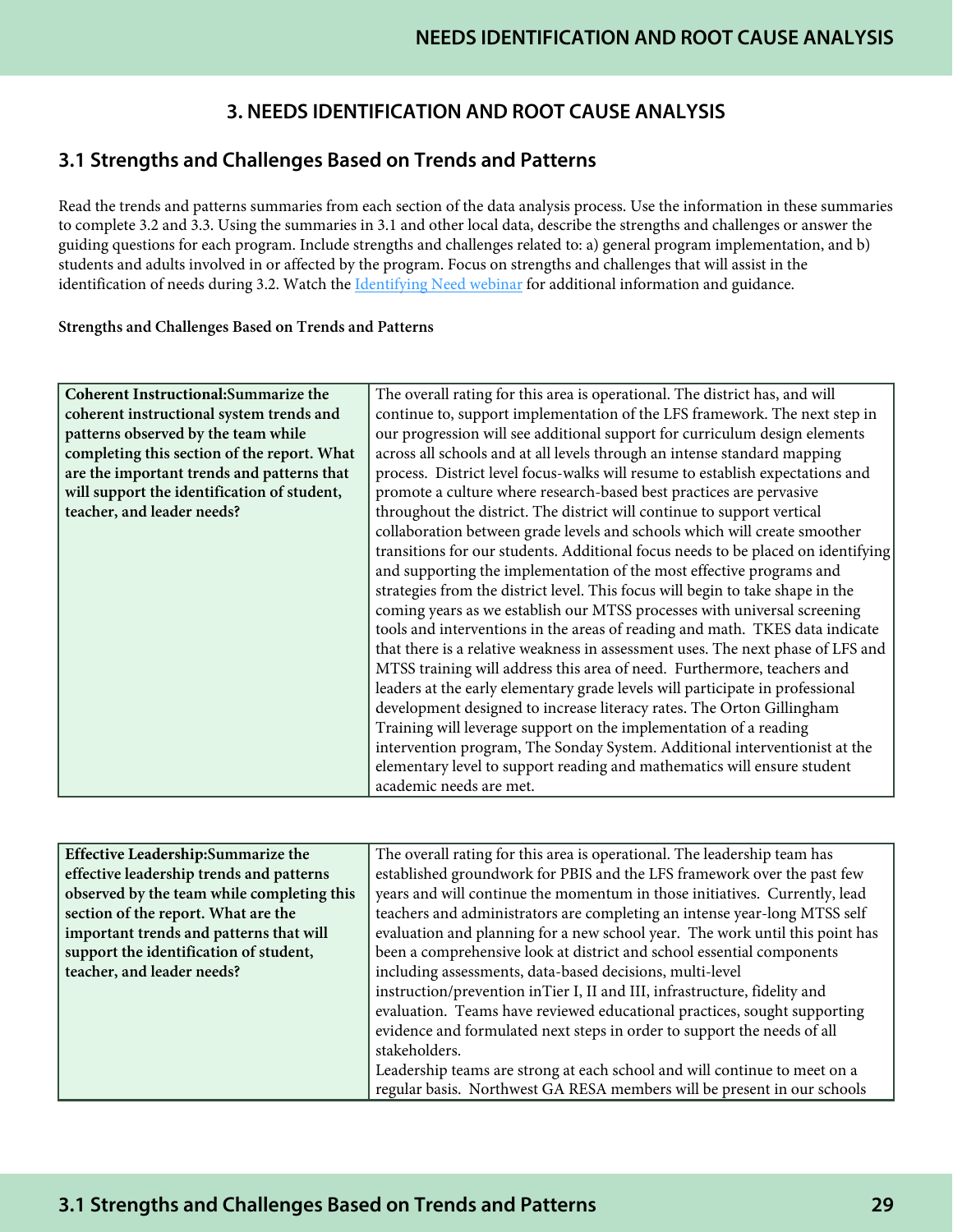## Strengths and Challenges Based on Trends and Patterns

| and assessment." |
|------------------|
|------------------|

| Professional Capacity: Summarize the       | The overall rating for professional capacity is operational. The stakeholders  |
|--------------------------------------------|--------------------------------------------------------------------------------|
| professional capacity trends and patterns  | noted strengths within implementing and monitoring professional capacity.      |
| observed by the team while completing this | Our leaders and teachers excel in fostering success of students through        |
| section of the report. What are the        | demonstrating, engaging, and contributing to professional development. Our     |
| important trends and patterns that will    | leaders made Learning-Focused Schools instructional model a system-wide        |
| support the identification of student,     | priority during the 2018-2019 school year and that work is ongoing. Also,      |
| teacher, and leader needs?                 | many of our teachers took the guidance of our leaders and continued their      |
|                                            | learning in the Gifted Education field. Two of our system's middle school      |
|                                            | teachers became Google certified instructors and will now be leading           |
|                                            | professional development for our district. Additional members of our           |
|                                            | administrative staff have begun working towards Google certification as well.  |
|                                            | While our our engagement in the area of professional capacity was a strength,  |
|                                            | the assessment of professional learning on staff practices or student learning |
|                                            | was identified as an area of weakness among stakeholders. Teacher and Leader   |
|                                            | Keys noted that both teachers and leaders need to communicate and              |
|                                            | collaborate more effectively with stakeholders. It is now our duty to          |
|                                            | disseminate our progress to all stakeholders in the area of professional       |
|                                            | capacity.                                                                      |

| <b>Family and Community</b>                | While the team's overall rating in this area was operational for all standards,  |
|--------------------------------------------|----------------------------------------------------------------------------------|
| Engagement: Summarize the family and       | Leader Keys Effectiveness standards show a need to explore ways to               |
| community engagement trends and patterns   | communicate more effectively with stakeholders. The team feels that              |
| observed by the team while completing this | expectations are established, communicated, and open to stakeholder feedback     |
| section of the report. What are the        | throughout the district. In order for these standards to be rated exemplary, the |
| important trends and patterns that will    | team must look for ways to engage more community support and provide             |
| support the identification of student,     | opportunities for community members to take leadership roles to provide          |
| teacher, and leader needs?                 | feedback to the district.                                                        |
|                                            | During the pandemic, all stakeholders depended upon online platforms in          |
|                                            | order to be engaged with one another. Though this was a complicated time for     |
|                                            | our school system, we do see where it can open the doors for better              |
|                                            | communication practices from all parties.                                        |

| <b>Supportive Learning</b>                 | It is observed by the team that the strengths of our school system include      |
|--------------------------------------------|---------------------------------------------------------------------------------|
| Environment: Summarize the supportive      | climate and professionalism. Teachers and administrators maintain a safe and    |
| learning environment trends and patterns   | orderly environment that promotes academics at all levels. Standards and        |
| observed by the team while completing this | ethics are evident and educators participate in on-going teacher/leader         |
| section of the report. What are the        | development to enhance the overall school experience for students. An area of   |
| important trends and patterns that will    | concern shown in the analysis was in assessment use. While district leaders     |
| support the identification of student,     | and school administrators gather and analyze data to share with teachers, it is |
| teacher, and leader needs?                 | imperative that our teachers use this data to measure student progress and      |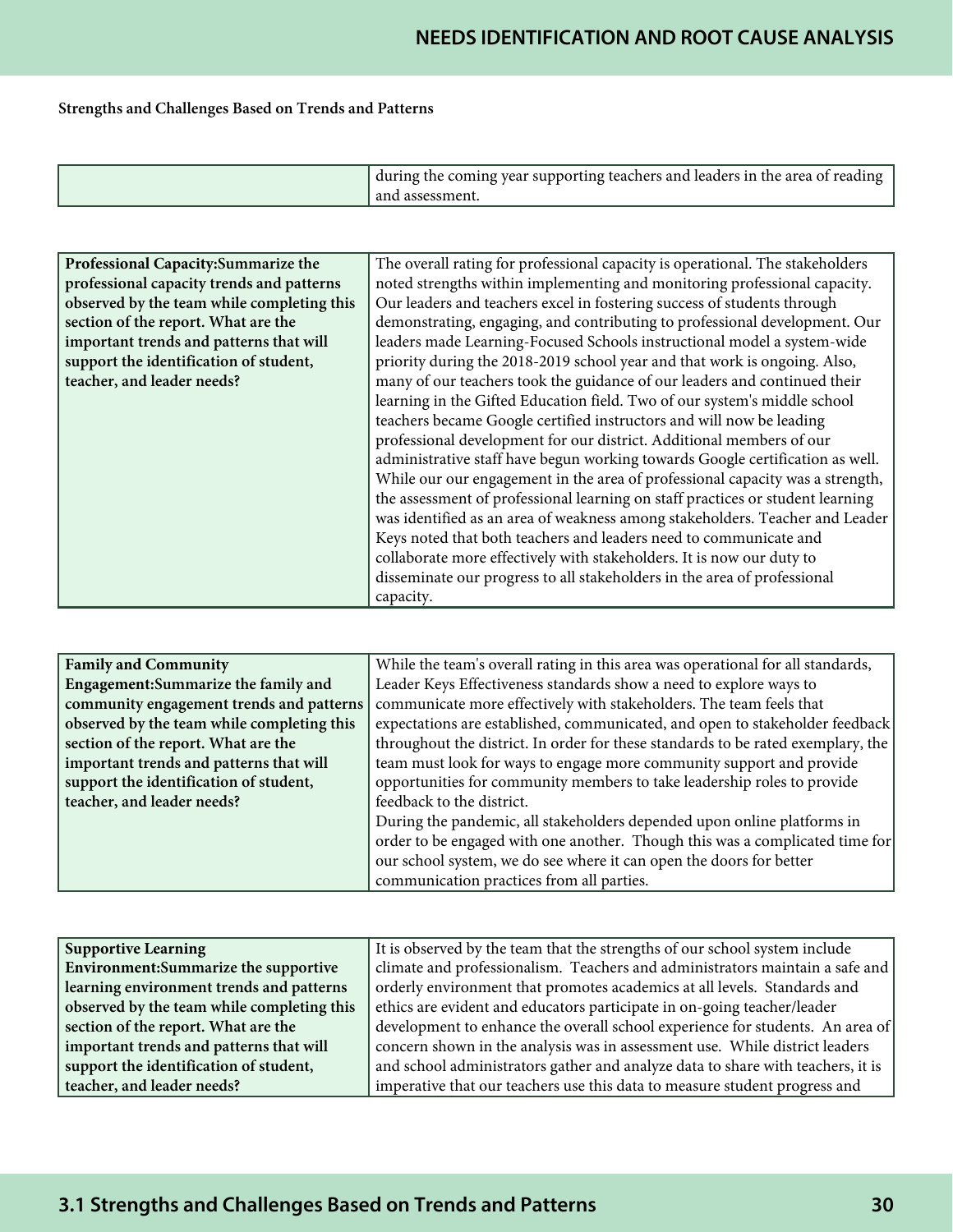## Strengths and Challenges Based on Trends and Patterns

| adapt instructional practices to meet the needs of all students. Going forward, |
|---------------------------------------------------------------------------------|
| our school system will be implementing MAP assessments in all grades            |
| K-eight. This assessment data will provide rich data on student, teacher and    |
| school needs in the areas of reading and mathematics and will assist in guiding |
| our teams with vital academic information needed to improve the academic        |
| process. Throughout the process, the system will seek guidance from our local   |
| RESA in analyzing the data and improving instruction.                           |

| Demographic and Financial: Summarize the    | Demographic and financial trend data needs indicate the following:        |
|---------------------------------------------|---------------------------------------------------------------------------|
| demographic and financial trends and        | • Professional learning on promoting literacy across the curriculum       |
| patterns observed by the team while         | • Professional learning on teaching children of poverty                   |
| completing this section of the report. What | • Instructional Coaches / Intervention Specialists to focus on closing    |
| are the important trends and patterns that  | achievement gaps of Economically Disadvantaged and Students With          |
| will support the identification of student, | <b>Disabilities</b>                                                       |
| teacher, and leader needs?                  | • Supporting a learning environment that promotes a positive, nurturing   |
|                                             | climate                                                                   |
|                                             | • Providing family engagement opportunities for all socio-economic groups |
|                                             | • Networking with community agencies for all socio-economic groups        |
|                                             | • Building professional capacity among teachers and leaders               |
|                                             | • Professional Learning on Multi-Tiered Systems of Support (MTSS) &       |
|                                             | Response To Intervention (RTI)                                            |
|                                             |                                                                           |

| Student Achievement: Summarize the         | Student achievement trends and patterns observed while completing this            |
|--------------------------------------------|-----------------------------------------------------------------------------------|
| student achievement trends and patterns    | section is a one of learning loss. Because of the significant learning loss, the  |
| observed by the team while completing this | system has planned to place additional interventionists at both elementary        |
| section of the report. What are the        | schools. These interventionists will work directly with students in the areas of  |
| important trends and patterns that will    | reading and mathematics in order to fill the gaps created by the Covid            |
| support the identification of student,     | pandemic, virtual schooling, attendance issues, and other factors.                |
| teacher, and leader needs?                 | It is evident that there is a need going forward to use assessment data to create |
|                                            | paths to personalized learning for students. Our system has adopted MAP as        |
|                                            | our universal screener in the areas of reading and mathematics and will use the   |
|                                            | information from data to create personalized plans for students. Teachers and     |
|                                            | interventionists will work hand-in-hand to target those students with the         |
|                                            | greatest learning loss for intense instruction and intervention.                  |
|                                            | The Dade County School System has continued Learning Focused School               |
|                                            | (LFS) implementation across the district. This framework serves as the catalyst   |
|                                            | for curriculum instruction, planning, and assessment. As the district prepares    |
|                                            | to return to a 100% traditional school model after the pandemic, continued        |
|                                            | professional learning will be essential to continuing building teacher and        |
|                                            | leader capacity. The professional growth through LFS instructional strategies     |
|                                            | will focus on areas of academic loss and building rigor into our instruction.     |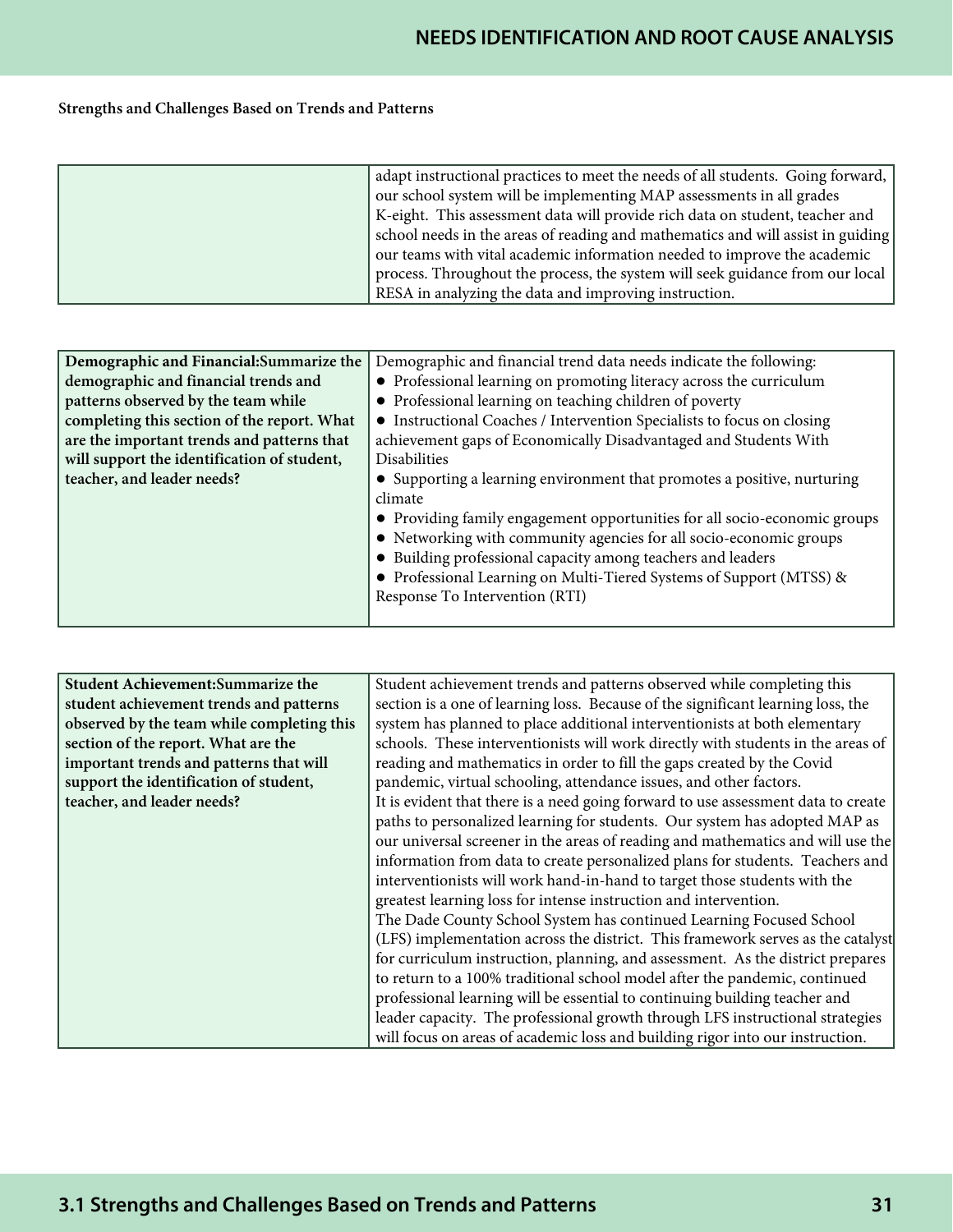**Using the summaries in 3.1 and other local data, describe the strengths and challenges or answer the guiding questions for each program. Include strengths and challenges related to: a) general program implementation, and b) students and adults involved in or affected by the program. Focus on strengths and challenges that will assist in the identification of needs during 3.3. Watch the [Identifying Need webinar](https://www.gadoe.org/School-Improvement/School-Improvement-Services/Pages/Georgia%E2%80%99s-Systems-of-Continuous-Improvement.aspx) for additional information and guidance.**

| Strengths | Special Education teachers participate in collaborative planning meetings with                                             |
|-----------|----------------------------------------------------------------------------------------------------------------------------|
|           | grade level / general education teams. Special education teachers participate in                                           |
|           | professional development opportunities and activities along with the general                                               |
|           | education teachers. Special education teachers attend their monthly meetings                                               |
|           | which are led by the special education lead teacher of the specific school.                                                |
|           | The Dade County Special Education Department has an online manual that                                                     |
|           | was developed by the District Special Education Leadership Team with input                                                 |
|           | from all special education teachers. It is monitored by the District Special                                               |
|           | Education Leadership Team for needed revisions.<br>Dade County uses the Georgia Online Individual Educational Plan (GOIEP) |
|           |                                                                                                                            |
|           | program for the development of all eligibilities,<br>redeterminations/re-evaluations, and individual education plans. This |
|           | program monitors event timeline compliance for eligibility and IEP                                                         |
|           | development.                                                                                                               |
|           | Newly hired special Education teachers receive training in Due Process                                                     |
|           | procedures. The new special education teachers are also trained using the five                                             |
|           | state IEP development modules and are encouraged to access this information                                                |
|           | for future reference. To support new teacher induction, the new special                                                    |
|           | education teachers, are paired with veteran teachers.                                                                      |
|           | Graduation rate and post-secondary outcomes is a priority for the special                                                  |
|           | education students. Dade County High School and Dade Middle School have                                                    |
|           | operational Practical Assessment Exploration System (PAES) labs. Beginning                                                 |
|           | 2019 - 2020, an additional PAES lab will be installed at Dade Elementary                                                   |
|           | School and teachers at all levels will receive additional training and support.                                            |
|           | Dade County High School functional program teachers coordinate with                                                        |
|           | Georgia Vocational Rehabilitation and Kaleidoscope along with the Dade                                                     |
|           | County Board of Education to provide work opportunities for students with                                                  |
|           | disabilities. Dade County High School Students With Disabilities who are                                                   |
|           | currently enrolled in eleventh and/or twelfth grade, along with their parents,                                             |
|           | attend orientation at Cave Springs Center. In addition, eleventh and twelfth                                               |
|           | are referred to Georgia Vocational Rehabilitation agencies for post-secondary                                              |
|           | services. Parents and students are provided information and encouraged to                                                  |
|           | attend transitional opportunities hosted by several NW GA districts.                                                       |
|           | Dade County Schools also has a peer mentor program Project Christopher.                                                    |
|           | The purpose of this activity or project is to pair typically developing students                                           |
|           | to students with disabilities.                                                                                             |
|           | The executive assistant to the Superintendent of Dade County Schools is an                                                 |
|           | active participant on the board of Family First which is a group of Dade                                                   |
|           | County organizations and individuals who provide needs-based resources to<br>students and families.                        |
|           |                                                                                                                            |
|           | Dade County has implement the ASPIRE initiative for Students With                                                          |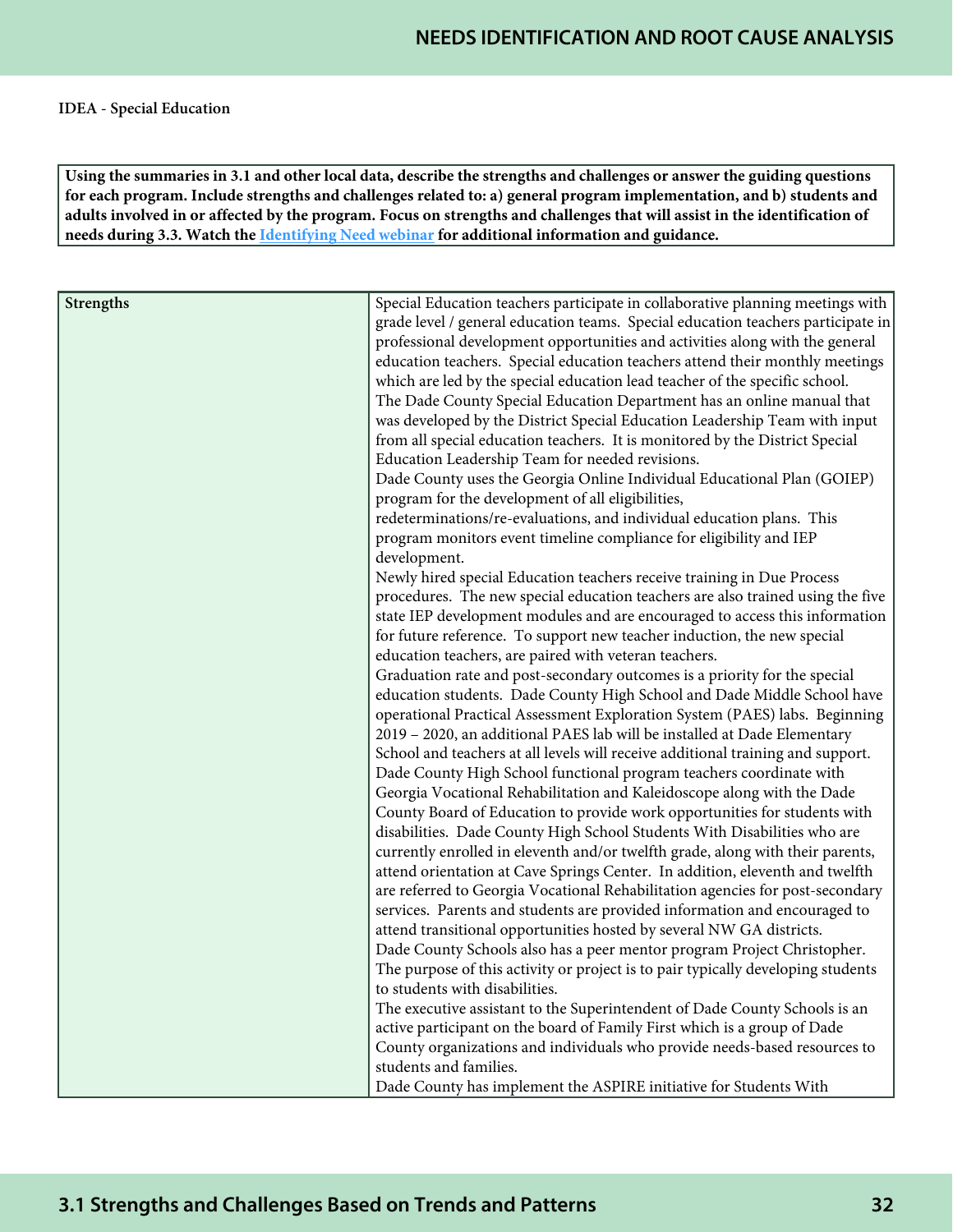#### IDEA - Special Education

**Using the summaries in 3.1 and other local data, describe the strengths and challenges or answer the guiding questions for each program. Include strengths and challenges related to: a) general program implementation, and b) students and adults involved in or affected by the program. Focus on strengths and challenges that will assist in the identification of needs during 3.3. Watch the [Identifying Need webinar](https://www.gadoe.org/School-Improvement/School-Improvement-Services/Pages/Georgia%E2%80%99s-Systems-of-Continuous-Improvement.aspx) for additional information and guidance.**

| ' process.<br>. is a student-led-<br>risabilities.<br>. IEP.<br>$\triangle$<br>-11815 |
|---------------------------------------------------------------------------------------|
|---------------------------------------------------------------------------------------|

| Challenges | The percentage of students in Dade County that are identified as Students       |
|------------|---------------------------------------------------------------------------------|
|            | With Disabilities is over the state average. Dade County has not been found to  |
|            | be disproportionate in identification in any eligibility area, but the district |
|            | remains above the state average in Other Health Impaired and Significantly      |
|            | Developmentally Delayed. Georgia Milestones scores show that a priority         |
|            | focus needs to be moving students from beginning level to developing and        |
|            | beyond in all subject areas.                                                    |

#### Title I - Part A - Improving Academic Achievement of Disadvantaged

| <b>Strengths</b> | • Instructional improvement in classroom instruction is assessed and led by     |
|------------------|---------------------------------------------------------------------------------|
|                  | instructional leaders which includes principals, assistant principals, lead     |
|                  | teachers, and instructional coaches                                             |
|                  | • Dade County Schools has academic / instructional coaches at Davis and         |
|                  | Dade Elementary in addition to Dade Middle School                               |
|                  | • One Assistant Principal at Dade County High School serves as the lead         |
|                  | Academic Coach in addition to administrative duties                             |
|                  | • The two elementary schools both operate a school-wide program and             |
|                  | supportive instruction is facilitated utilizing the Reduced Size Class (RSC)    |
|                  | model                                                                           |
|                  | • Effective teaching, support, and administrative staffs for DCS have           |
|                  | consistently remained a strength overall. The professional goal setting in the  |
|                  | TKES / LKES process is utilized to produce effective teaching practices.        |
|                  | • The majority of the Title I program among DCS supports personnel at the       |
|                  | elementary schools providing Academic / Instructional Coaches and RCS           |
|                  | teachers                                                                        |
|                  | • DCS plans each fiscal year using the zero-based budgeting process and         |
|                  | through multiple data sources, supports effective instruction by reducing class |
|                  | sizes in the elementary grade levels                                            |
|                  |                                                                                 |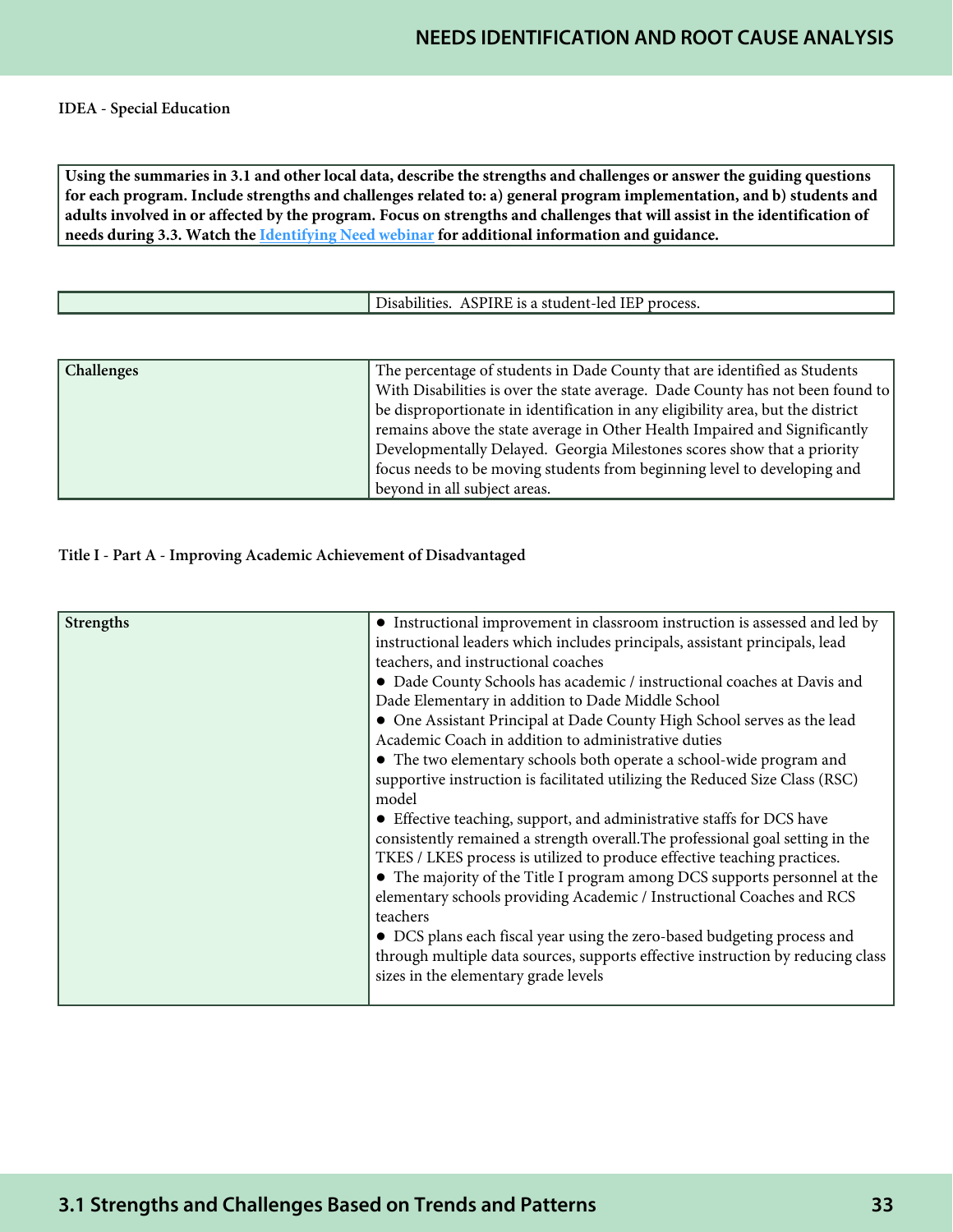# **NEEDS IDENTIFICATION AND ROOT CAUSE ANALYSIS**

## Title I - Part A - Improving Academic Achievement of Disadvantaged

| Challenges | • Students entering the DCS come from generations of low, socio-economic     |
|------------|------------------------------------------------------------------------------|
|            | backgrounds                                                                  |
|            | • Closing the achievement gap for the economically disadvantaged students is |
|            | a great need for the students of Dade County                                 |
|            | • A lack of local industry coupled with the geographic location of Dade      |
|            | County sometimes prevents students from being exposed to academic            |
|            | enrichment opportunities                                                     |
|            | • Parent and Family Engagement participation is limited due to the value or  |
|            | lack thereof on education                                                    |
|            | • The percent of students identified as SWD in addition to the growing       |
|            | numbers of Economically Disadvantaged students is creating a need to focus   |
|            | on closing the achievement gap                                               |
|            |                                                                              |

#### Title I, Part A - Foster Care

| <b>Strengths</b> | • Collaboration with local agencies within our school community is strength   |
|------------------|-------------------------------------------------------------------------------|
|                  | of Dade County Schools. Due to the strong relationships among these agencies, |
|                  | Dade County DFACS assists the school system in appropriate placement for      |
|                  | foster children                                                               |
|                  | • Lookout Mountain Community Services and/or Georgia HOPE provides            |
|                  | needs based services for students in foster care                              |
|                  | • The DCS enrollment procedures enables the school system to quickly          |
|                  | identify students place in foster care for quick enrollment                   |
|                  | • School counselors serve as "first responders" to students in foster care    |
|                  | working to help identify and meet their needs                                 |
|                  |                                                                               |

| Challenges | • Identification of foster care children five years of age and younger when |
|------------|-----------------------------------------------------------------------------|
|            |                                                                             |
|            | they did not participate in the Babies Can't Wait program                   |
|            | • Foster care parents choosing to homeschool students placed in foster care |
|            | • Students being raised by grandparents or other extended family members    |
|            | often creates a situation in which a child is placed into foster care       |
|            | • Limited number of qualified families in the community eligible to host    |
|            | foster children                                                             |
|            | • Although Dade County Schools has a foster care transportation plan, the   |
|            | placement of children in neighboring counties can create hardships due to   |
|            | geographic location and travel distance / time                              |
|            |                                                                             |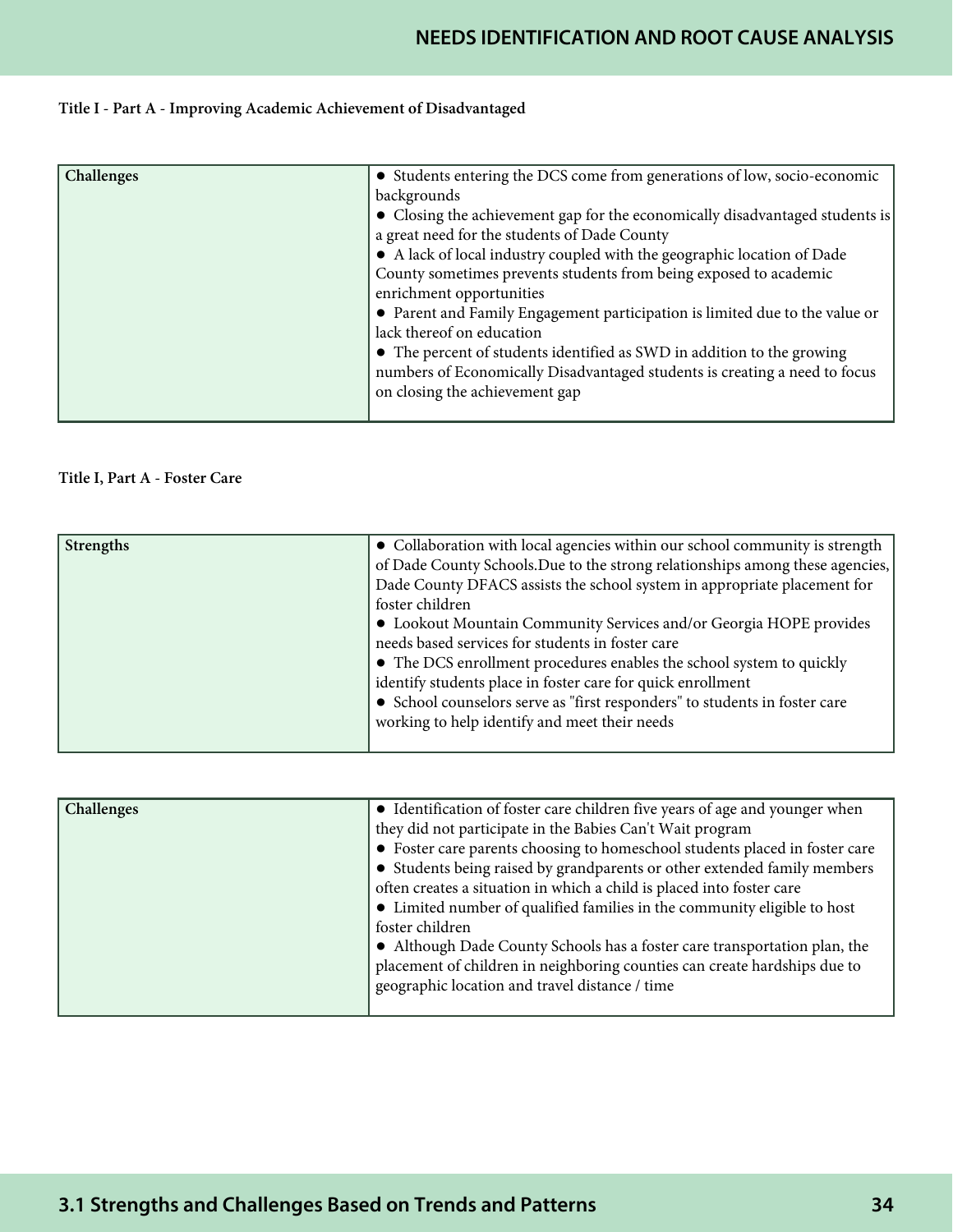#### Title I, Part A - Parent and Family Engagement

| <b>Strengths</b> | • Parent & Family Engagement has greater participation at the elementary       |
|------------------|--------------------------------------------------------------------------------|
|                  | schools as compared to the middle and high school                              |
|                  | • Relationships the Special Education Teachers have established with parents   |
|                  | to involve them in the development of the IEP process                          |
|                  | • Different methods of communication strategies used at the school level has   |
|                  | increased school to parent communication                                       |
|                  | • Climate survey data yields positive feedback from parents at the elementary  |
|                  | schools                                                                        |
|                  | • School councils are established at all four schools                          |
|                  | • District-wide social worker is able to serve as a liaison between the school |
|                  | and the family to help communicate needs                                       |
|                  | • Functional PTO at the two elementary schools has leveraged support for       |
|                  | Parent & Family Engagement opportunities                                       |
|                  |                                                                                |

| Challenges | • Increasing parent engagement beyond extra-curricular activities across the      |
|------------|-----------------------------------------------------------------------------------|
|            | school district is a consistent challenge                                         |
|            | • Parent participation in parent / teacher conferences is significantly better at |
|            | the elementary school compared to the middle and high school                      |
|            | • Parent & Family Engagement opportunities are strategically scheduled            |
|            | throughout the year to encourage participation, but it continues to be limited    |
|            | • Using innovative strategies to promote Parent & Family Engagement               |
|            | Activities is a need                                                              |
|            |                                                                                   |

Title I, Part C - Education of Migratory Children - Describe your LEA's strengths and challenges in meeting the unique educational needs of its migratory students, preschoolers, dropouts, and out-of-school youth. (Responses from an LEA served through the Abraham Baldwin Agricultural College [ABAC] consortium are needed in order to develop consortium services, including those LEAs without currently identified children. If no migrant children have been enrolled for the past three consecutive years, the LEA should state this to explain why strengths and challenges cannot be identified.)

| Strengths | The Dade County School District monitors enrollment procedures in an effort  |
|-----------|------------------------------------------------------------------------------|
|           | to identify the possibility of migratory children. The Georgia Department of |
|           | Education's Occupational Survey is sent home annually for current students,  |
|           | and for new students, those surveys are captured through a centralized       |
|           | enrollment process. Our school counselors also work closely with school      |
|           | administrators and teachers to identify any students who may be migratory.   |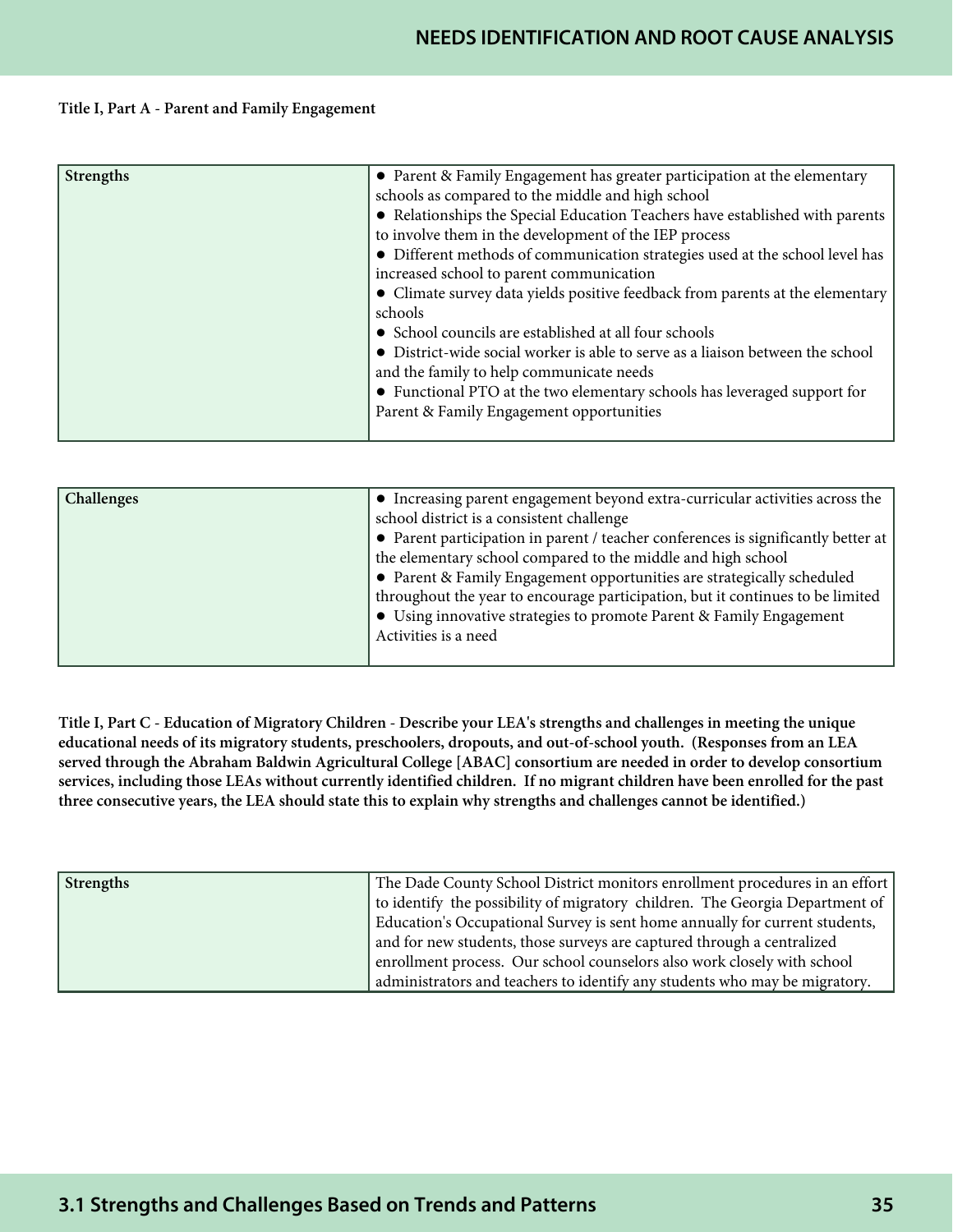# **NEEDS IDENTIFICATION AND ROOT CAUSE ANALYSIS**

Title I, Part C - Education of Migratory Children - Describe your LEA's strengths and challenges in meeting the unique educational needs of its migratory students, preschoolers, dropouts, and out-of-school youth. (Responses from an LEA served through the Abraham Baldwin Agricultural College [ABAC] consortium are needed in order to develop consortium services, including those LEAs without currently identified children. If no migrant children have been enrolled for the past three consecutive years, the LEA should state this to explain why strengths and challenges cannot be identified.)

| Challenges | Currently, Dade County schools have no Migrant Children enrolled; however         |
|------------|-----------------------------------------------------------------------------------|
|            | we will continue to educate our stakeholders and community members to             |
|            | assist the school district in the potential identification of migratory children. |

#### Title I, Part A and Title I, Part D - Neglected and Delinquent Children

| <b>Strengths</b> | There are currently no neglected or delinquent children institutions located in |
|------------------|---------------------------------------------------------------------------------|
|                  | the district and/or within the attendance zone. The school has a strong         |
|                  | partnership with the Department of Family and Children Services to identify     |
|                  | needs on neglected students within our community, especially those within       |
|                  | foster care.                                                                    |

| Challenges | There are currently no neglected or delinquent facilities located within the    |
|------------|---------------------------------------------------------------------------------|
|            | attendance zones of the Dade County School district. We will continue to        |
|            | build staff capacity of foster children and encourage district staff members to |
|            | consider foster possibilities.                                                  |

### Title II, Part A - Supporting Effective Instruction

| <b>Strengths</b> | • DCS provides extensive support and professional growth opportunities for     |
|------------------|--------------------------------------------------------------------------------|
|                  | teachers and leaders to enhance their craft                                    |
|                  | • New teachers are paired with a mentor for the induction and mentoring        |
|                  | process                                                                        |
|                  | • Mentors are provided with a stipend as they help guide and assist their      |
|                  | mentee through the induction process                                           |
|                  | • DCS provided support for district-wide professional development (Train       |
|                  | the Trainer) on Learning Focused Schools (LFS) instructional framework         |
|                  | • Teachers and support staff are provided with opportunities to participate in |
|                  | Professional Learning Communities (PLC's) within their schools                 |
|                  | • District level staff provide support, guidance, and participate in           |
|                  | job-embedded professional learning opportunities within the schools            |
|                  |                                                                                |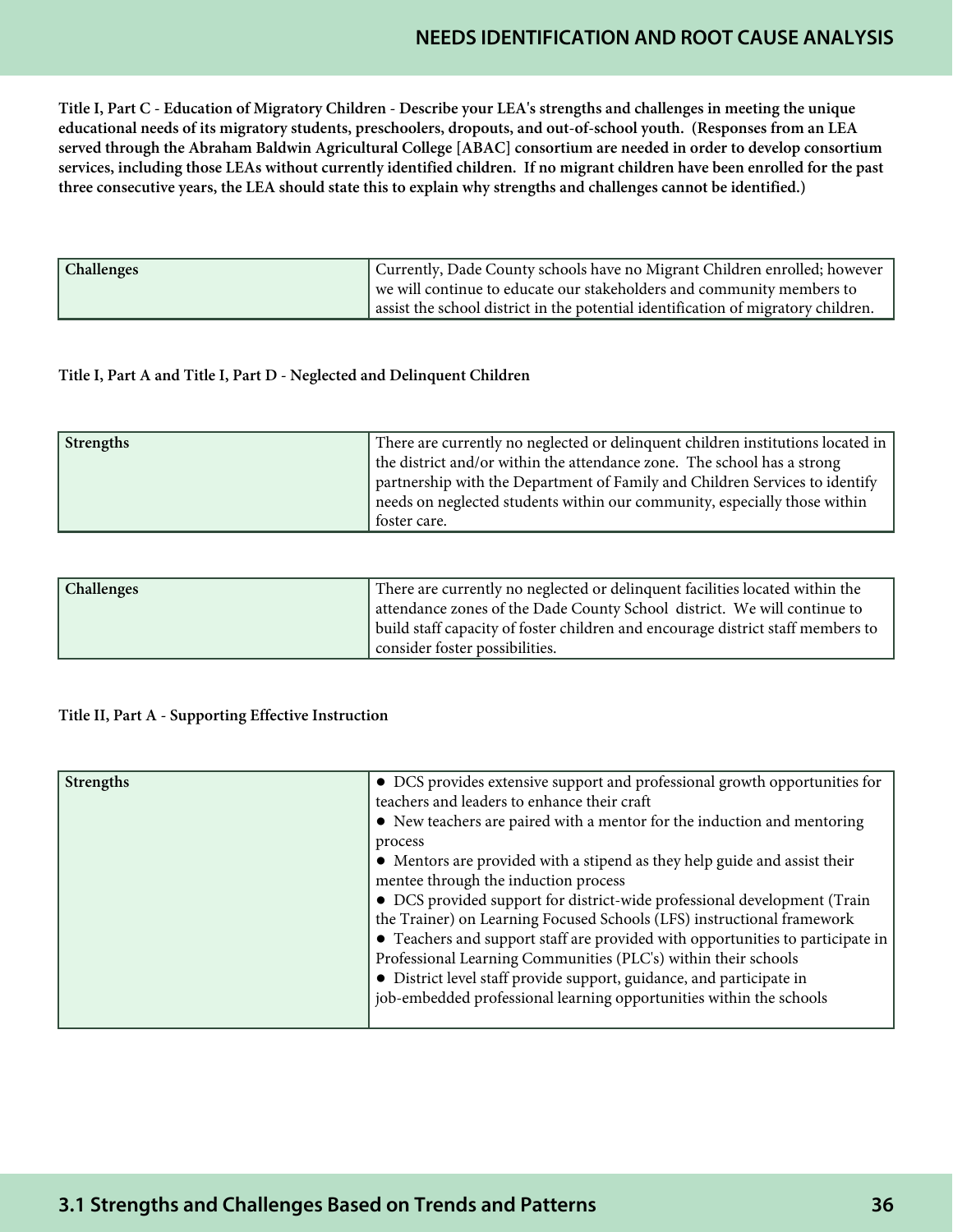#### Title II, Part A - Supporting Effective Instruction

| Challenges | • Only one district-level administrator is part of the NWGA P-20<br>Collaborative<br>• Recruiting & retaining teachers at ALL levels - elementary schools have<br>remained consistent<br>• The turnover rate at the middle / high school level has increase the last few<br>years |
|------------|-----------------------------------------------------------------------------------------------------------------------------------------------------------------------------------------------------------------------------------------------------------------------------------|
|            | • Geographic location serves as a barrier when recruiting teachers across the<br>state line to Georgia<br>• Only one GA College / University located in close proximity to Dade<br>County, GA                                                                                     |
|            | • Assessment of professional learning on implementation<br>• Lack of professional learning opportunities when teaching students at<br>different levels from a diverse socio-economic background                                                                                   |

Language Instruction for English Learners and Immigrant Students

Describe your LEA's strengths & challenges in educating English Learner & Immigrant students based on trends and patterns in EL subgroup achievement and English proficiency.● If the LEA does not receive Title III, Part A funds, describe the strengths and challenges of serving English Learners in the LEA through state and local resources (the state funded ESOL Language Program).

● If the LEA receives Title III, Part A funds, describe the strengths and challenges ofboththe ESOL and Title III, Part A language instruction educational programs.

| Strengths | Strengths:                                                                       |
|-----------|----------------------------------------------------------------------------------|
|           | • According to ACCESS data, four students were exited from the program           |
|           | and were placed in monitoring for the 2021-22 school year.                       |
|           | • ACCESS data also indicates that with the exception of the students who         |
|           | recently entered the United States, the students are in the high end of the      |
|           | Developing Level or the Reaching Level of English Proficiency.                   |
|           | • Forty percent of the students in grades 3-8 scored in the Proficient learner   |
|           | or Distinguished learner level in ELA.                                           |
|           | • Report cards grades indicate that all students at all grade levels are passing |
|           | grade level content at an acceptable level.                                      |
|           | • Dade County has many parents who adopt disabled children from other            |
|           | countries. The children are immersed in English at home, as well as receiving    |
|           | services at school.                                                              |
|           | • As previously reported, 10 of the 17 EL students were served in the ESOL       |
|           | program. These remaining 7 were not served due to parent waivers or              |
|           | receiving services via IEP as a SWD.                                             |
|           | • Native Spanish speakers on staff as ELA and Spanish teachers who serve         |
|           | students in conjunction with ESOL teachers; These speakers also assist the       |
|           | schools in communicating with parents.                                           |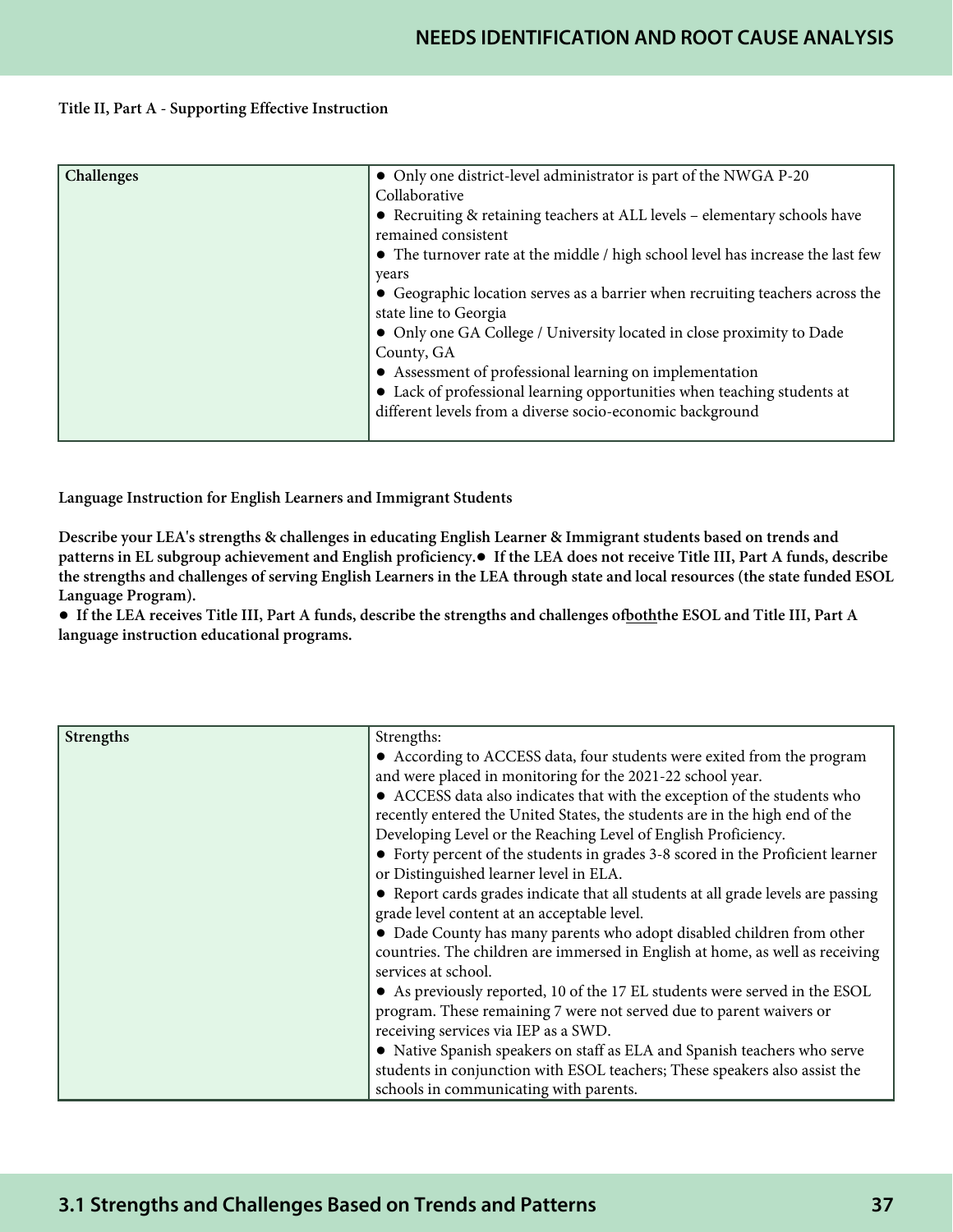Language Instruction for English Learners and Immigrant Students

Describe your LEA's strengths & challenges in educating English Learner & Immigrant students based on trends and patterns in EL subgroup achievement and English proficiency.● If the LEA does not receive Title III, Part A funds, describe the strengths and challenges of serving English Learners in the LEA through state and local resources (the state funded ESOL Language Program).

● If the LEA receives Title III, Part A funds, describe the strengths and challenges ofboththe ESOL and Title III, Part A language instruction educational programs.

| • Parents of students prefer materials in English, as they want to learn the<br>language to communicate with their children and community members in<br>English.<br>• ESOL teachers meet with parents throughout the year to discuss progress.<br>• Parents attend conferences with teachers and other school events at all<br>grade levels.<br>• There exists an ESOL file for each student; all student files are updated<br>regularly.<br>• Grade level data indicates that the greatest number of students are in the<br>early elementary grades, with students exiting in the upper elementary grades<br>prior to entering middle or high school. |
|--------------------------------------------------------------------------------------------------------------------------------------------------------------------------------------------------------------------------------------------------------------------------------------------------------------------------------------------------------------------------------------------------------------------------------------------------------------------------------------------------------------------------------------------------------------------------------------------------------------------------------------------------------|
|                                                                                                                                                                                                                                                                                                                                                                                                                                                                                                                                                                                                                                                        |

| Challenges | Challenges                                                                      |
|------------|---------------------------------------------------------------------------------|
|            | • There are many families who are bi-lingual, thus the young children are       |
|            | learning two languages at a time; parents feel that their child does not need   |
|            | language services and often refuse the services.                                |
|            | • Need for additional ESOL teachers at the high school level to better          |
|            | schedule for student services during the school day.                            |
|            | • Writing appears to be the area of greatest concern on ACCESS scores, as       |
|            | well as on report card data.                                                    |
|            | • Test administrator observations indicate that many of the students perform    |
|            | poorly on the speaking portion of the ACCESS test and report that they are shy  |
|            | and don't want to speak in the microphone to be recorded.                       |
|            | • Students who enter the US after grade three spend longer in the ESOL          |
|            | program as opposed to those who enter in PK or K.                               |
|            | • Professional development in the middle and high school areas specifically     |
|            | focusing on how to teach early/beginning literacy skills and incorporate that   |
|            | into grade level content.                                                       |
|            | • Providing parent workshops or training is difficult to schedule due to parent |
|            | work schedules.                                                                 |
|            |                                                                                 |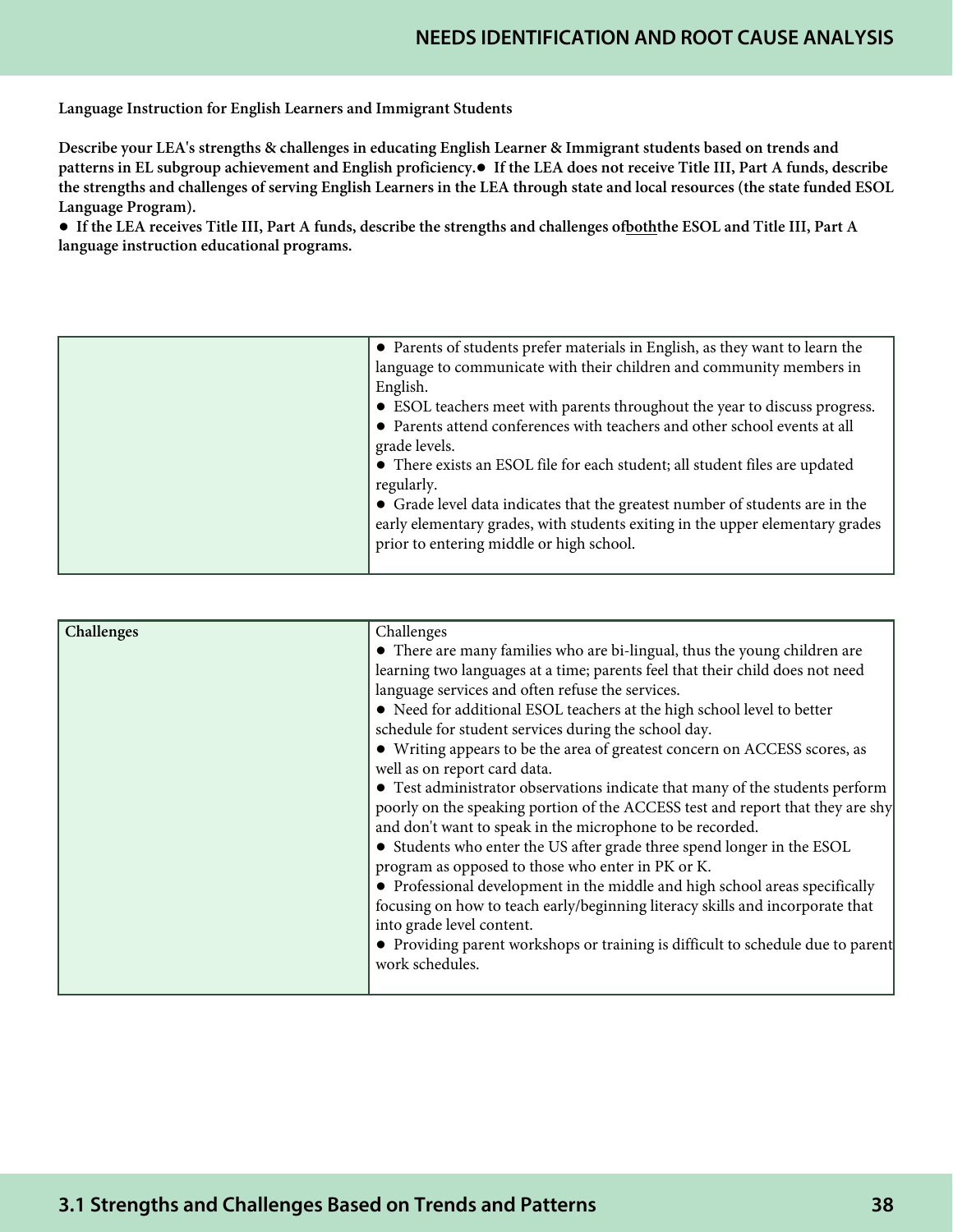# **NEEDS IDENTIFICATION AND ROOT CAUSE ANALYSIS**

## Title IX, Part A - McKinney-Vento Education for Homeless Children and Youth

| Strengths | • The DCS enrollment procedures provide opportunities for the quick<br>identification process of homeless students<br>• School counselors are quick to identify homeless students and are able to<br>help communicate the needs of specific students<br>• District-wide social worker is able to serve as a liaison between the school<br>and the family to help communicate needs                                                                      |
|-----------|---------------------------------------------------------------------------------------------------------------------------------------------------------------------------------------------------------------------------------------------------------------------------------------------------------------------------------------------------------------------------------------------------------------------------------------------------------|
|           | • Community stakeholders are available to assist homeless students with<br>needs such as temporary housing, clothing needs, eyeglasses, school resources,<br>and other resources needed by homeless families<br>• Additional support and needs are provided by local resources and agencies<br>including but not limited to the faith-based community, school counselors,<br>local food pantry, DFACS, local law enforcement agencies, Dade FIRST, Dade |
|           | County Health Department, Lookout Mountain Community Services, Georgia<br>HOPE, etc.                                                                                                                                                                                                                                                                                                                                                                    |

| Challenges | • Determining when a homeless family / student no longer meets the                  |
|------------|-------------------------------------------------------------------------------------|
|            | guidance or qualifications the homeless definition                                  |
|            | $\bullet$ Obtaining information from parent(s) / guardian(s) regarding their living |
|            | arrangements                                                                        |
|            | • Locating students that are removed for lack of attendance or unknown              |
|            | situations                                                                          |
|            | • Lack of parent / guardian being present a bus stops (particularly at the          |
|            | middle & high school level)                                                         |
|            |                                                                                     |

## Title I,Part A - Equitable Access to Effective Educators

| Strengths | $\bullet~$ School level PLCs are consistent and focused on the instructional<br>framework of the Dade County School District (Learning Focused Schools)<br>• The implementation of instructional coaches, grade-level leads, and/or |
|-----------|-------------------------------------------------------------------------------------------------------------------------------------------------------------------------------------------------------------------------------------|
|           | department leaders has provided feedback for professional learning needs<br>• Administrators are provided with technical assistance and reminders<br>pertaining to equitable access to effective educators (PQ and In-field)        |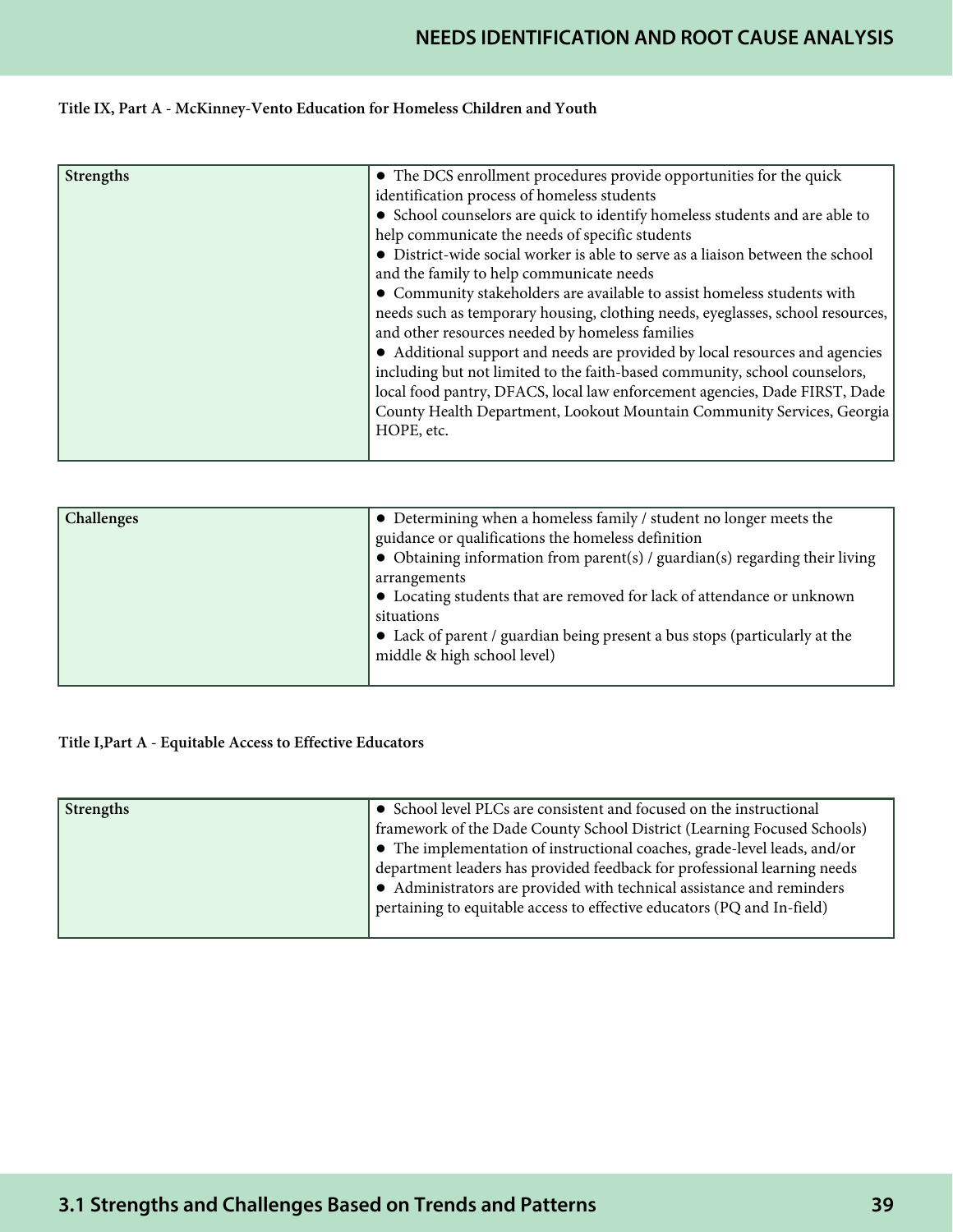# Title IV, Part A - Student Support and Academic Enrichment

| <b>Strengths</b> | The Dade County School district strives to produce WELL ROUNDED (WR)             |
|------------------|----------------------------------------------------------------------------------|
|                  | educational opportunities for our students in a SAFE and HEALTHY (SH)            |
|                  | learning environment by utilizing various instructional strategies, including    |
|                  | through EFFECTIVE use of TECHNOLOGY (ET).                                        |
|                  | <b>Effective Use of Technology</b>                                               |
|                  | Dade County Schools has a one-to-one student ratio to Chromebooks. The           |
|                  | Superintendent and Board of Education has fully embraced this "tech savvy"       |
|                  | generation by stewarding the financial resources to provide our students with    |
|                  | "state of the art" technology equipment. In addition to the ACE (A Computer      |
|                  | for Everyone) initiative, all four schools are equipped with audio / video       |
|                  | broadcasting equipment (DMS & DCHS have implemented this going on $4 - 5$ )      |
|                  | years), one elementary school has a 360° cameras with Audio                      |
|                  | Enhancement in each classroom with other similar technology equipment            |
|                  | strategically placed in classrooms throughout the district, and each classroom   |
|                  | contains an interactive Promethean Board with ceiling mounted projectors.        |
|                  | Beginning in first grade, students are assigned a Google account with a          |
|                  | "dadecs.org" domain for instructional activities to be delivered through Google  |
|                  | Classroom. Through a state-funded grant, Wi-Fi access has been added to          |
|                  | buses for student use and the school system has added Wi-Fi hotspots to          |
|                  | schools which can be accessed from the outside of the school building.           |
|                  | Well Rounded Educational Opportunities                                           |
|                  | The Dade County School District continues to increase student achievement        |
|                  | by raising academic rigor through a variety of strategies and activities. Dade   |
|                  | County Schools begins universal screening the "talented and gifted" students in  |
|                  | second grade and provide relevant, hands-on learning experiences to those        |
|                  | who qualify by serving them through the Reduced Class Size (RCS)                 |
|                  | instructional model at the elementary level along with a small-attended,         |
|                  | aftercare program. In middle school, accelerated math classes are offered to     |
|                  | students in addition to providing enrichment opportunities during the            |
|                  | scheduled, Extended-Learning Time (ELT). Dade Middle School also offers          |
|                  | Algebra I to students for high school credit. At the high school level, students |
|                  | are provided opportunities to take honors, Advanced Placement (AP), and          |
|                  | dual enrollment courses. Dade County Schools also offers a variety of career     |
|                  | based / CTAE opportunities and fine art options for our students. In addition,   |
|                  | the Dade County School District strives to promote character among our           |
|                  | students through a Character Education plan. Dade County High School             |
|                  | ninth-grade, are eligible to earn a platinum chord for graduation upon the       |
|                  | completion of 100 community service hours which must be pre-approved and         |
|                  | documented by a school administrator. The Dade County School District            |
|                  | recently became a REACH Scholarship district in which the teachers and           |
|                  | administrators will select a small group eighth grade students to receive this   |
|                  | award.                                                                           |
|                  | Safe and Healthy Students                                                        |
|                  | Providing safe and secure learning environments across our school district for   |
|                  | every student, every day is a top priority. The Dade County Board of             |
|                  | Education with the assistance of the Dade County Sheriff's Department has        |
|                  | agreed to fund a School Resource Officer (SRO) for all four school in the        |
|                  | district. Each school has at minimum one full-time guidance counselor with       |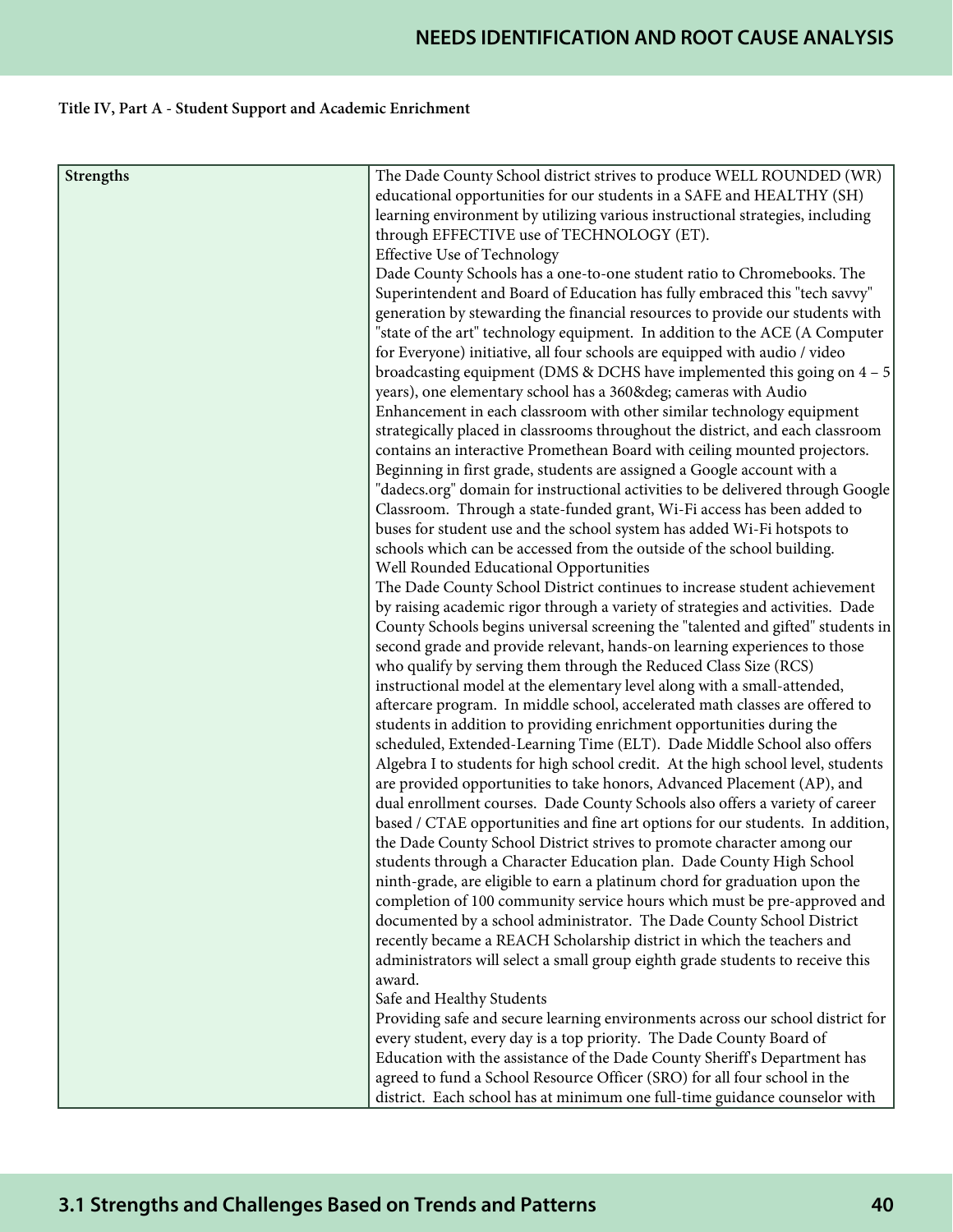# Title IV, Part A - Student Support and Academic Enrichment

|            | DES employing 1.5 and DCHS employing 2 full-time counselors. The                                                                                                                                                                                                                                                                                                                                                                                                                                                                                                                                                                                                                                                                                                                                                                                                                                                                                                                                                                                                                                                                                                                                                                                                                                                                                                                                                                                                                                                                                                                                                                                                                                                                                                                                                                                                                                                                                                                                                                                                                                                                                                                                                                                                                                                                                                                                                                                                                                                                                                                                                                                                                                                                                                                                                                                                                                                                                                                                                                           |
|------------|--------------------------------------------------------------------------------------------------------------------------------------------------------------------------------------------------------------------------------------------------------------------------------------------------------------------------------------------------------------------------------------------------------------------------------------------------------------------------------------------------------------------------------------------------------------------------------------------------------------------------------------------------------------------------------------------------------------------------------------------------------------------------------------------------------------------------------------------------------------------------------------------------------------------------------------------------------------------------------------------------------------------------------------------------------------------------------------------------------------------------------------------------------------------------------------------------------------------------------------------------------------------------------------------------------------------------------------------------------------------------------------------------------------------------------------------------------------------------------------------------------------------------------------------------------------------------------------------------------------------------------------------------------------------------------------------------------------------------------------------------------------------------------------------------------------------------------------------------------------------------------------------------------------------------------------------------------------------------------------------------------------------------------------------------------------------------------------------------------------------------------------------------------------------------------------------------------------------------------------------------------------------------------------------------------------------------------------------------------------------------------------------------------------------------------------------------------------------------------------------------------------------------------------------------------------------------------------------------------------------------------------------------------------------------------------------------------------------------------------------------------------------------------------------------------------------------------------------------------------------------------------------------------------------------------------------------------------------------------------------------------------------------------------------|
|            | guidance counselors meet monthly with the Director of Federal Programs to                                                                                                                                                                                                                                                                                                                                                                                                                                                                                                                                                                                                                                                                                                                                                                                                                                                                                                                                                                                                                                                                                                                                                                                                                                                                                                                                                                                                                                                                                                                                                                                                                                                                                                                                                                                                                                                                                                                                                                                                                                                                                                                                                                                                                                                                                                                                                                                                                                                                                                                                                                                                                                                                                                                                                                                                                                                                                                                                                                  |
|            | discuss specific activities, initiatives, and/or needs across the district. Dade                                                                                                                                                                                                                                                                                                                                                                                                                                                                                                                                                                                                                                                                                                                                                                                                                                                                                                                                                                                                                                                                                                                                                                                                                                                                                                                                                                                                                                                                                                                                                                                                                                                                                                                                                                                                                                                                                                                                                                                                                                                                                                                                                                                                                                                                                                                                                                                                                                                                                                                                                                                                                                                                                                                                                                                                                                                                                                                                                           |
|            | County Schools is also in year two of being a PBIS school district with fully                                                                                                                                                                                                                                                                                                                                                                                                                                                                                                                                                                                                                                                                                                                                                                                                                                                                                                                                                                                                                                                                                                                                                                                                                                                                                                                                                                                                                                                                                                                                                                                                                                                                                                                                                                                                                                                                                                                                                                                                                                                                                                                                                                                                                                                                                                                                                                                                                                                                                                                                                                                                                                                                                                                                                                                                                                                                                                                                                              |
|            | operational PBIS Teams and PBIS Coaches at every school.                                                                                                                                                                                                                                                                                                                                                                                                                                                                                                                                                                                                                                                                                                                                                                                                                                                                                                                                                                                                                                                                                                                                                                                                                                                                                                                                                                                                                                                                                                                                                                                                                                                                                                                                                                                                                                                                                                                                                                                                                                                                                                                                                                                                                                                                                                                                                                                                                                                                                                                                                                                                                                                                                                                                                                                                                                                                                                                                                                                   |
|            |                                                                                                                                                                                                                                                                                                                                                                                                                                                                                                                                                                                                                                                                                                                                                                                                                                                                                                                                                                                                                                                                                                                                                                                                                                                                                                                                                                                                                                                                                                                                                                                                                                                                                                                                                                                                                                                                                                                                                                                                                                                                                                                                                                                                                                                                                                                                                                                                                                                                                                                                                                                                                                                                                                                                                                                                                                                                                                                                                                                                                                            |
| Challenges | While the strengths in this particular section may outweigh the challenges, the<br>Dade County School District continues to have needs to address among the<br>students.<br>In the area of (ET), the Dade County School District continues to seek<br>professional learning opportunities for administrators, counselors,<br>instructional coaches, media specialists, and/or teachers to support the<br>implementation needs of technology based-instruction. Furthermore, when<br>new, induction level teachers arrive to our district, they often become<br>overwhelmed with understanding the culture of our district, therefore a<br>high-quality mentor program will definitely support the new teachers within<br>the Dade County Schools. Pairing each mentor with a mentee is paramount to<br>prevent teacher burnout due to the external factors that remain within our<br>control. In addition to training new, induction-level teachers, Dade County<br>Schools continues to seek professional development opportunities to support<br>standards-driven instruction through the implementation of technology and<br>utilizing the technology resources to engage parents, stakeholders, and the<br>community.<br>While providing (WR) opportunities for students of Dade County is a must,<br>there are challenges that need to be addressed to support student achievement.<br>Providing students with rigorous opportunities while preparing them to be<br>college and/or career ready remains to be a continuous need. Therefore, the<br>Dade County School District has identified the following to support our needs:<br>continue to increase expectations among character education, seek<br>opportunities to become recognized at the local, state, and/or national level<br>with continuous, school improvement initiatives, provide enrichment<br>opportunities for our students with programs that may include before and/or<br>after school and summer opportunities, continue to pursue STEM / STEAM<br>opportunities to support implementation of technology, seek and provide<br>opportunities to take rigorous coursework through honors, Advanced<br>Placement (AP), and/or dual enrollment opportunities, provide appropriate<br>training for teachers to build capacity in order to ensure they are qualified to<br>teach rigorous courses, and provide opportunities to support the<br>implementation of introducing and teaching the "soft skills" so that students<br>can be successful beyond the classroom.<br>While creating a (SH) environment for students and staff will always remain a<br>top priority, school districts across our country, including the Dade County<br>School District, continues to seek opportunities to increase the mental health<br>needs among students coupled with raising awareness of: students affected by<br>trauma, suicide prevention, physical abuse, and child sexual abuse and<br>prevention. Also, with a growing number of students in poverty, Dade County |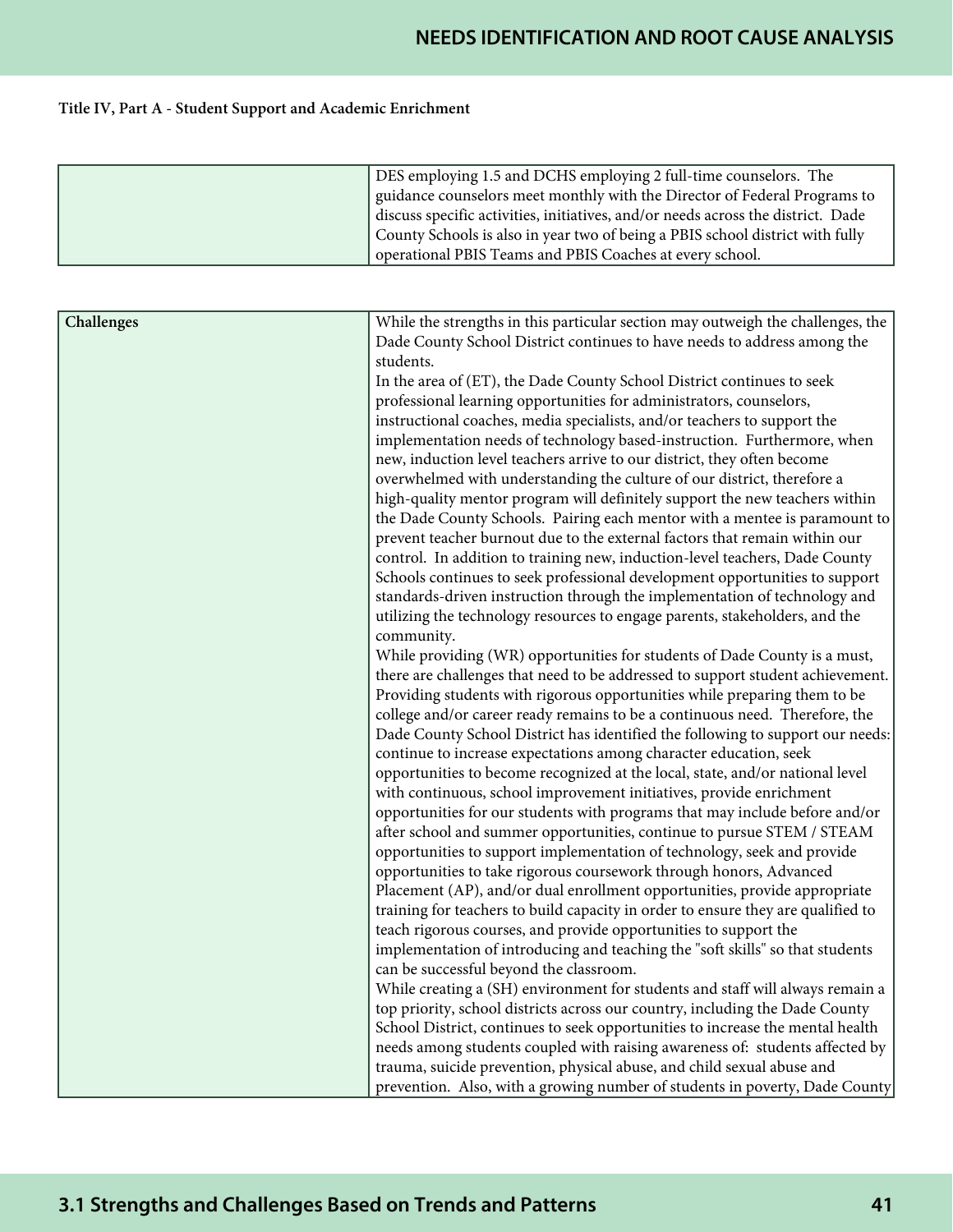#### Title I,Part A - Equitable Access to Effective Educators

| <b>Challenges</b> | • Communication barriers often result in students with the greatest need<br>being scheduled in classes with first-year, induction teachers or teachers on a                                                         |
|-------------------|---------------------------------------------------------------------------------------------------------------------------------------------------------------------------------------------------------------------|
|                   | Professional Growth Plan for a targeted reason<br>• A systemic scheduling procedure designed to put the lowest performing<br>students with the most effective teachers would support closing the<br>achievement gap |

## Title IV, Part A - Student Support and Academic Enrichment

| Schools has identified the need to provide training for teachers and           |
|--------------------------------------------------------------------------------|
| educational opportunities for students to support proper nutrition and healthy |
| cactivities.                                                                   |

## Title V, Part B - Rural Education

| نه ا | n district.<br>- Education<br>identitied as a Rural .<br>.ounty<br>Jade<br>not |
|------|--------------------------------------------------------------------------------|
|      |                                                                                |

| $\sim$ | district<br>,,,,,,<br>aec<br>lade<br>аан<br>.OU<br>пон<br>ונזו<br>янна<br>111<br>14 I |
|--------|---------------------------------------------------------------------------------------|
|        |                                                                                       |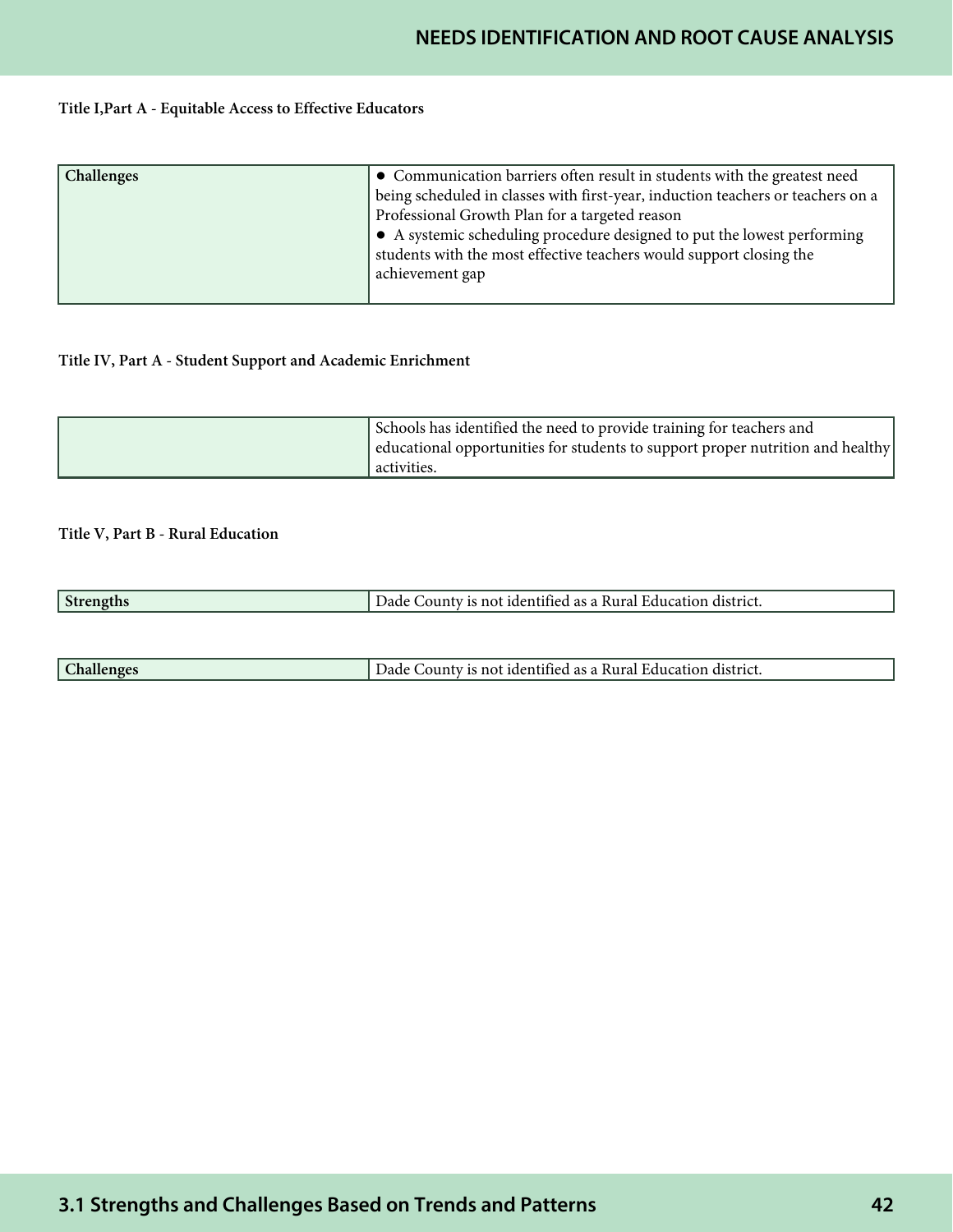# **3. NEEDS IDENTIFICATION AND ROOT CAUSE ANALYSIS**

# **3.2 Identification and Prioritization of Overarching Needs**

Use the results of 3.1 to identify the overarching needs of the LEA. Determine the priority order of the identified needs based on data, team member and stakeholder knowledge, and answers to questions in the table below. Be sure to address the major program challenges identified in 3.1. Watch the [Identifying Need webinar](https://www.gadoe.org/School-Improvement/School-Improvement-Services/Pages/Georgia%E2%80%99s-Systems-of-Continuous-Improvement.aspx) for additional information and guidance.

### Overarching Need # 1

| Overarching Need               | Student achievement in the areas of ELA, Mathematics, Science, and Social Studies |
|--------------------------------|-----------------------------------------------------------------------------------|
| How severe is the need?        | High                                                                              |
| Is the need trending better or | <b>Better</b>                                                                     |
| worse over time?               |                                                                                   |
| Can Root Causes be Identified? | Yes                                                                               |
| Priority Order                 |                                                                                   |

| CONSIGERATIONS<br>uunai |  |
|-------------------------|--|

### Overarching Need # 2

| Overarching Need               | Job embedded professional learning that includes, but not limited to: Learning Focused |
|--------------------------------|----------------------------------------------------------------------------------------|
|                                | School (LFS) instructional model, MTSS leader and teacher training, Social / Emotional |
|                                | Learning and supports, PBIS, endorsements, etc.                                        |
| How severe is the need?        | High                                                                                   |
| Is the need trending better or | No Change                                                                              |
| worse over time?               |                                                                                        |
| Can Root Causes be Identified? | Yes                                                                                    |
| Priority Order                 |                                                                                        |

| Additional<br>тапону<br><b>ARTISTUE</b><br>. |  |
|----------------------------------------------|--|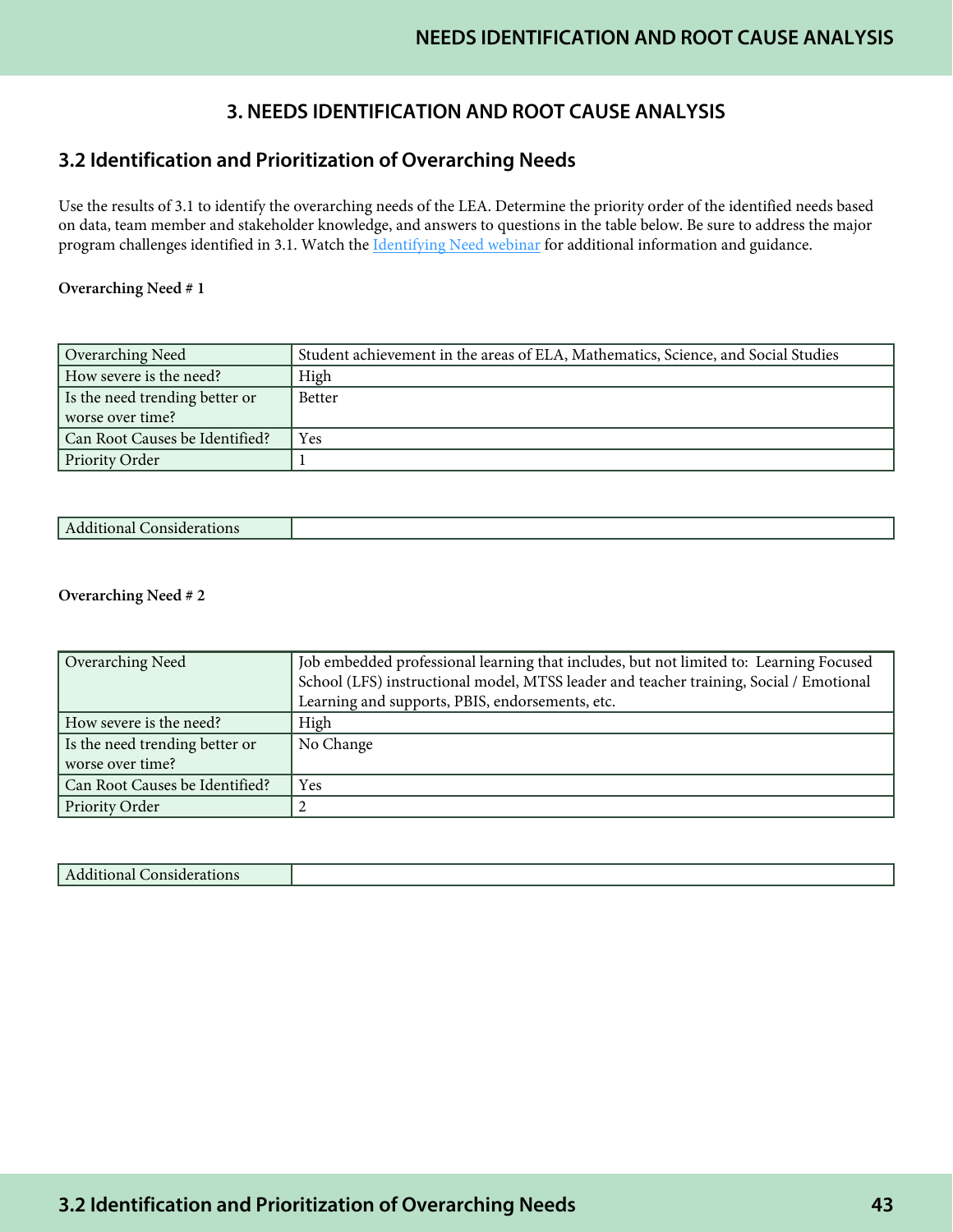# **3. NEEDS IDENTIFICATION AND ROOT CAUSE ANALYSIS**

# **3.3 Root Cause Analysis**

Select the top 2-4 overarching needs from 3.2. Conduct a separate root cause analysis (RCA) for each need. Any RCA tools and resources can be used, but suggestions are available as part of the *Identifying Need webinar*. After describing the RCA process, complete a table for each selected overarching need.

#### **Overarching Need - Student achievement in the areas of ELA, Mathematics, Science, and Social Studies**

#### Root Cause # 1

| Root Causes to be Addressed                                     | Students performing below grade level in the content areas of ELA, Mathematics, Science,<br>and Social Studies |
|-----------------------------------------------------------------|----------------------------------------------------------------------------------------------------------------|
| This is a root cause and not a<br>contributing cause or symptom | Yes                                                                                                            |
| This is something we can affect                                 | <b>Yes</b>                                                                                                     |
| <b>Impacted Programs</b>                                        | Title IV, Part A - Student Support and Academic Enrichment                                                     |
|                                                                 | IDEA - Special Education                                                                                       |
|                                                                 | Title I - Part A - Improving Academic Achievement of Disadvantaged                                             |
|                                                                 | Title II, Part A, Preparing, Training and Recruiting High-Quality Teachers, Principals and                     |
|                                                                 | other School Leaders                                                                                           |
|                                                                 | Title IX, Part A - McKinney-Vento Education for Homeless Children and Youth Program                            |

|--|

| Root Causes to be Addressed     | Staff depth of understanding of academic rigor in the classroom                            |
|---------------------------------|--------------------------------------------------------------------------------------------|
| This is a root cause and not a  | Yes                                                                                        |
| contributing cause or symptom   |                                                                                            |
| This is something we can affect | Yes                                                                                        |
| <b>Impacted Programs</b>        | Title IV, Part A - Student Support and Academic Enrichment                                 |
|                                 | <b>IDEA</b> - Special Education                                                            |
|                                 | Title I - Part A - Improving Academic Achievement of Disadvantaged                         |
|                                 | Title II, Part A, Preparing, Training and Recruiting High-Quality Teachers, Principals and |
|                                 | other School Leaders                                                                       |
|                                 | Title IX, Part A - McKinney-Vento Education for Homeless Children and Youth Program        |

| Responses<br>Auditional<br>. |
|------------------------------|
|------------------------------|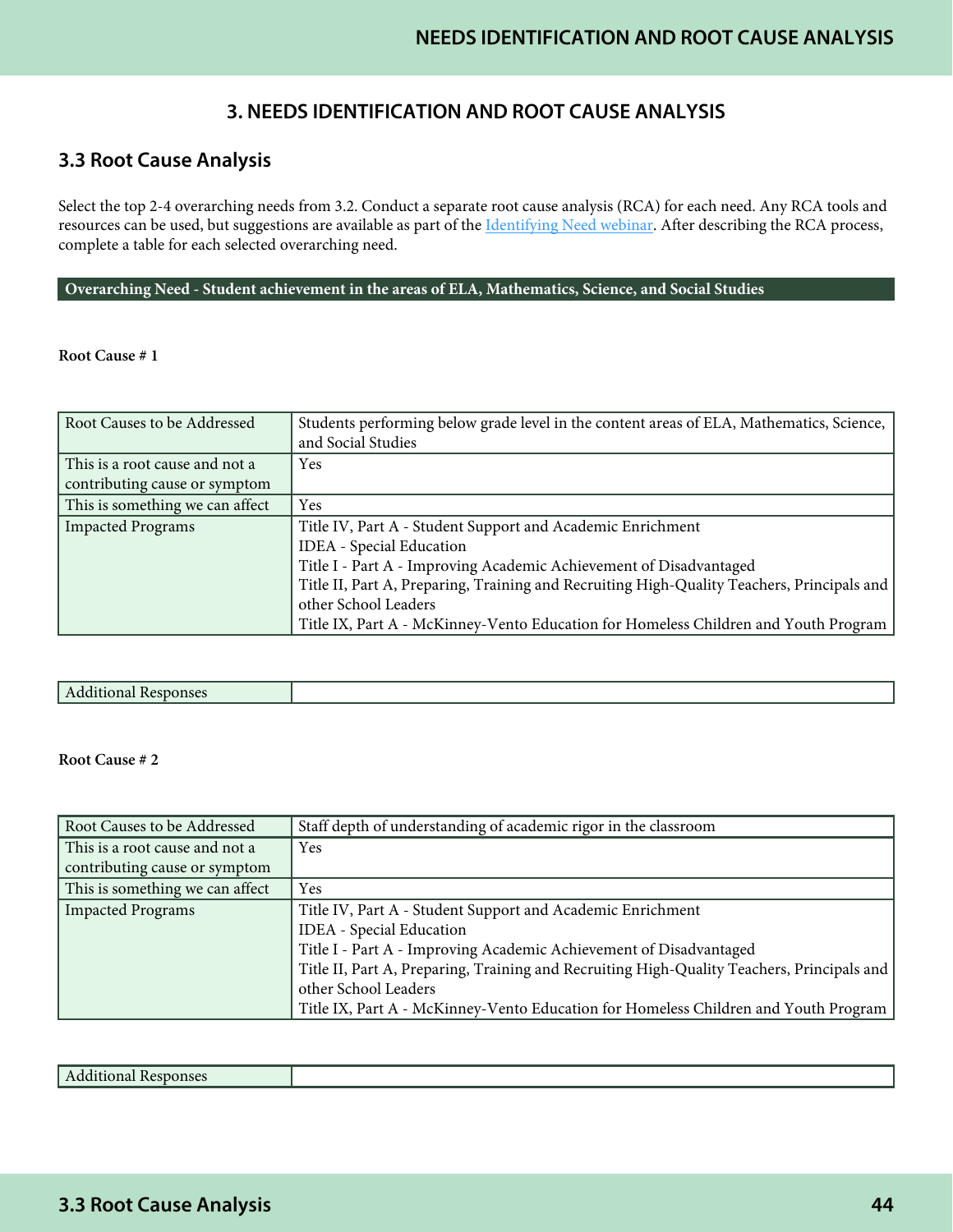## Root Cause # 3

| Root Causes to be Addressed     | Students with attendance issues exhibit less academic growth and achievement.       |
|---------------------------------|-------------------------------------------------------------------------------------|
| This is a root cause and not a  | Yes                                                                                 |
| contributing cause or symptom   |                                                                                     |
| This is something we can affect | <b>Yes</b>                                                                          |
| Impacted Programs               | Title IV, Part A - Student Support and Academic Enrichment                          |
|                                 | <b>IDEA</b> - Special Education                                                     |
|                                 | Title I - Part A - Improving Academic Achievement of Disadvantaged                  |
|                                 | Title I, Part D - Programs for Neglected or Delinquent Children                     |
|                                 | Title IX, Part A - McKinney-Vento Education for Homeless Children and Youth Program |

|--|

## Root Cause # 4

| Root Causes to be Addressed     | Teacher and leader training and accountability in order to provide individualized          |
|---------------------------------|--------------------------------------------------------------------------------------------|
|                                 | instructional plans for students in need                                                   |
| This is a root cause and not a  | Yes                                                                                        |
| contributing cause or symptom   |                                                                                            |
| This is something we can affect | Yes                                                                                        |
| Impacted Programs               | Title IV, Part A - Student Support and Academic Enrichment                                 |
|                                 | <b>IDEA</b> - Special Education                                                            |
|                                 | Title I - Part A - Improving Academic Achievement of Disadvantaged                         |
|                                 | Title II, Part A, Preparing, Training and Recruiting High-Quality Teachers, Principals and |
|                                 | other School Leaders                                                                       |

| Root Causes to be Addressed     | Teacher training and support with the implementation of interventions to assist those |
|---------------------------------|---------------------------------------------------------------------------------------|
|                                 | students in most need                                                                 |
| This is a root cause and not a  | Yes                                                                                   |
| contributing cause or symptom   |                                                                                       |
| This is something we can affect | Yes                                                                                   |
| Impacted Programs               | Title IV, Part A - Student Support and Academic Enrichment                            |
|                                 | <b>IDEA</b> - Special Education                                                       |
|                                 | Title I - Part A - Improving Academic Achievement of Disadvantaged                    |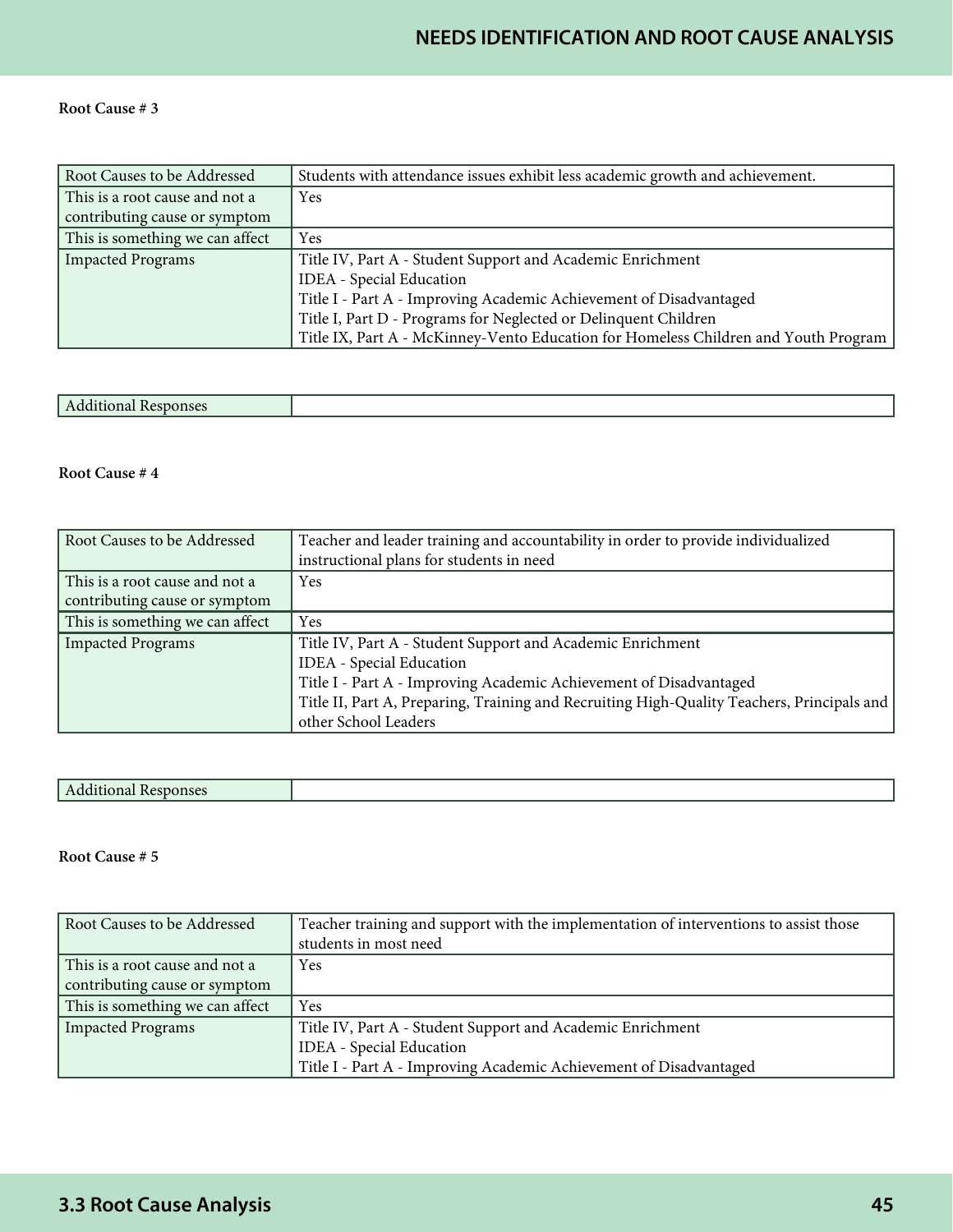#### Root Cause # 5

| Impacted Programs | Title II, Part A, Preparing, Training and Recruiting High-Quality Teachers, Principals and  <br>other School Leaders |
|-------------------|----------------------------------------------------------------------------------------------------------------------|

| $\mathbf{1} \cdot \mathbf{1}$<br>Additional Responses |  |
|-------------------------------------------------------|--|

**Overarching Need - Job embedded professional learning that includes, but not limited to: Learning Focused School (LFS) instructional model, MTSS leader and teacher training, Social / Emotional Learning and supports, PBIS, endorsements, etc.**

## Root Cause # 1

| Root Causes to be Addressed     | Teaching and learning strategies and interventions needed to assist Tier I, Tier II, Tier III,<br>and Tier IV instruction |
|---------------------------------|---------------------------------------------------------------------------------------------------------------------------|
|                                 |                                                                                                                           |
| This is a root cause and not a  | <b>Yes</b>                                                                                                                |
| contributing cause or symptom   |                                                                                                                           |
| This is something we can affect | Yes                                                                                                                       |
| <b>Impacted Programs</b>        | Title IV, Part A - Student Support and Academic Enrichment                                                                |
|                                 | IDEA - Special Education                                                                                                  |
|                                 | School and District Effectiveness                                                                                         |
|                                 | Title I - Part A - Improving Academic Achievement of Disadvantaged                                                        |
|                                 | Title II, Part A, Preparing, Training and Recruiting High-Quality Teachers, Principals and                                |
|                                 | other School Leaders                                                                                                      |

| Additional Res<br>$\mu$ |  |
|-------------------------|--|

| Root Causes to be Addressed     | Recruiting, retaining, and training teachers                                               |
|---------------------------------|--------------------------------------------------------------------------------------------|
| This is a root cause and not a  | Yes                                                                                        |
| contributing cause or symptom   |                                                                                            |
| This is something we can affect | <b>Yes</b>                                                                                 |
| <b>Impacted Programs</b>        | Title IV, Part A - Student Support and Academic Enrichment                                 |
|                                 | <b>IDEA</b> - Special Education                                                            |
|                                 | School and District Effectiveness                                                          |
|                                 | Title I - Part A - Improving Academic Achievement of Disadvantaged                         |
|                                 | Title II, Part A, Preparing, Training and Recruiting High-Quality Teachers, Principals and |